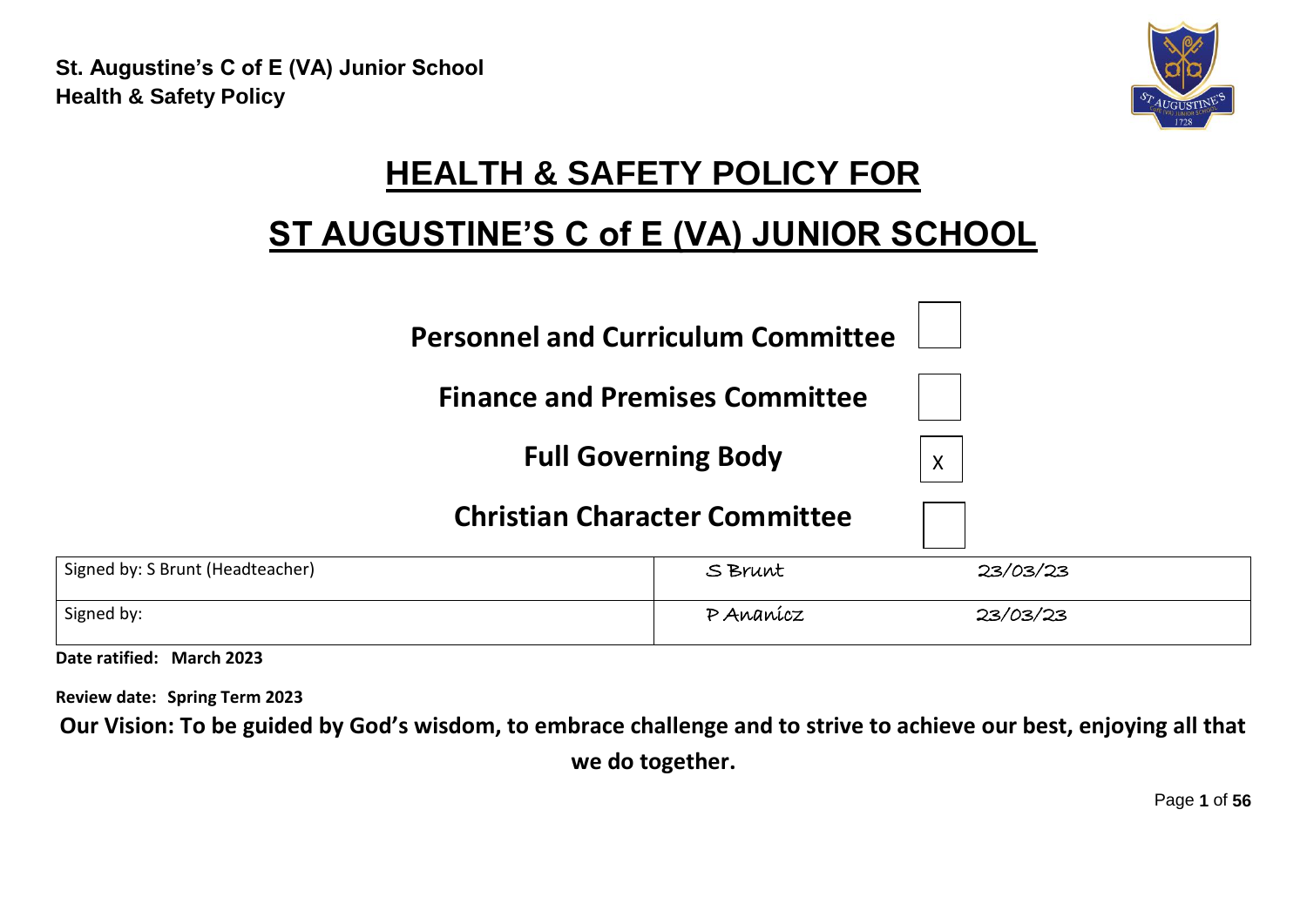

#### **PART ONE: STATEMENT OF INTENT OF THE GOVERNOR'S POLICY ON HEALTH AND SAFETY**

The school's Governing Body and Head teacher recognise and accept their responsibilities both under law and also under the Local Authority's delegation for local management of schools. As responsible employers and/or persons in control of premises, the requirement to provide a safe and healthy working environment for all employees and others affected by its activities is acknowledged.

The school is committed to managing risks by ensuring that risk assessments are undertaken, control measures implemented and systems are continuously monitored and reviewed led by the school's Governing Body and Head teacher.

In particular the Governing Body and Head teacher are responsible for:

- providing a safe and healthy working and learning environment and ensuring that the premises are maintained in a safe condition;
- maintaining safe access to and egress from the premises;
- preventing accidents and work related ill health;
- assessing and controlling risks from curriculum and non-curriculum work activities including offsite visits;
- complying with statutory requirements as a minimum;
- ensuring safe working methods and providing safe equipment;
- providing effective information, instruction and training;
- monitoring and reviewing systems to make sure they are effective;

**Our Vision: To be guided by God's wisdom, to embrace challenge and to strive to achieve our best, enjoying all that we do together.**

Page **2** of **56**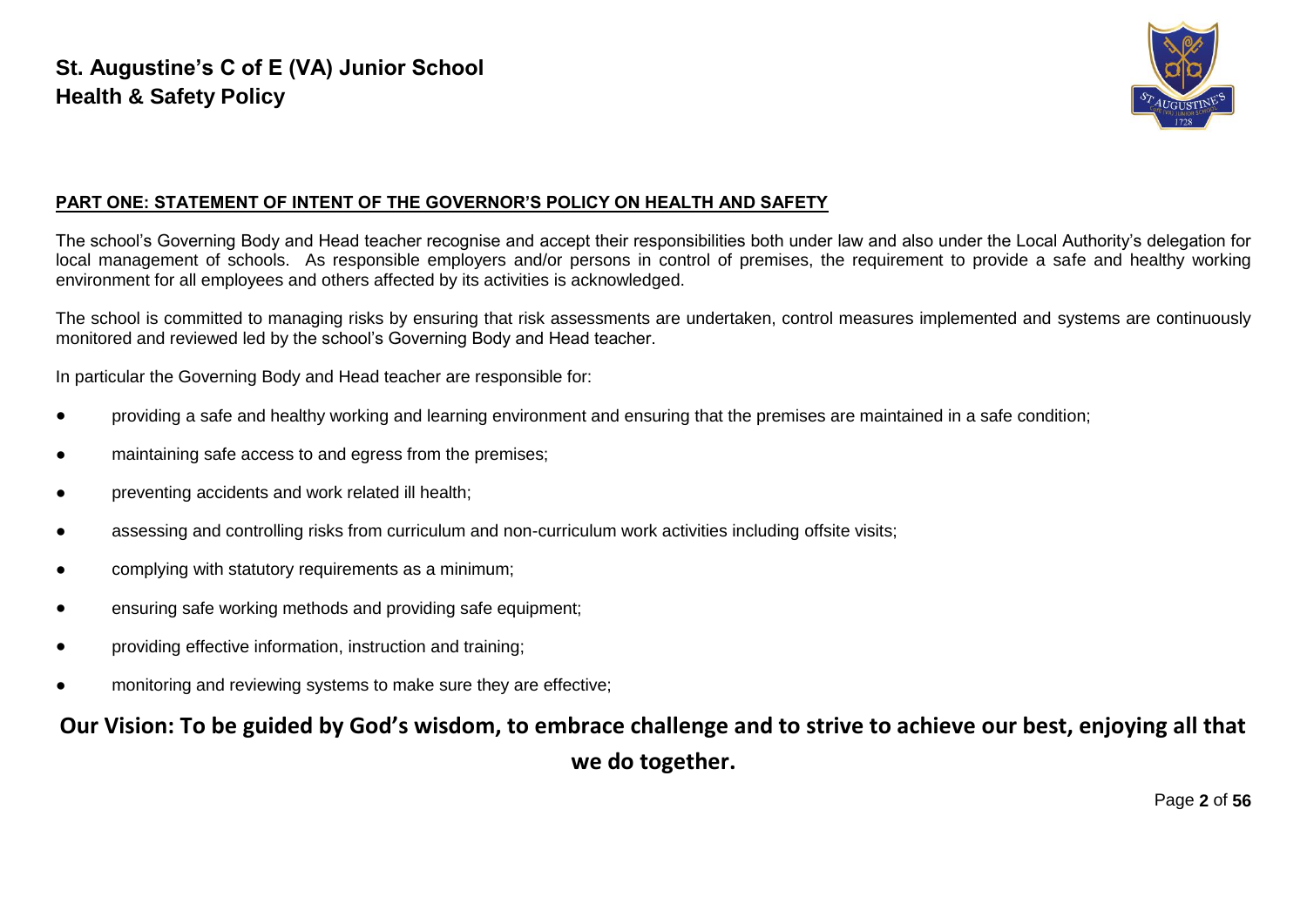

developing and maintaining a positive health and safety culture through communication and consultation with employees and their representatives on health and safety matters;

- setting targets and objectives to develop a culture of continuous improvement;
- ensuring a healthy working environment is maintained including adequate welfare facilities;
- ensuring adequate resources are made available for health and safety issues, so far as is reasonably practicable;
- ensuring safe use, handling and storage of substances at work.

In addition to the above commitment, the Governing Body and Head teacher also recognise their obligations to non-employees and provide trainees, members of the public, pupils, contractors, etc. or anyone who is or may be affected by the schools activities with the necessary information, instruction, training and supervision available to ensure the safety of those affected.

The Governing Body and Head teacher will ensure adequate resources, including finance to implement the Policy.

The Governing Body and Head teacher are committed to this Policy and all staff are required to comply. They are encouraged to support the Governing Body and Head teacher's commitment to continuous improvement in the schools health and safety performance. For the Policy Document to be effectively implemented, the school requires the full cooperation of employees and others who use the premises.

This Policy Statement and the accompanying organisation and arrangements will be reviewed at least annually and revised as and when necessary.

This Policy Statement, together with the organisational structure and the following arrangements and procedures, has been approved by the school's Governing Body.

### **Our Vision: To be guided by God's wisdom, to embrace challenge and to strive to achieve our best, enjoying all that we do together.**

Page **3** of **56**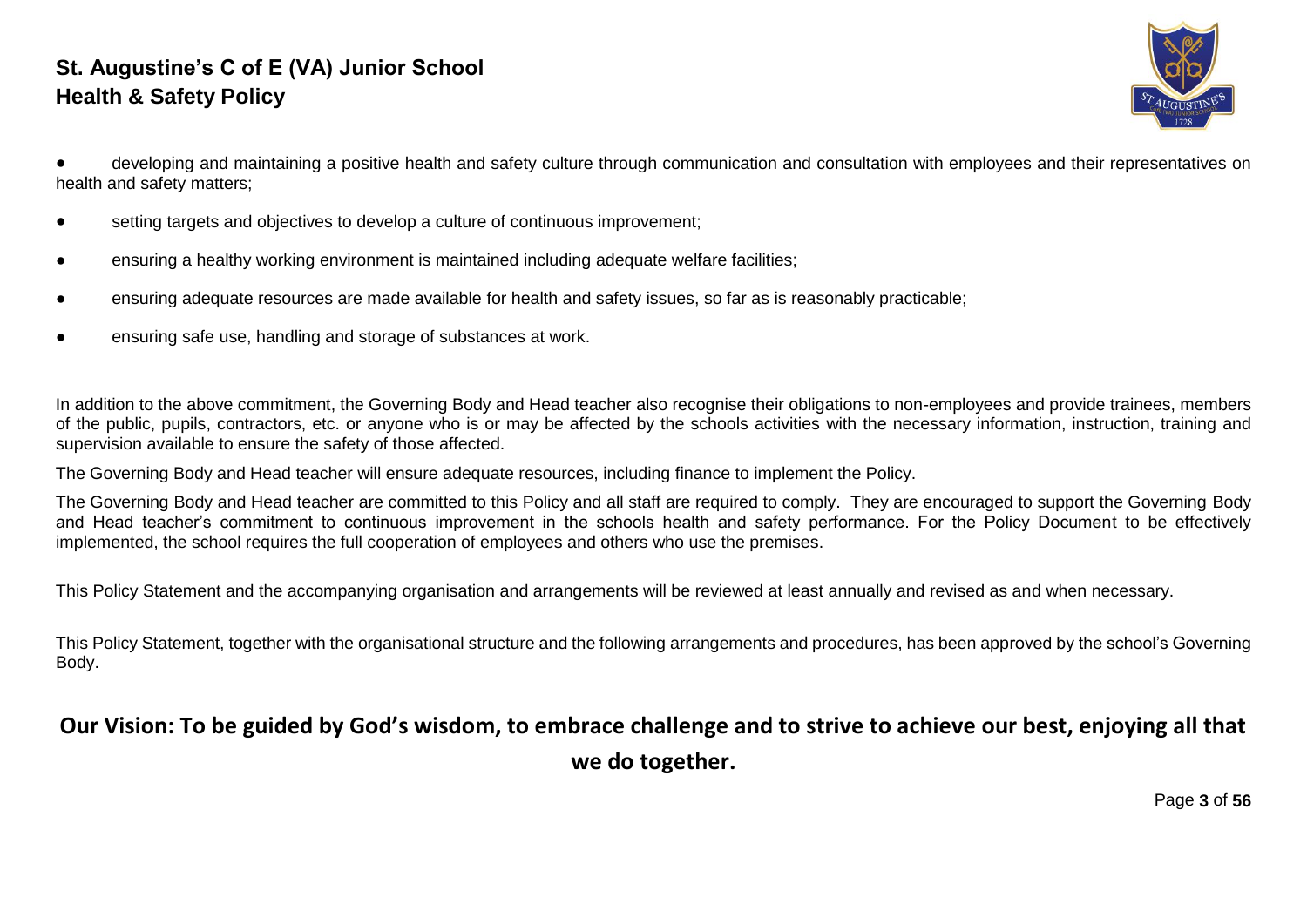

The Health and Safety Policy document is:

- communicated and shared frequently with all staff in school;
- reviewed annually or if significant changes take place (e.g. new buildings);
- included in the induction arrangements for new staff, student and supply teachers and volunteers in school.

The document also forms part of the portfolio of documentation required to demonstrate a robust safety management system in school.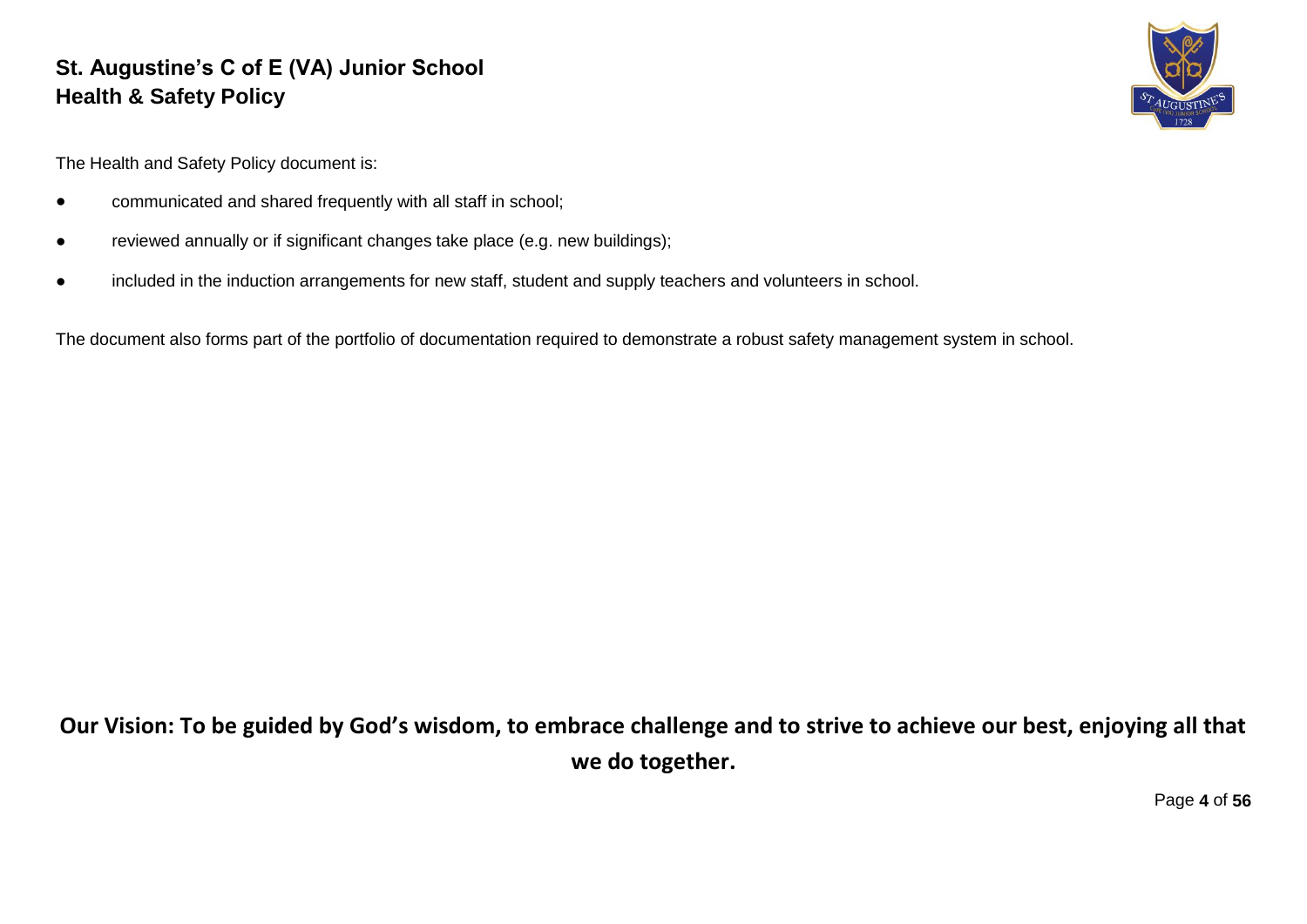

**PART TWO - ORGANISATION**

**Our Vision: To be guided by God's wisdom, to embrace challenge and to strive to achieve our best, enjoying all that we do together.**

Page **5** of **56**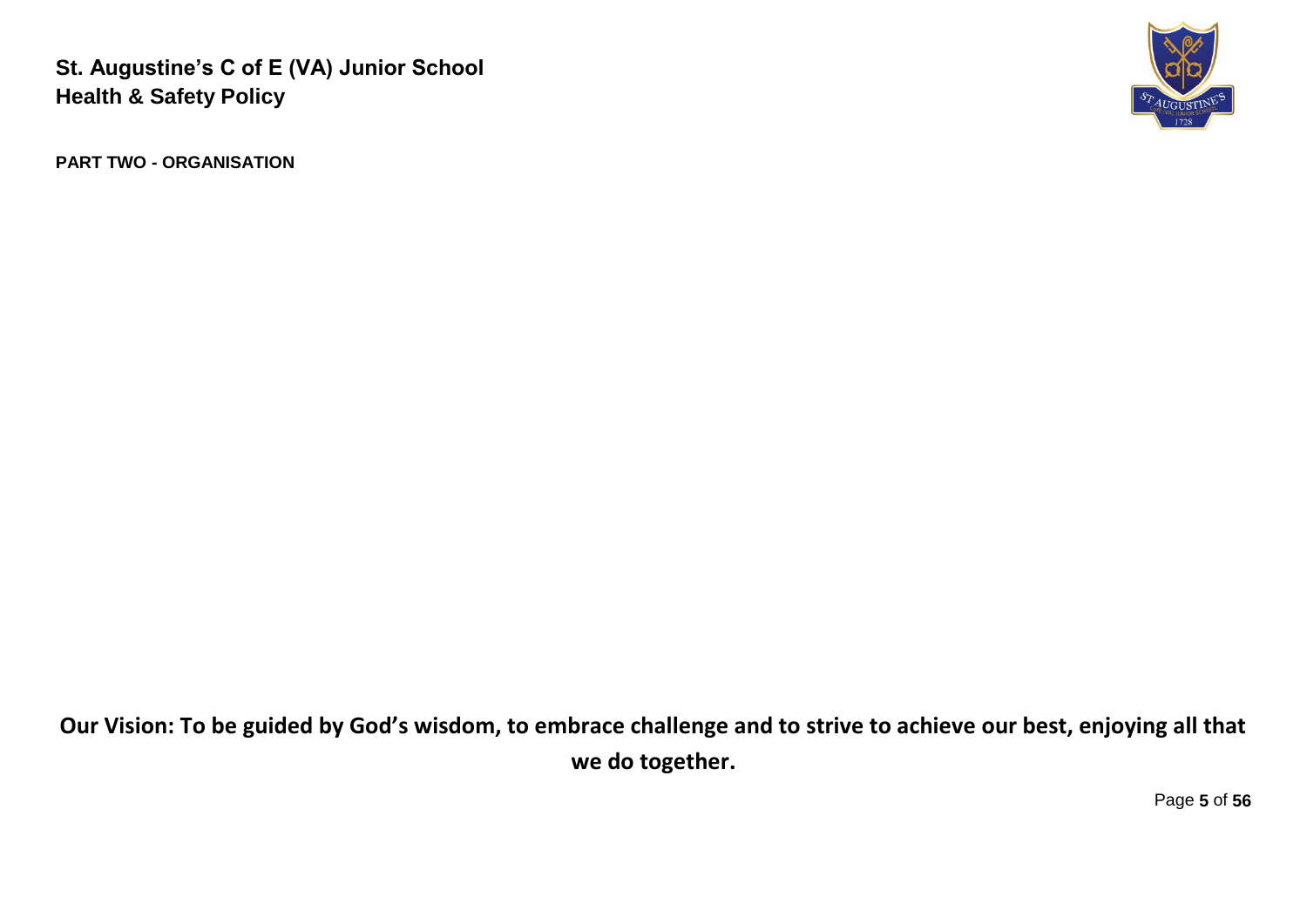

| Organisation - Introduction.                                                                                                                                                                                                                                                                                                                                                                                                                                                                                   |                                                                                                                                                             |
|----------------------------------------------------------------------------------------------------------------------------------------------------------------------------------------------------------------------------------------------------------------------------------------------------------------------------------------------------------------------------------------------------------------------------------------------------------------------------------------------------------------|-------------------------------------------------------------------------------------------------------------------------------------------------------------|
| In order to achieve compliance with the Governing Body and Head teacher's<br>Statement of Intent the school's normal management structure will have<br>additional responsibilities assigned to them as detailed in this part of this Policy<br>Document.                                                                                                                                                                                                                                                       |                                                                                                                                                             |
| The Duties of the Governing Body<br>The Governing body has overall responsibility for ensuring compliance with this<br>Safety Policy Document. In consultation with the Headteacher the Governors will<br>ensure that there are effective and enforceable arrangements for the provision<br>of health and safety throughout the school, periodically assessing the<br>effectiveness of this document ensuring that any necessary revisions are made<br>to determine the policy and monitor its implementation. | There is a designated 'Health & Safety' Governor who conducts regular school<br>visits to discuss any Health & Safety issues and performs site spot checks. |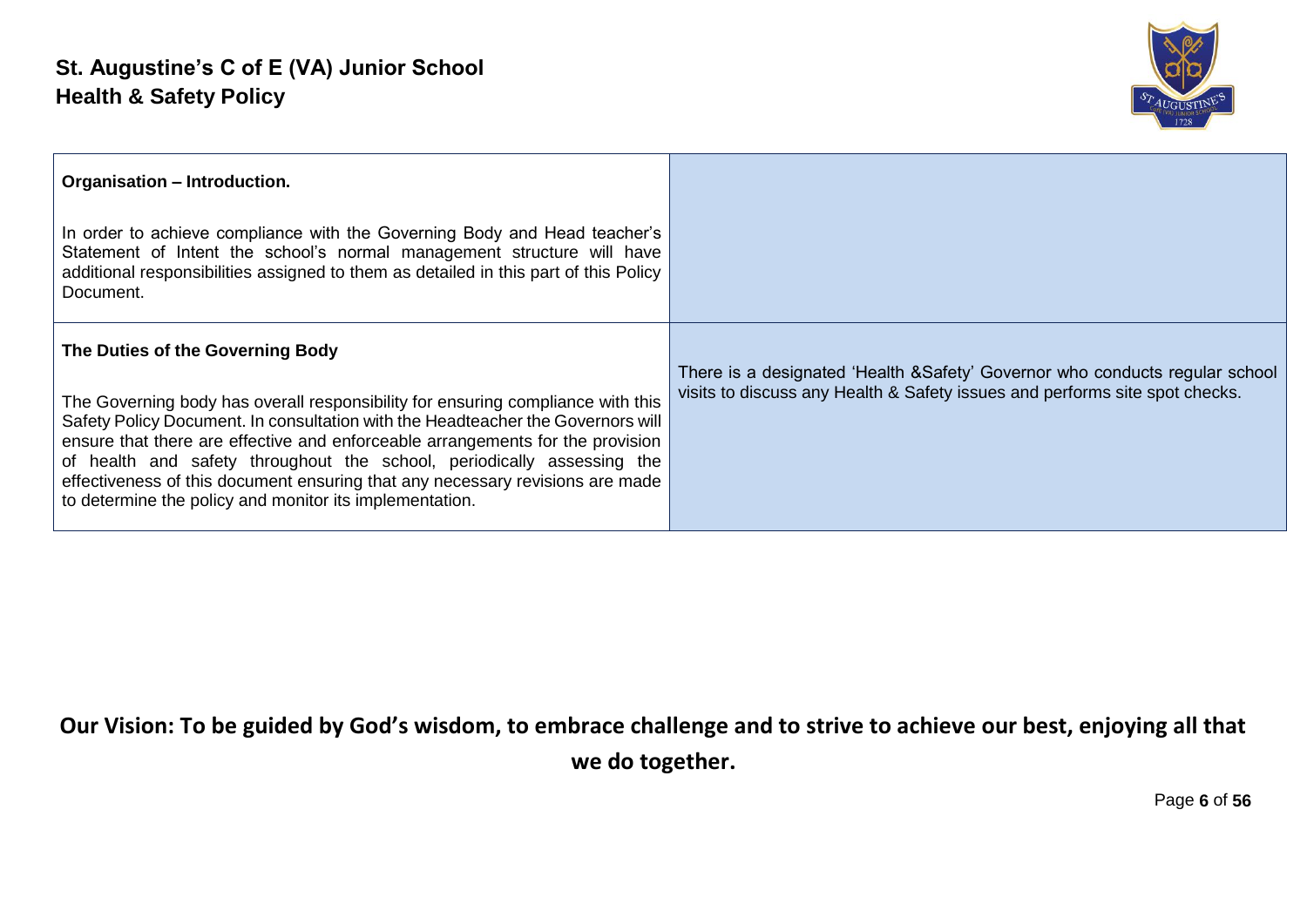

| The Duties of the Headteacher                                                     | The Head teacher performs half-termly 'Health & Safety' inspections                                                                                                                                                                                                                                                                                                                                                                       |
|-----------------------------------------------------------------------------------|-------------------------------------------------------------------------------------------------------------------------------------------------------------------------------------------------------------------------------------------------------------------------------------------------------------------------------------------------------------------------------------------------------------------------------------------|
| The Headteacher has day-to-day responsibility for ensuring compliance with this   | alongside the Caretaker and School Business Manager. Any actions required                                                                                                                                                                                                                                                                                                                                                                 |
| Safety Policy Document. In consultation with the Governors the Headteacher will   | are clearly documented and a timetable identified for resolution. There are                                                                                                                                                                                                                                                                                                                                                               |
| ensure that there are effective and enforceable arrangements for the provision    | regular risk assessments carried out which are documented and shared with                                                                                                                                                                                                                                                                                                                                                                 |
| of health and safety throughout the school, periodically assessing the            | the relevant persons.                                                                                                                                                                                                                                                                                                                                                                                                                     |
| effectiveness of this document ensuring that any necessary revisions are made     | The Head teacher is ultimately responsible for the security of the premises                                                                                                                                                                                                                                                                                                                                                               |
| to determine the policy and monitor its implementation. The Headteacher will      | during the school day. The school site is locked down from 8.50am through                                                                                                                                                                                                                                                                                                                                                                 |
| maintain the profile of health and safety within the school by the development of | to 2.55pm and is only accessible by a security gate which is controlled                                                                                                                                                                                                                                                                                                                                                                   |
| safe working practices and conditions and will ensure that health and safety      | through the School Office. Anyone entering school must sign in and wear an                                                                                                                                                                                                                                                                                                                                                                |
| standards are maintained at all times.                                            | identity badge at all times whilst on the school premises.                                                                                                                                                                                                                                                                                                                                                                                |
|                                                                                   | Health& Safety is an agenda item at every Senior Leadership Team ('SLT')<br>meeting and issues are identified, documented and addressed. Health &<br>Safety is equally a matter of great importance at the weekly staff meetings<br>and is a regular agenda item. There is a designated software package called<br>Every, where staff may report any issues which may impact on the wellbeing<br>of children and staff on school grounds. |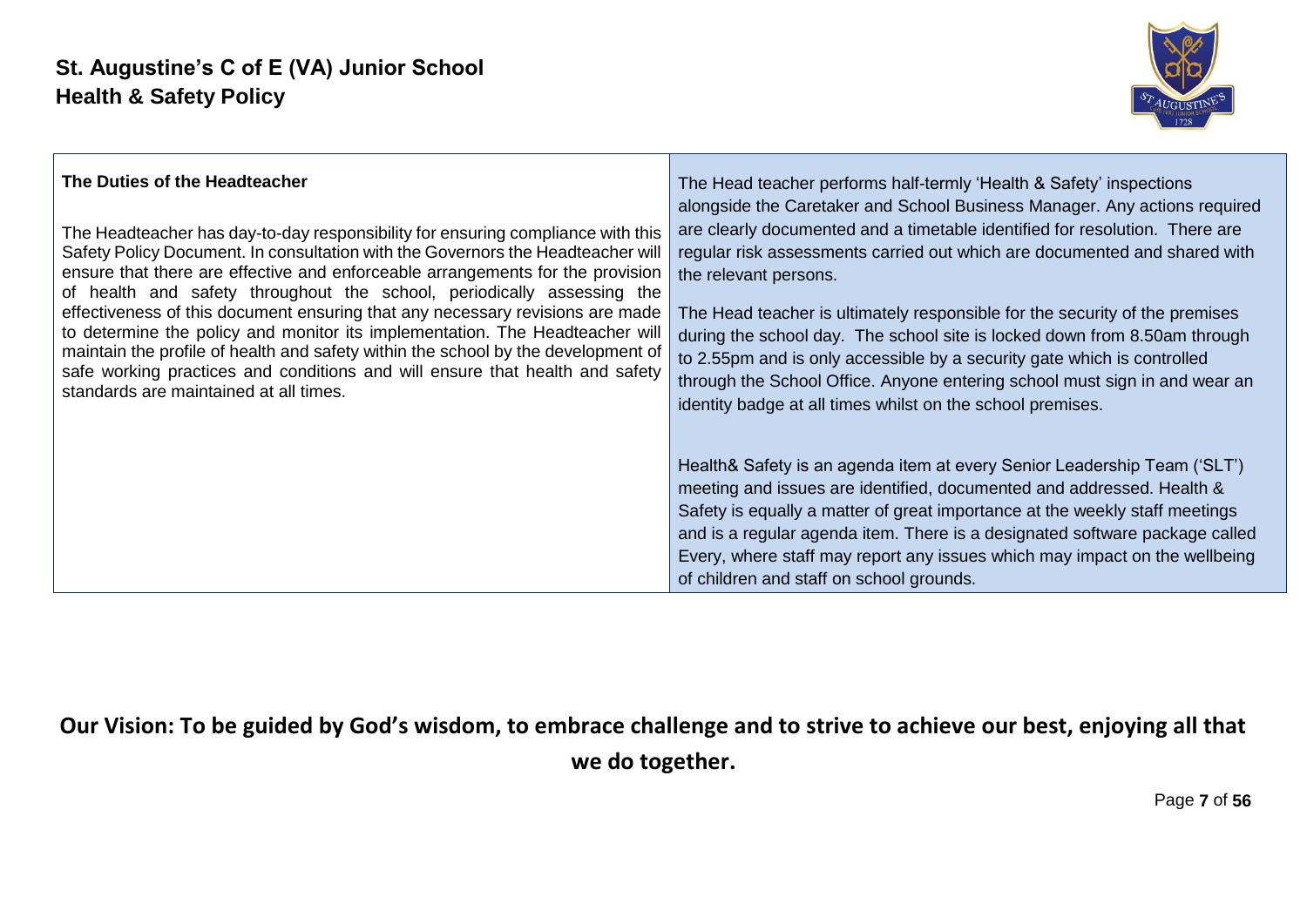

| The Duties of Employees |  |  |
|-------------------------|--|--|
|-------------------------|--|--|

All employees have individual legal responsibilities to take reasonable care for the health and safety of themselves and for others who may be affected by their acts or omissions, and must comply with the school's Health and Safety Policy Document and procedures at all times, co-operate with school management in complying with relevant health and safety law, use all work equipment and substances in accordance with instruction, training and information received, report to their immediate line manager any hazardous situations and defects in equipment found in their work places, report all incidents in line with current incident reporting procedure, act in accordance with any specific health and safety training received, inform their Line Manager of what they consider to be shortcomings in the school's health and safety arrangements and exercise good standards of housekeeping and cleanliness.

There is a designated 'Health & Safety' notice board where the 'Employee Duties' are clearly defined to promote and ensure a culture of awareness and compliance with regards the wellbeing of the school community.

The employees may report 'Near Misses' via the Every software.

Health & Safety issues and matters of concern are shared as a regular agenda item at staff meetings.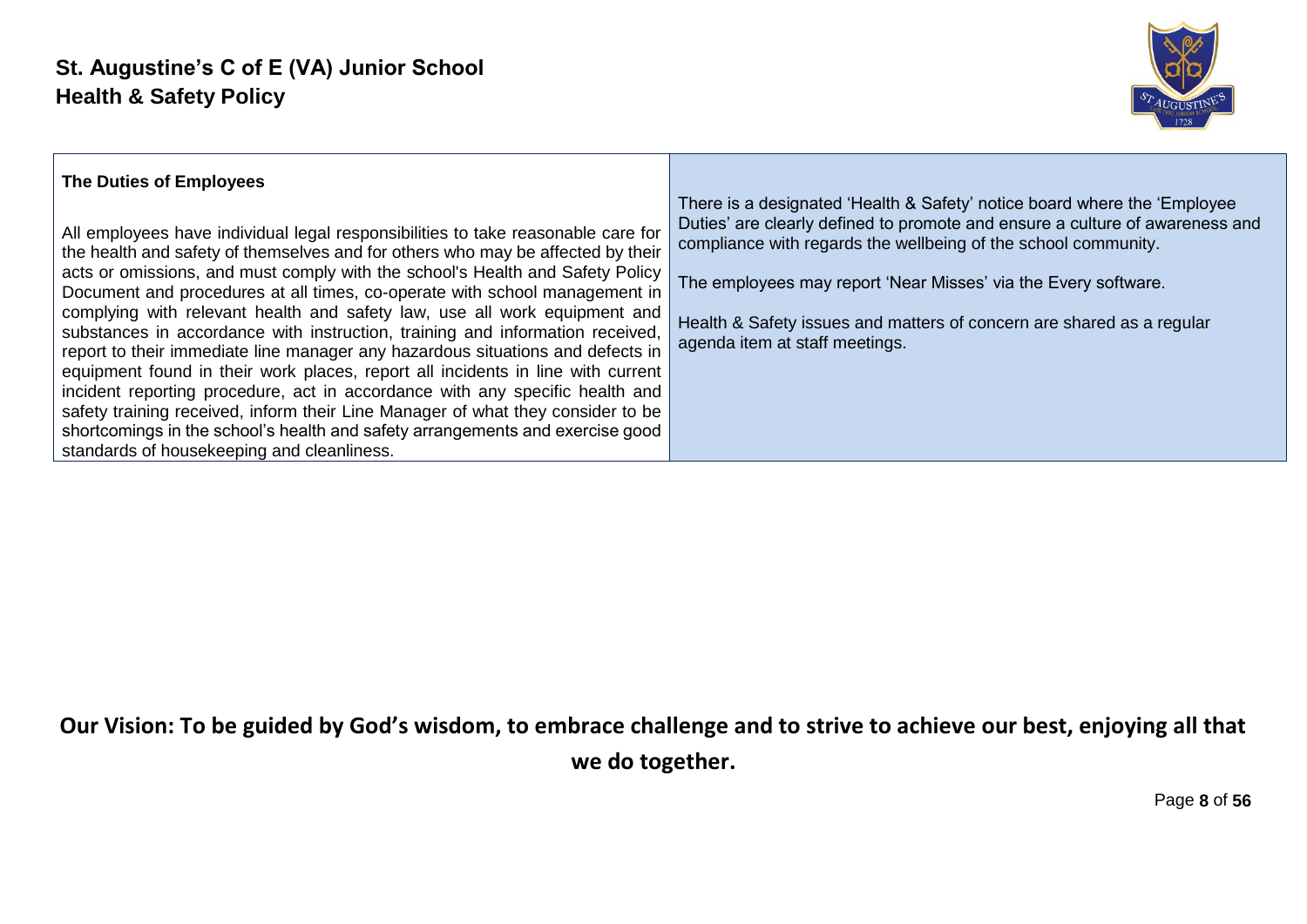

| <b>Pupils</b><br>Pupils, in accordance with their age and aptitude, are expected to exercise<br>personal responsibility for the health and safety of themselves and others,<br>observe standards of dress consistent with safety and/or hygiene, observe all<br>the health and safety rules of the school and in particular the instructions of staff<br>given in an emergency, use and not wilfully misuse, neglect or interfere with<br>anything provided for their health and safety. | Children are expected in school wearing sensible footwear (no raised heels<br>are allowed) and are asked to wear appropriate footwear when on the<br>paddock or on the playing field at break times.<br>All children are taught within daily worship to take care of themselves and<br>each other. There are school rules as follows:<br>Never run within the school building except during a PE lesson hosted<br>in the hall;<br>Do not run around blind corners in the playground;<br>Stand still when the whistle is blown and walk sensibly into school when<br>instructed by an adult;<br>Ensure the zone rules are followed during break time and ball games<br>are only played in the MUGA;<br>Do not sit on/swing on the barriers around the playground;<br>The banks leading to the playing field are out of bounds and the playing<br>field must be accessed via the steps;<br>Access behind the MUGA and the bike sheds in the wooded area is<br>disallowed;<br>The playing field, trim trail and tyres are out of bounds in wet weather;<br>The paddock is out of bounds at morning break and other activities in<br>the paddock area must be closely supervised; and<br>Children are only allowed indoors during break times with the explicit<br>permission of an adult. |
|------------------------------------------------------------------------------------------------------------------------------------------------------------------------------------------------------------------------------------------------------------------------------------------------------------------------------------------------------------------------------------------------------------------------------------------------------------------------------------------|----------------------------------------------------------------------------------------------------------------------------------------------------------------------------------------------------------------------------------------------------------------------------------------------------------------------------------------------------------------------------------------------------------------------------------------------------------------------------------------------------------------------------------------------------------------------------------------------------------------------------------------------------------------------------------------------------------------------------------------------------------------------------------------------------------------------------------------------------------------------------------------------------------------------------------------------------------------------------------------------------------------------------------------------------------------------------------------------------------------------------------------------------------------------------------------------------------------------------------------------------------------------------------------|
|------------------------------------------------------------------------------------------------------------------------------------------------------------------------------------------------------------------------------------------------------------------------------------------------------------------------------------------------------------------------------------------------------------------------------------------------------------------------------------------|----------------------------------------------------------------------------------------------------------------------------------------------------------------------------------------------------------------------------------------------------------------------------------------------------------------------------------------------------------------------------------------------------------------------------------------------------------------------------------------------------------------------------------------------------------------------------------------------------------------------------------------------------------------------------------------------------------------------------------------------------------------------------------------------------------------------------------------------------------------------------------------------------------------------------------------------------------------------------------------------------------------------------------------------------------------------------------------------------------------------------------------------------------------------------------------------------------------------------------------------------------------------------------------|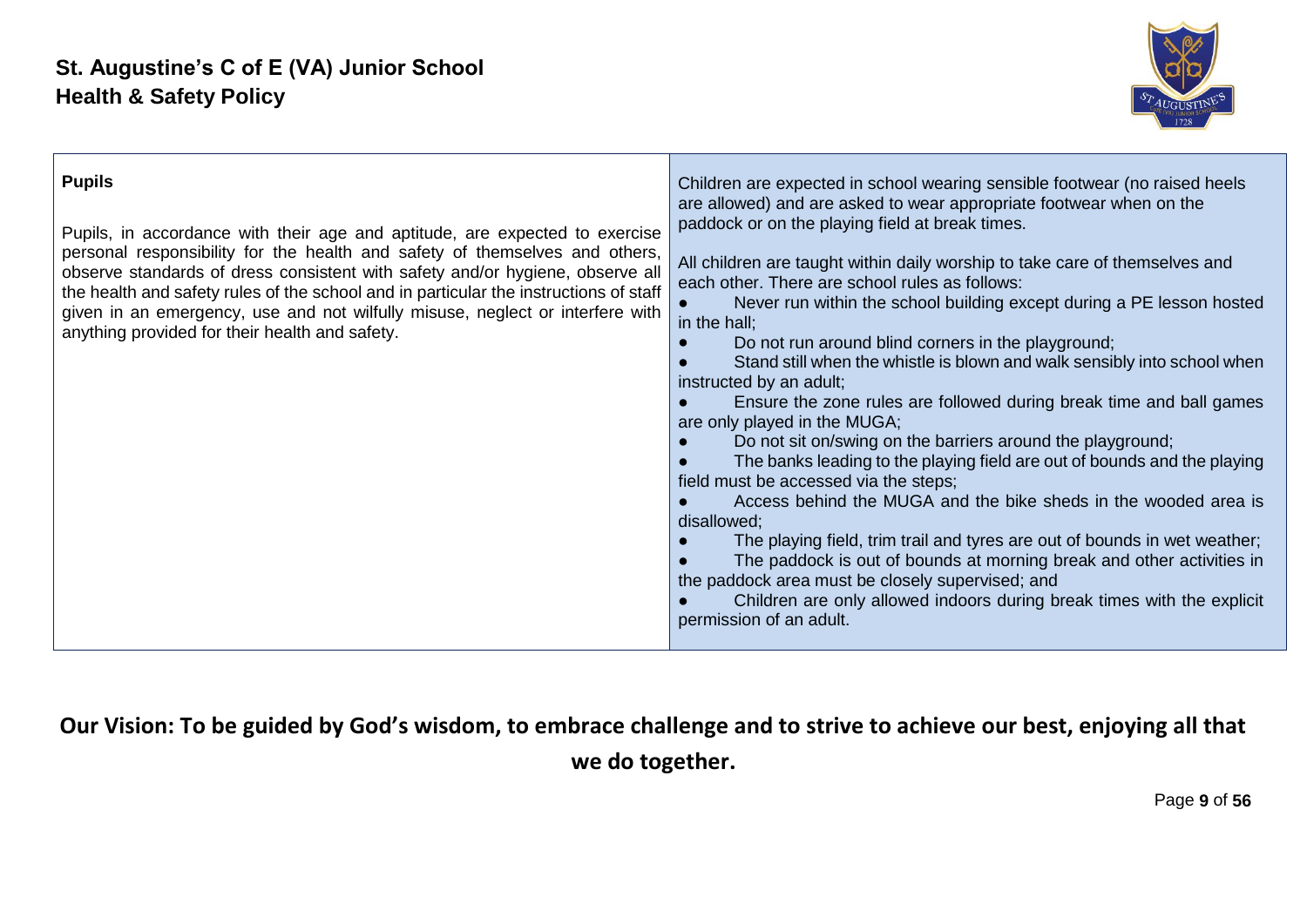

Outside every classroom there is a summary of responsibilities that children should adhere to to make their classroom a safe learning environment e.g. pushing their chairs in once they have left the table.

**Our Vision: To be guided by God's wisdom, to embrace challenge and to strive to achieve our best, enjoying all that we do together.**

Page **10** of **56**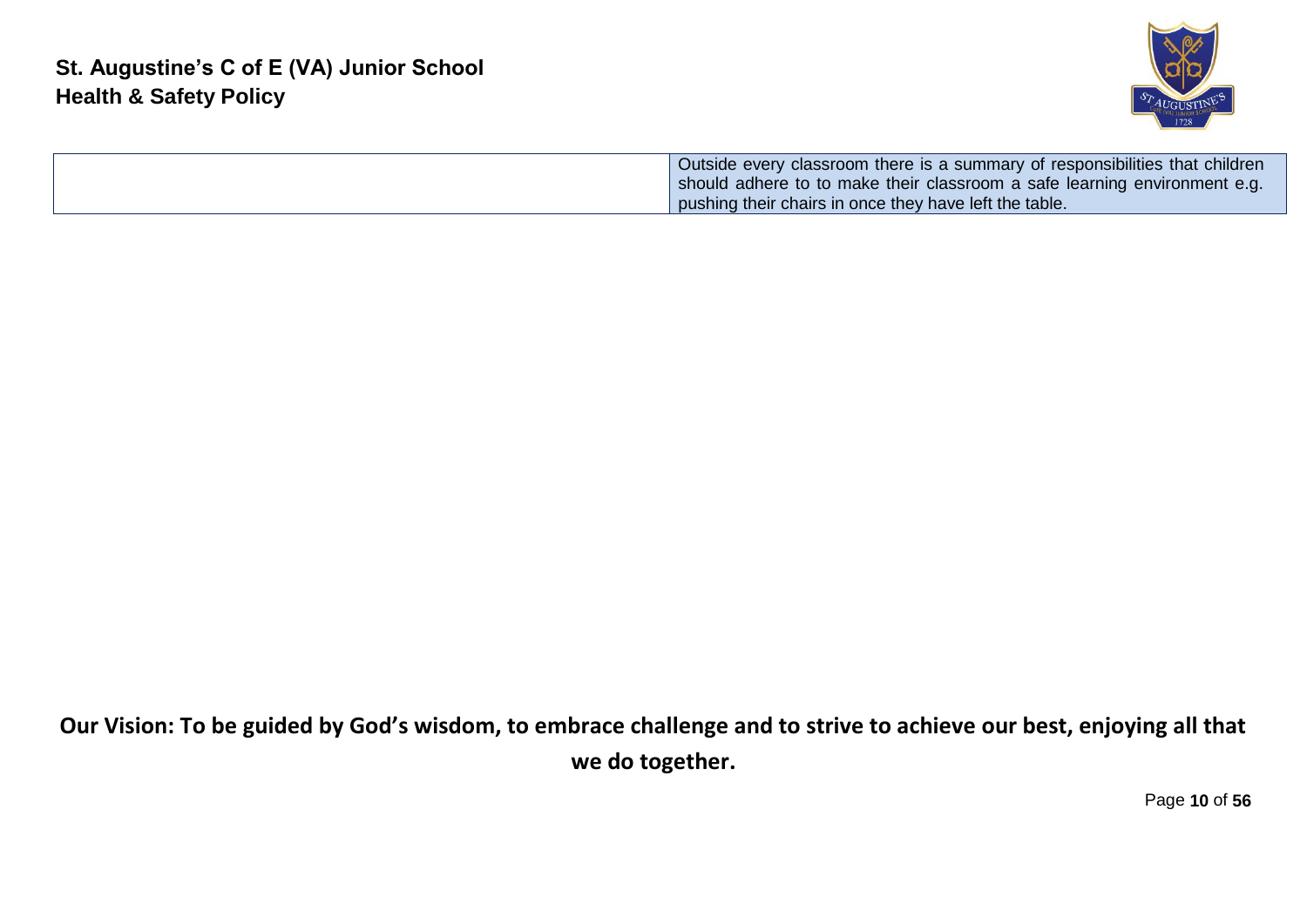

| School Health and Safety Representatives<br>The Governing Body and Headteacher recognise the role of Health and Safety<br>Representatives who maybe appointed by a recognised Trade Union. Health<br>and Safety Representatives will be allowed to investigate accidents and potential<br>hazards, pursue employee complaints and carry out school inspections within<br>directed time but, wherever practicable, outside teaching time. Trade Union<br>Representatives are entitled to certain information, e.g. information relating to<br>accidents, and to paid time away from the workplace to train for and carry out<br>their health and safety functions. However, representatives are not part of the<br>management structure and do not carry out duties on behalf of the Headteacher<br>or Governing Body. | There are currently no members of staff who have been appointed as Health<br>and Safety representatives by a recognised Trade Union in school. However,<br>the Head teacher and Governing Body recognise the importance of this role<br>and would welcome this post being filled.                                                                                                                                                      |
|-----------------------------------------------------------------------------------------------------------------------------------------------------------------------------------------------------------------------------------------------------------------------------------------------------------------------------------------------------------------------------------------------------------------------------------------------------------------------------------------------------------------------------------------------------------------------------------------------------------------------------------------------------------------------------------------------------------------------------------------------------------------------------------------------------------------------|----------------------------------------------------------------------------------------------------------------------------------------------------------------------------------------------------------------------------------------------------------------------------------------------------------------------------------------------------------------------------------------------------------------------------------------|
| <b>Temporary Staff</b><br>Temporary staff are provided with information and guidance which includes the<br>Health and Safety Policy Document, Fire and Emergency Procedures etc. and<br>are suitably inducted to their role. Temporary staff are directly accountable to<br>the Headteacher whilst on the school site.                                                                                                                                                                                                                                                                                                                                                                                                                                                                                                | The emergency evacuation procedures are detailed on the reverse side of<br>the identity badges handed to temporary staff and visitors on site. The office<br>staff makes all visitors aware of the information held on the badges. A 'Health<br>& Safety Briefing and Induction for Visitors' is clearly displayed in the school<br>reception area and temporary staff are instructed to make themselves familiar<br>with the content. |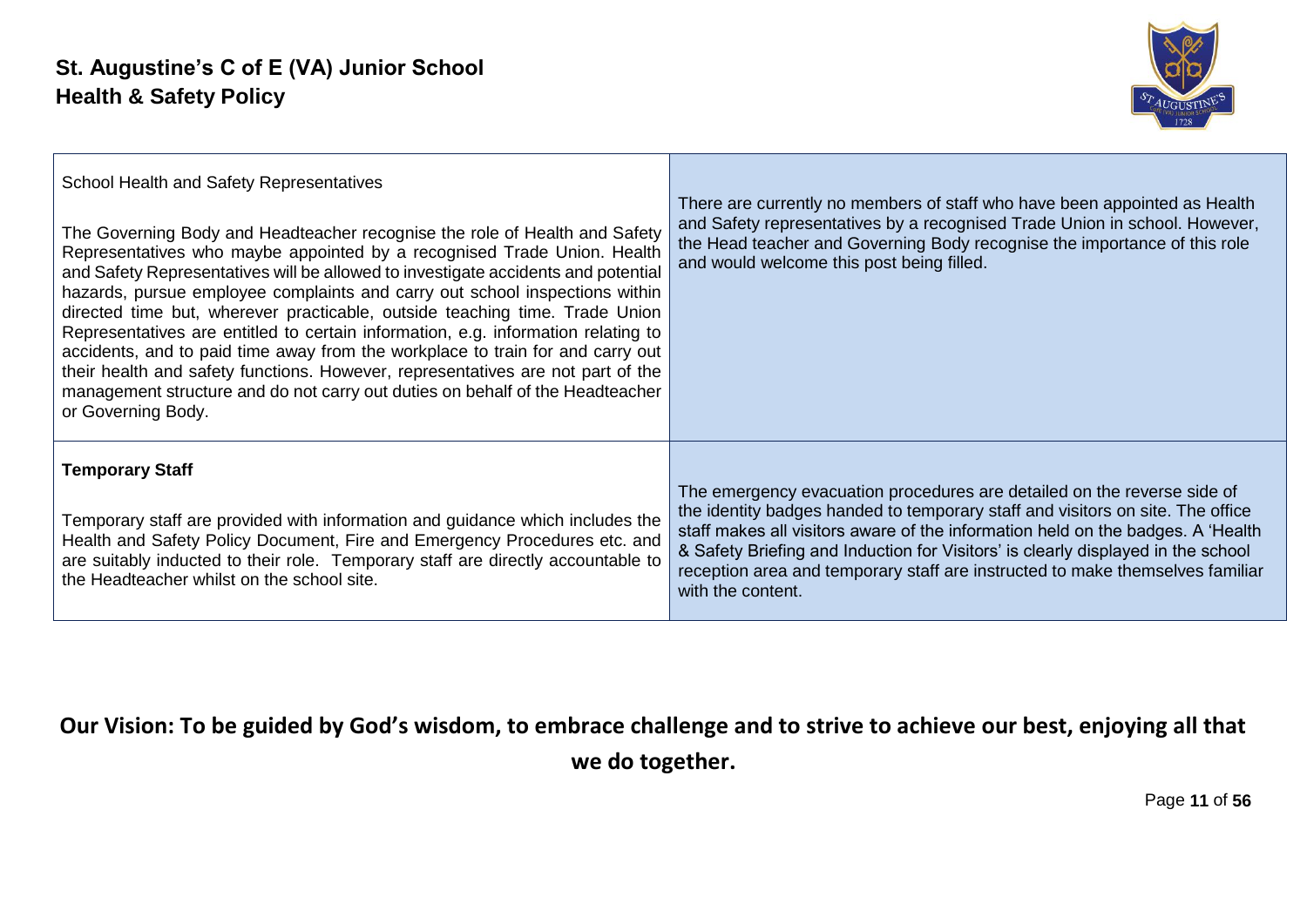

| <b>Teaching Staff</b>                                                                | It is the responsibility of the class teacher to make sure that his/her       |
|--------------------------------------------------------------------------------------|-------------------------------------------------------------------------------|
| Teaching Staff have a day to day responsibility for ensuring compliance with this    | classroom is safe and secure e.g. electronic equipment switched off before    |
| Safety Policy Document and ensuring all persons under their control are aware        | leaving the premises and put out of sight, chairs placed under table when not |
| of the general health and safety requirements of the school and the detailed         | in use etc. Staff give regular reminders to the children about health and     |
| requirements for activities relevant to them. Teachers are responsible for the       | safety e.g. no furniture should be placed in front of fire doors, safety with |
| immediate safety of the pupils in his/her classroom. Nominated teachers are          | scissors, personal safety advice, no running in class etc.                    |
| responsible for their own classroom and associated equipment and as such it is       | Outside every classroom there is a summary of responsibilities that children  |
| their responsibility to ensure that it is maintained to a high standard with respect | should adhere to to make their classroom a safe learning environment, which   |
| to health and safety issues.                                                         | is reinforced on a regular basis by the class teacher.                        |
| <b>Teaching Assistants</b>                                                           | As above for teaching staff, Teaching Assistants reinforce the health and     |
| Teaching assistants have a day to day responsibility for ensuring compliance         | safety culture in the classroom and around the school site. They are equally  |
| with this Safety Policy Document and are immediately accountable to the teacher      | accountable to adhere to the employee duties as per the 'Health and Safety    |
| in charge whilst the class is in session.                                            | at Work Act 1974'.                                                            |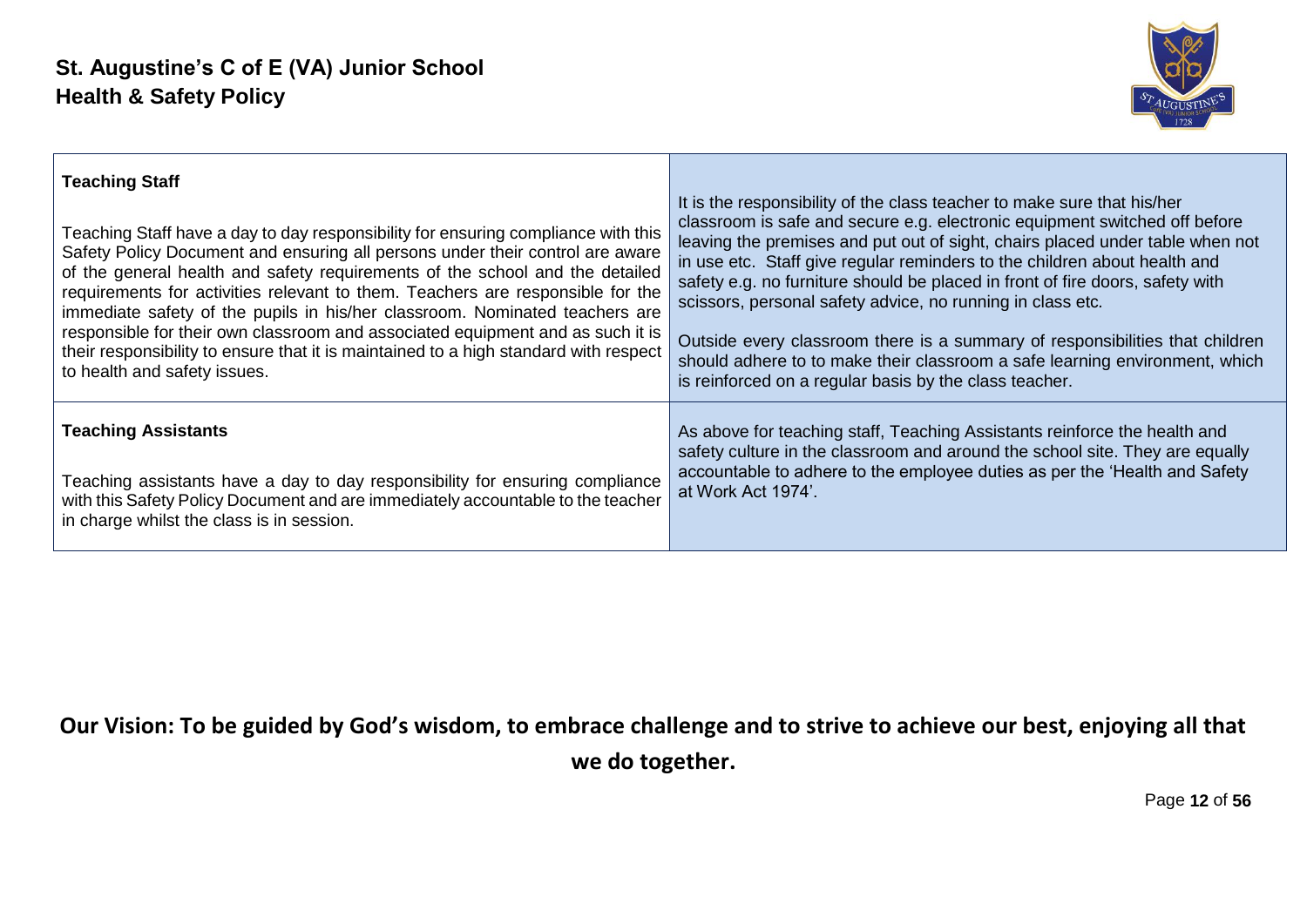

| The Duties of External Visits Coordinators (EVC)                                                                                                                                                                                                                                                       | In accordance with best practice and the safety regulations specified by the<br>Local Authority, educational visits are carefully planned, with staff visits made,<br>if possible, in advance to assess the viability and safety of the planned                                                                                                                                                                                                         |
|--------------------------------------------------------------------------------------------------------------------------------------------------------------------------------------------------------------------------------------------------------------------------------------------------------|---------------------------------------------------------------------------------------------------------------------------------------------------------------------------------------------------------------------------------------------------------------------------------------------------------------------------------------------------------------------------------------------------------------------------------------------------------|
| The External Visits Coordinator (EVC) ensures that all off-site activities and<br>Educational Visits, Regulations and standards for offsite visits are followed. The<br>EVC works with Group Leaders to ensure the aim of the educational visit is<br>achievable and in line with those of the School. | excursion. Details of the activity are sent to parents. Children are asked to<br>wear appropriate clothing for the activity. The correct adult: child ratio is always<br>adhered to; a qualified first-aider (and a first-aid kit) is present on every<br>excursion and a list of emergency contact numbers taken (i.e. for the children<br>and school staff/SLT where appropriate).<br>The school's named External Visits Coordinator is Mrs S Grange. |

Page **13** of **56**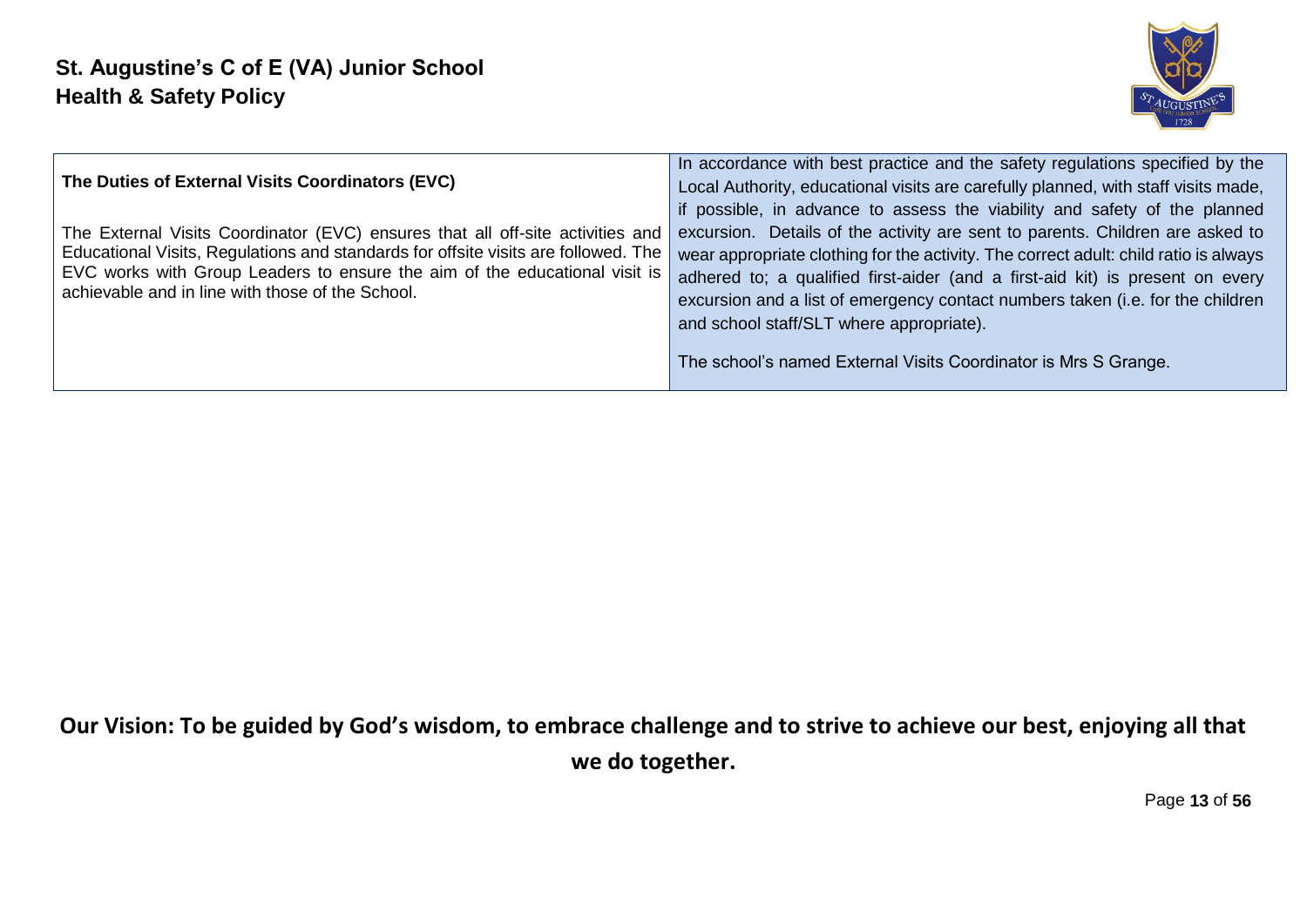

| The Duties of Premises Manager (Office Manager, Caretaker)                                                                                                                                                                                                                                                                                                                                           | <b>Caretaker</b><br>The responsibilities of the Caretaker are detailed in the job description (which                                                                                                                                                                                                                                                                                                                                                                                                                                                                            |
|------------------------------------------------------------------------------------------------------------------------------------------------------------------------------------------------------------------------------------------------------------------------------------------------------------------------------------------------------------------------------------------------------|---------------------------------------------------------------------------------------------------------------------------------------------------------------------------------------------------------------------------------------------------------------------------------------------------------------------------------------------------------------------------------------------------------------------------------------------------------------------------------------------------------------------------------------------------------------------------------|
| The Premises Manager (or equivalent) has a day to day responsibility for<br>ensuring compliance with the School Safety Policy Document and taking<br>effective action and/or immediately referring to the Headteacher any health and<br>safety issues brought to their attention, this includes the stopping of any<br>practices or the use of any tools, equipment etc which are considered unsafe. | is not exhaustive). It is the responsibility of the Caretaker, among other<br>duties, to check daily that:<br>All locks, catches and doors are in working order;<br>All internal/external bins are emptied; and<br>All internal and external walkways are clear of obstruction.                                                                                                                                                                                                                                                                                                 |
|                                                                                                                                                                                                                                                                                                                                                                                                      | Before leaving the premises, the Caretaker checks that;<br>The school site is empty and no employees are still working on the<br>grounds;<br>All windows are closed;<br>The doors are locked and secure;<br>The security alarm is set; and<br>All gates are locked.                                                                                                                                                                                                                                                                                                             |
|                                                                                                                                                                                                                                                                                                                                                                                                      | The Caretaker, under the direction of the Head teacher, is responsible for<br>ensuring that the building provides a safe and healthy environment for the<br>children and staff alike. The Caretaker and cleaners maintain a clean and tidy<br>building and grounds. Any minor repairs or maintenance are completed by<br>the Caretaker, or through the use of authorised contractors. Any<br>equipment/hazardous substances are kept locked away from the children. All<br>equipment is checked/maintained regularly and the caretaker keeps logs of<br>checks and maintenance. |

Page **14** of **56**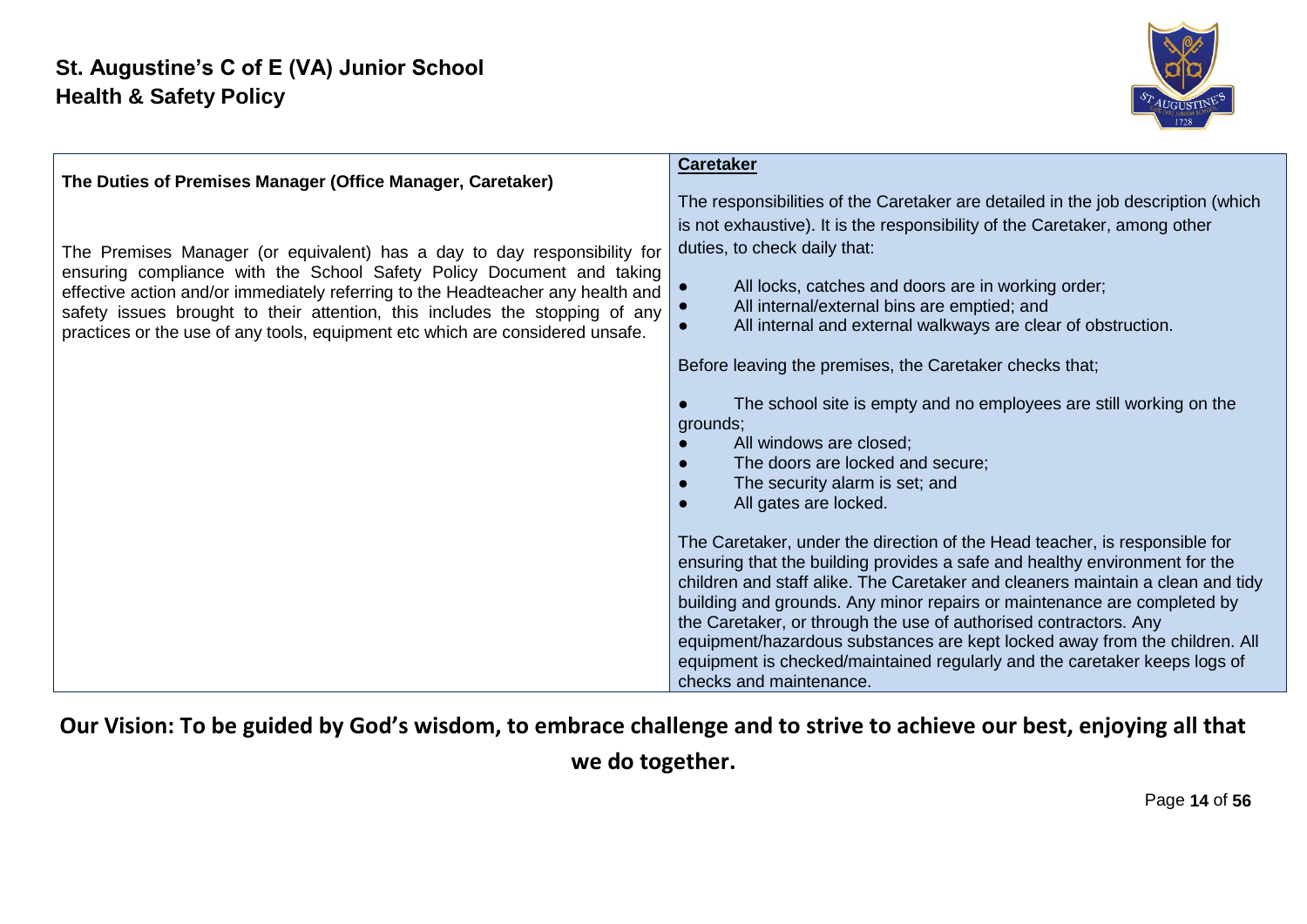

|                                                                                                                                                                                                                                                                 | <b>The School Business Manager</b><br>The School Business Manager ('SBM') conducts a 'School Health & Safety<br>Inspection' with the Caretaker on a half-termly basis. The SBM is responsible<br>to ensure all inspections and checks are carried out as per the statutory<br>requirements e.g. boiler, fire safety equipment. The school contracts<br>Cambridgeshire County Council to advise on health and safety issues and a<br>regular audit is conducted to assess the health and safety culture of the<br>school. The SBM identifies as and when training and updates are required by<br>staff e.g. first aid, manual handling. In collaboration with the Head teacher,<br>the SBM ensures that all risk assessments are up-to-date and communicates<br>the contents with the relevant persons. The SBM manages the Every<br>software and coordinates any remedial action with the Caretaker. |
|-----------------------------------------------------------------------------------------------------------------------------------------------------------------------------------------------------------------------------------------------------------------|------------------------------------------------------------------------------------------------------------------------------------------------------------------------------------------------------------------------------------------------------------------------------------------------------------------------------------------------------------------------------------------------------------------------------------------------------------------------------------------------------------------------------------------------------------------------------------------------------------------------------------------------------------------------------------------------------------------------------------------------------------------------------------------------------------------------------------------------------------------------------------------------------|
| <b>Volunteer and Parent Helpers</b>                                                                                                                                                                                                                             | Volunteers and Parent Helpers are given induction packs before starting in<br>school. A 'Health & Safety Briefing and Induction for Visitors' is within the<br>pack and all volunteers are instructed to make themselves familiar with the                                                                                                                                                                                                                                                                                                                                                                                                                                                                                                                                                                                                                                                           |
| Volunteer and parent helpers are provided with information and guidance which<br>includes health and safety, fire and emergency procedures etc. Volunteer and<br>parent helpers are directly accountable to the teacher in charge whilst on the<br>school site. | content.<br>The emergency evacuation procedures are detailed on the reverse side of<br>the identity badges handed to all visitors on site. The office staff makes all<br>visitors aware of the information held on the badges                                                                                                                                                                                                                                                                                                                                                                                                                                                                                                                                                                                                                                                                        |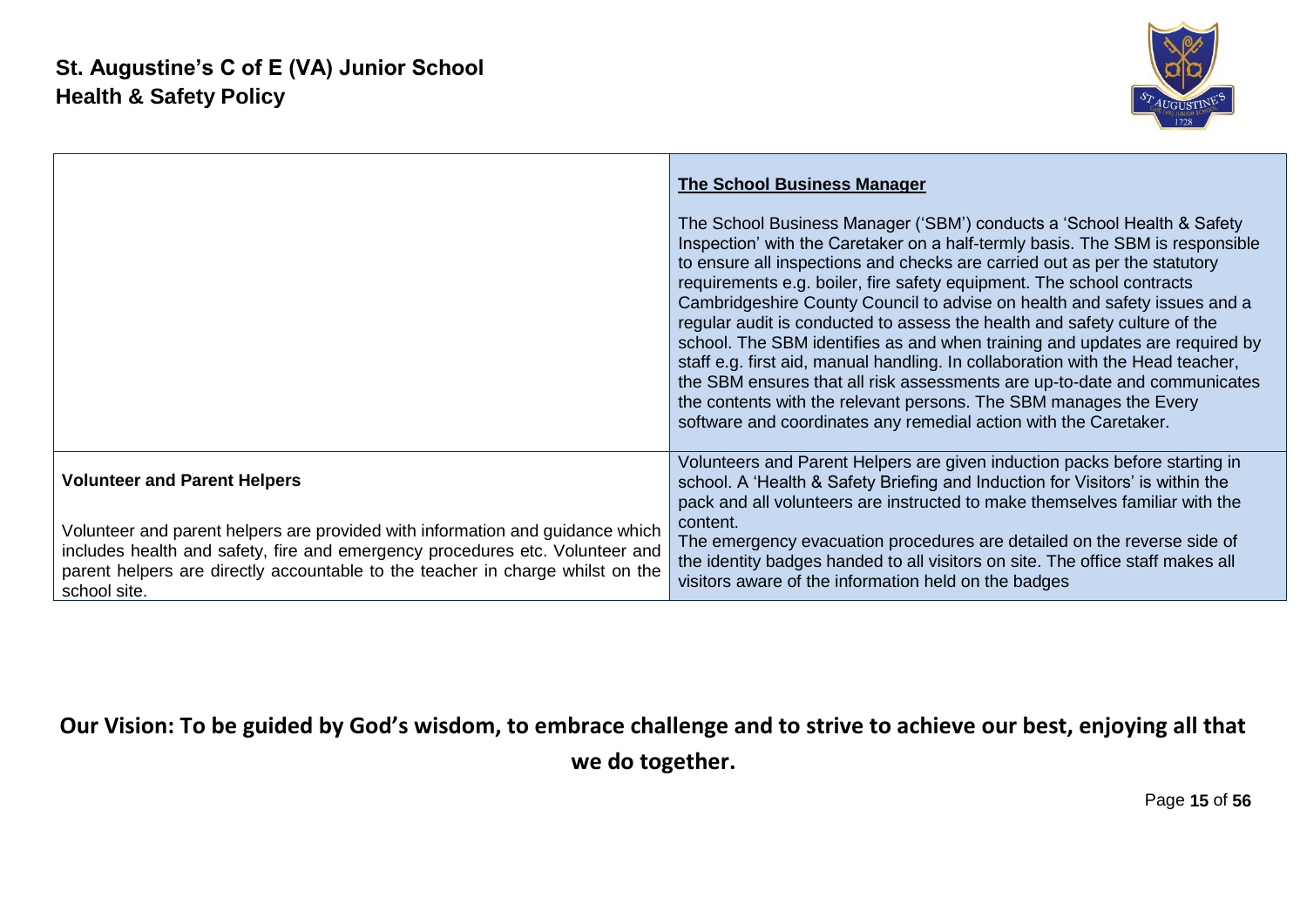

**PART THREE - ARRANGEMENTS**

**Our Vision: To be guided by God's wisdom, to embrace challenge and to strive to achieve our best, enjoying all that we do together.**

Page **16** of **56**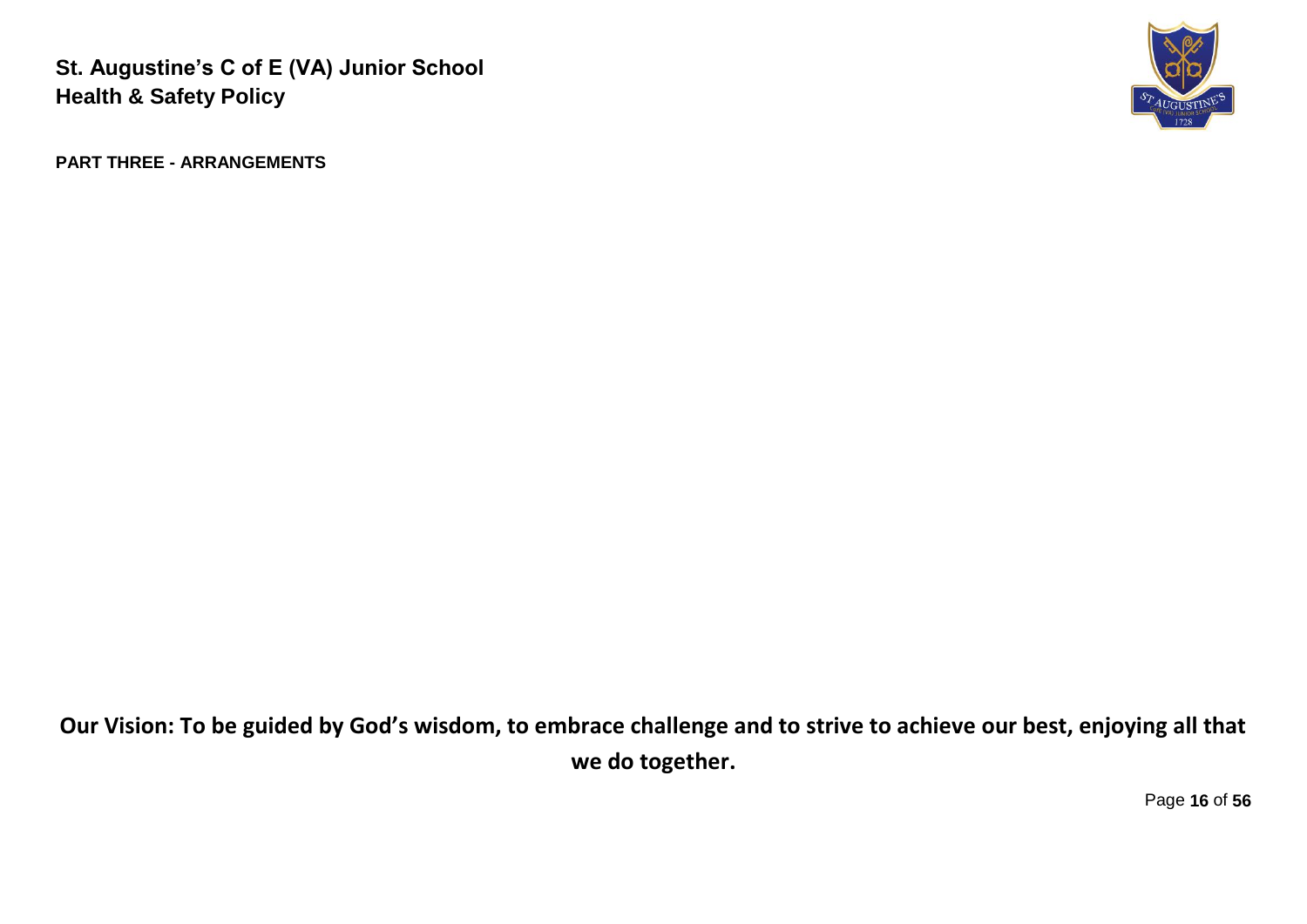

| <b>Arrangements</b><br>The following procedures and arrangements have been<br>established within the school to minimise health and<br>safety risks to an acceptable level. | <b>Responsibility of:</b><br>Name/Title | <b>Action/Arrangements</b>                                                                                                                                                                                                                                                                                                                                                                                                                                                                                                                                                                                                                                                                                                                                                                                                                                                                                                                                                                                                                                                                                                  |
|----------------------------------------------------------------------------------------------------------------------------------------------------------------------------|-----------------------------------------|-----------------------------------------------------------------------------------------------------------------------------------------------------------------------------------------------------------------------------------------------------------------------------------------------------------------------------------------------------------------------------------------------------------------------------------------------------------------------------------------------------------------------------------------------------------------------------------------------------------------------------------------------------------------------------------------------------------------------------------------------------------------------------------------------------------------------------------------------------------------------------------------------------------------------------------------------------------------------------------------------------------------------------------------------------------------------------------------------------------------------------|
| <b>Communication</b><br>The school recognises the importance of communication<br>to such as staff, visitors, pupils, parents, volunteers,<br>contractors etc:              | S Brunt (Head teacher)<br>S Boyer (SBM) | Health & Safety is a standing agenda item at staff and SLT meetings<br>and all health and safety matters are discussed and relevant<br>updates are shared with staff.<br>There is a designated Health & Safety notice board in the staffroom<br>and best practise is shared with all the school community here and<br>on EVERY.<br>Volunteers and Parent Helpers are given induction packs before<br>starting in school. A 'Health & Safety Briefing and Induction for<br>Visitors' is within the pack and all volunteers are instructed to make<br>themselves familiar with the content.<br>The emergency evacuation procedures are detailed on the reverse side<br>of the identity badges handed to all visitors on site. The office staff<br>makes all visitors aware of the information held on the badges.<br>Contractors are asked to sign in the 'Contractors Sign-In' book and the<br>'Health & Safety Briefing and Induction for Visitors' is brought to their<br>attention. The presence of asbestos is also brought to the contractors'<br>attention and the asbestos risk assessment is made available to them. |

Page **17** of **56**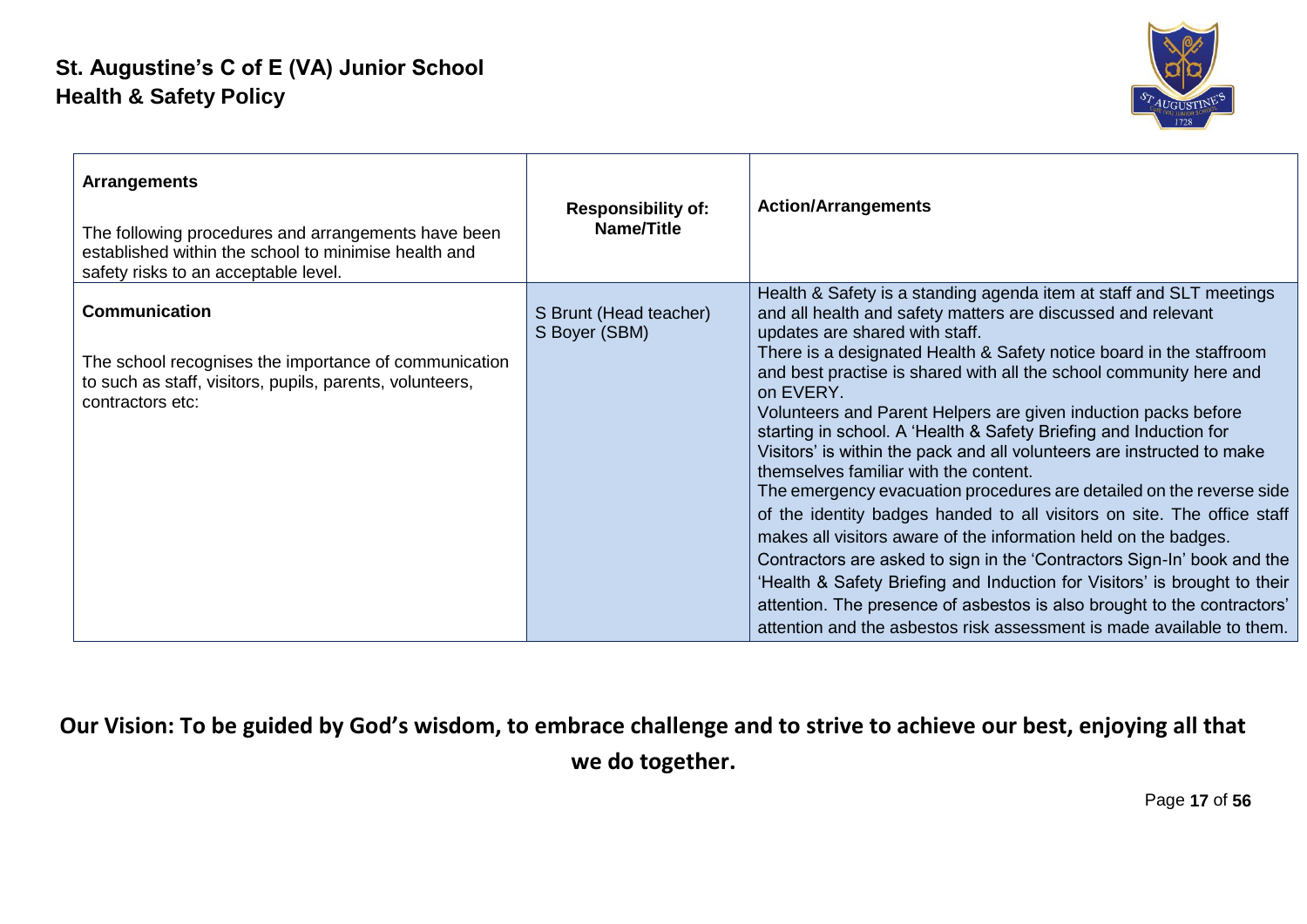

| <b>Consultation with Employees</b><br>The school recognises the importance of consulting with<br>employees on health and safety matters. | S Brunt<br>S Boyer | Health & Safety is a standing item on the agenda for the Finance and<br>Premises Committee. There is a designated Health & Safety Governor<br>who makes regular site visits to discuss and review Health & Safety<br>arrangements. The culture and awareness of Health & Safety<br>regulations is embedded in school life. There is a system of 'near<br>misses' reporting where staff and pupils are encouraged to report any<br>areas of the school site where there are health and safety concerns.<br>This may also be reported on the Every software package that all staff<br>have access to. |
|------------------------------------------------------------------------------------------------------------------------------------------|--------------------|-----------------------------------------------------------------------------------------------------------------------------------------------------------------------------------------------------------------------------------------------------------------------------------------------------------------------------------------------------------------------------------------------------------------------------------------------------------------------------------------------------------------------------------------------------------------------------------------------------|
| <b>Section 1 - RISK ASSESSMENT</b>                                                                                                       |                    |                                                                                                                                                                                                                                                                                                                                                                                                                                                                                                                                                                                                     |

Page **18** of **56**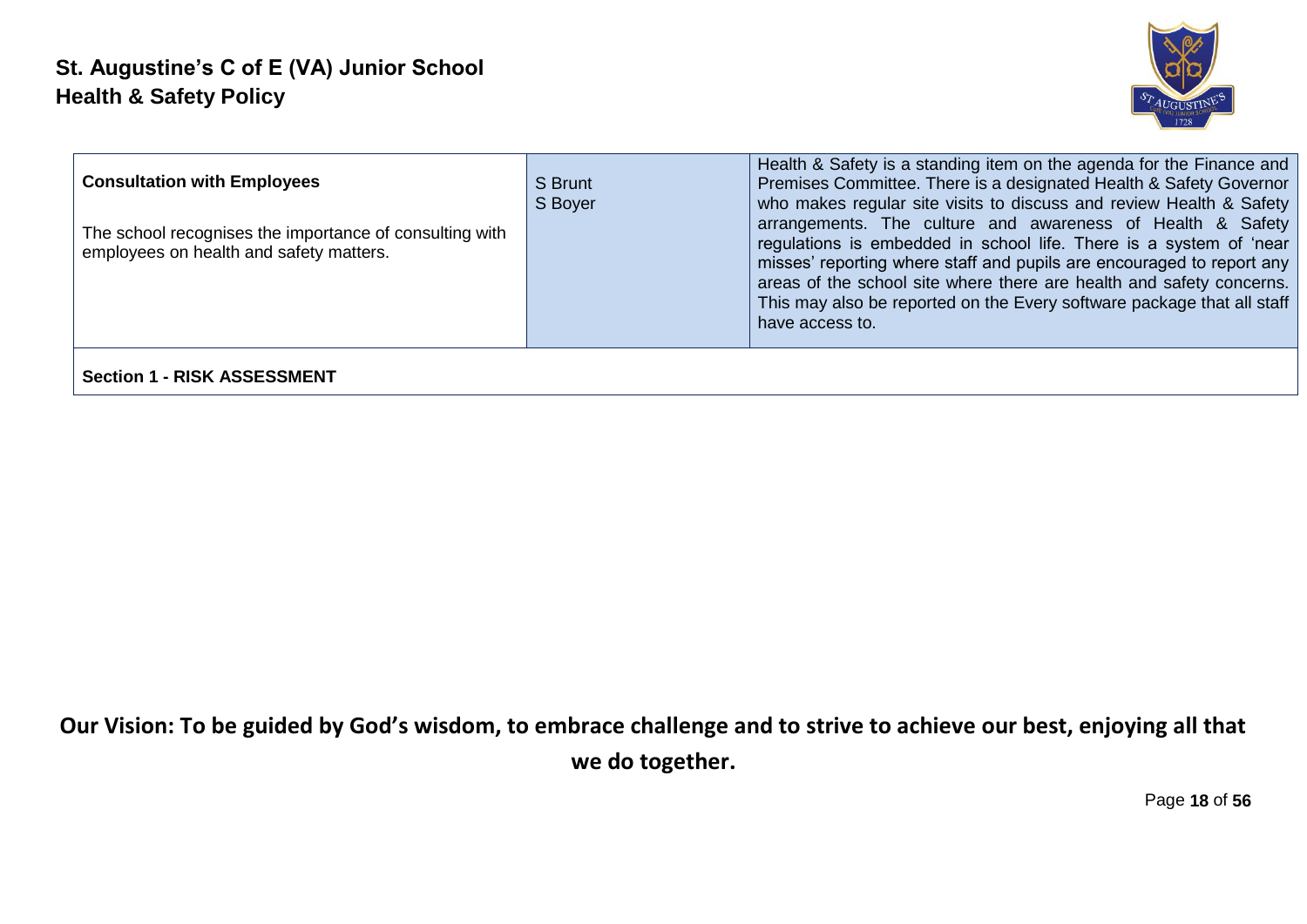

| <b>Risk Assessment</b><br>The school uses a risk assessment process and template<br>as a standard for risk assessment and those of relevant<br>professional bodies such as CLEAPPS/AfPE etc. Risk<br>assessment is the responsibility of the Schools<br>Management Team at a variety of levels.<br>Those<br>responsible for premises or curriculum areas ensure that<br>risk assessments are undertaken and recorded for<br>significant activities. Risk assessments are reviewed<br>periodically or where there is a change in circumstances.<br>The following staff are responsible for completion of risk<br>assessments within the following areas: | All staff (see details below) | Risk assessments aim to identify hazards arising from a work activity<br>and make judgements as to the likelihood of harm being caused by a<br>hazard and the severity of harm. The risk assessment assists in<br>determining the measures which need to be put in place to reduce or<br>mitigate the risk. The three important definitions in the concept of<br>assessing risk are:<br>Hazard: Something with the potential to cause harm.<br>Risk: The likelihood that the hazard will cause harm.<br>Extent of risk: the number of people who may be exposed to<br>the hazard and the extent of their likely injury.<br>Hard copies of the risk assessments are stored in the School Office and<br>available to all staff in a shared drive & Every software The risk<br>assessments are also posted around school where appropriate so that<br>best practice is adhered to at all times. |
|---------------------------------------------------------------------------------------------------------------------------------------------------------------------------------------------------------------------------------------------------------------------------------------------------------------------------------------------------------------------------------------------------------------------------------------------------------------------------------------------------------------------------------------------------------------------------------------------------------------------------------------------------------|-------------------------------|----------------------------------------------------------------------------------------------------------------------------------------------------------------------------------------------------------------------------------------------------------------------------------------------------------------------------------------------------------------------------------------------------------------------------------------------------------------------------------------------------------------------------------------------------------------------------------------------------------------------------------------------------------------------------------------------------------------------------------------------------------------------------------------------------------------------------------------------------------------------------------------------|
|---------------------------------------------------------------------------------------------------------------------------------------------------------------------------------------------------------------------------------------------------------------------------------------------------------------------------------------------------------------------------------------------------------------------------------------------------------------------------------------------------------------------------------------------------------------------------------------------------------------------------------------------------------|-------------------------------|----------------------------------------------------------------------------------------------------------------------------------------------------------------------------------------------------------------------------------------------------------------------------------------------------------------------------------------------------------------------------------------------------------------------------------------------------------------------------------------------------------------------------------------------------------------------------------------------------------------------------------------------------------------------------------------------------------------------------------------------------------------------------------------------------------------------------------------------------------------------------------------------|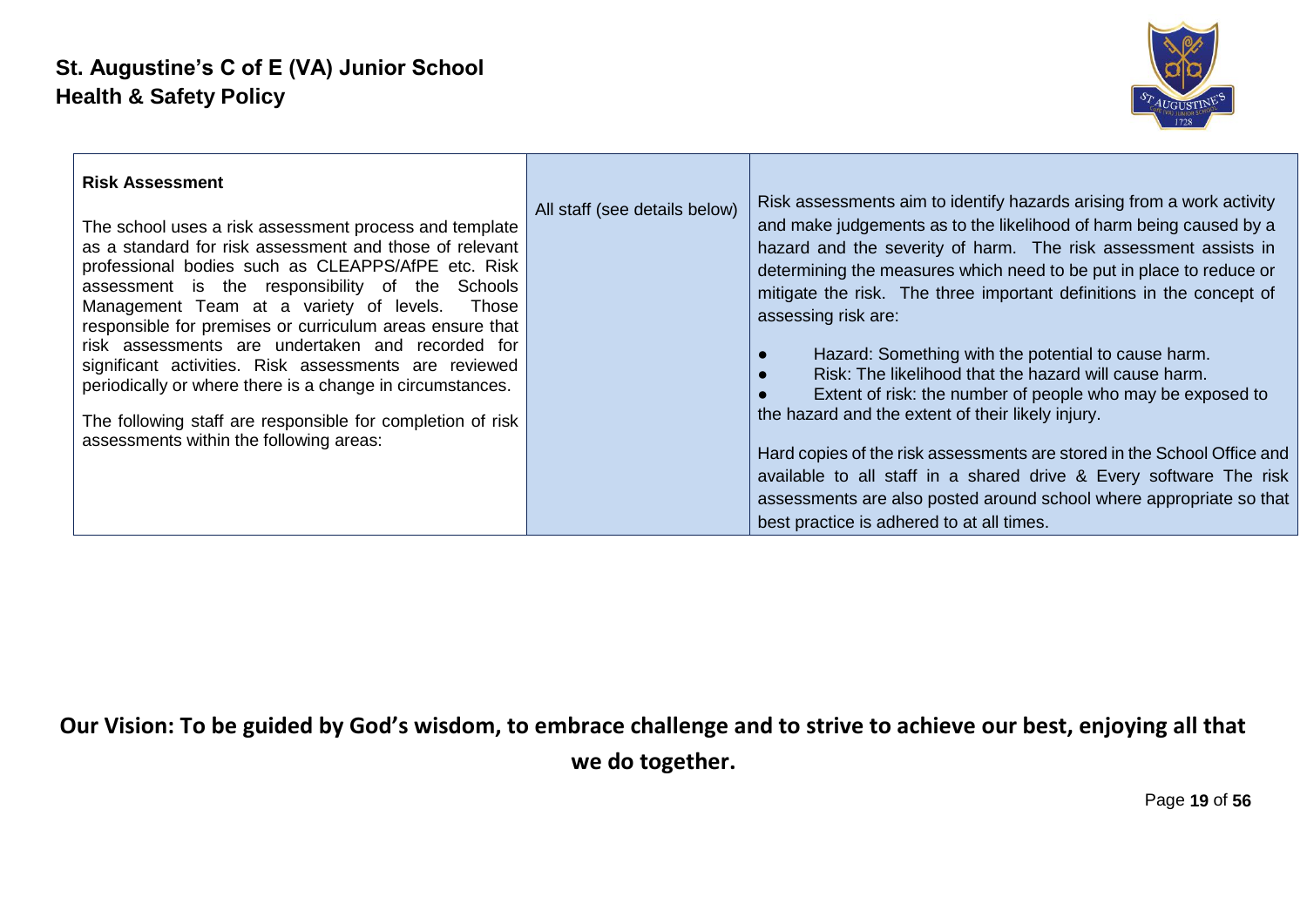

| <b>School Trips/Offsite Visits</b><br>The school complies with DFE Guidance on offsite visits<br>and school journeys. A separate school trips procedure<br>has been produced. | S Grange (EVC<br>Coordinator) | There is a school trips procedure that is adhered to in school and<br>shared with all teaching staff. Mrs. S. Grange is the designated External<br>Visits Coordinator and she manages the school trips process. There is<br>a separate risk assessment for every school trip and hard copies of<br>these assessments are held in the School Office. Parents and Carers<br>are asked to complete a general permission slip for their child at the<br>beginning of year 3 to give their permission for any local educational<br>trips. These trips are equally risk assessed by the relevant staff and<br>where possible, the route/activity is carried out before the children<br>venture off school premises. |
|-------------------------------------------------------------------------------------------------------------------------------------------------------------------------------|-------------------------------|---------------------------------------------------------------------------------------------------------------------------------------------------------------------------------------------------------------------------------------------------------------------------------------------------------------------------------------------------------------------------------------------------------------------------------------------------------------------------------------------------------------------------------------------------------------------------------------------------------------------------------------------------------------------------------------------------------------|
|-------------------------------------------------------------------------------------------------------------------------------------------------------------------------------|-------------------------------|---------------------------------------------------------------------------------------------------------------------------------------------------------------------------------------------------------------------------------------------------------------------------------------------------------------------------------------------------------------------------------------------------------------------------------------------------------------------------------------------------------------------------------------------------------------------------------------------------------------------------------------------------------------------------------------------------------------|

Page **20** of **56**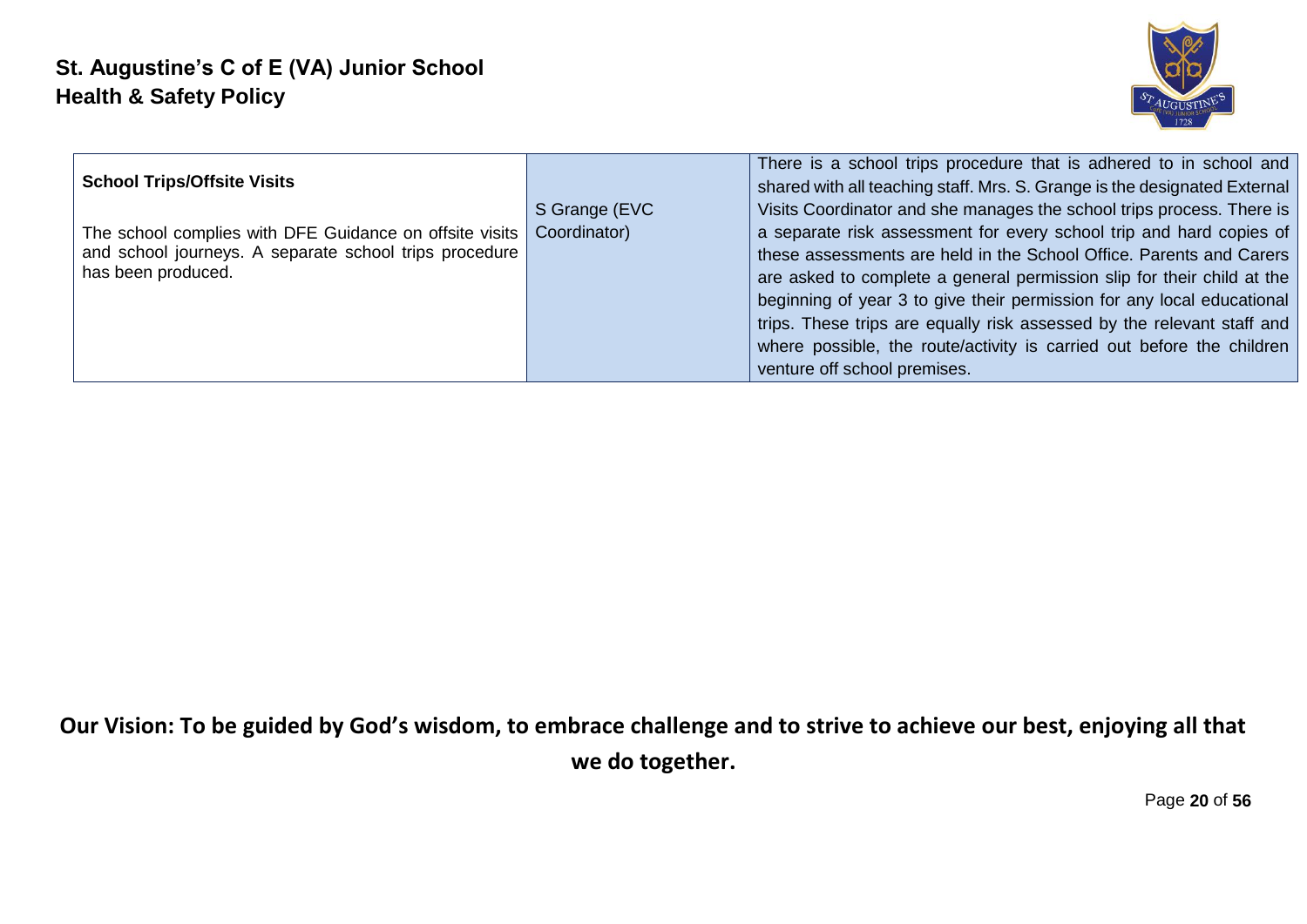

| <b>Working at Height</b>                                                                                                                                                                                                                                                                                                                                                                                                                                                                                                                                                                                                                                                                                                                  | <b>All Staff</b>    | There is a working at height risk assessment that is shared with all staff<br>and volunteers on site (hard copy stored in School Office). There is a<br>dedicated platform, stored in Farah cupboard, which should be used if                                                                                                                                                                                                                                                                                                                                                                                             |
|-------------------------------------------------------------------------------------------------------------------------------------------------------------------------------------------------------------------------------------------------------------------------------------------------------------------------------------------------------------------------------------------------------------------------------------------------------------------------------------------------------------------------------------------------------------------------------------------------------------------------------------------------------------------------------------------------------------------------------------------|---------------------|---------------------------------------------------------------------------------------------------------------------------------------------------------------------------------------------------------------------------------------------------------------------------------------------------------------------------------------------------------------------------------------------------------------------------------------------------------------------------------------------------------------------------------------------------------------------------------------------------------------------------|
| The risks associated with working at height are identified<br>through risk assessment. Frequent documented checks<br>take place to ensure the safe working condition of access<br>equipment. Procedures are in place to ensure any<br>damaged access equipment is clearly labelled and<br>removed as soon as practicable. The school discuss and<br>agree arrangements with staff. Where members of staff<br>have pre-existing medical conditions or other factors which<br>may affect their ability to use access equipment, a<br>separate risk assessment is in place. Staff also have a<br>responsibility to ensure their own health and safety and<br>assist in the operation of any systems designed to provide<br>for their safety. | R Jones (Caretaker) | needing to access any equipment at height. In no circumstances are<br>staff allowed to use chairs to do so.<br>Ladders are stored in the Caretaker's store room and the Caretaker is<br>responsible for carrying out periodic ladder checks. The Caretaker has<br>had the relevant 'Working with ladders' training<br>Staff who have pre-existing medical conditions or are pregnant are<br>strongly discouraged from working at height and separate risk<br>assessments are in place, where relevant.<br>Toolbox updates are given at staff meetings and address health and<br>safety matters such as working at height. |
| <b>Noise</b><br>The school is aware of their responsibility for assessing the<br>risks of noise and where noise is identified as a significant<br>risk the school ensures appropriate control measures are<br>put in place.                                                                                                                                                                                                                                                                                                                                                                                                                                                                                                               | S Brunt             | As a Junior School, there is limited exposure to noise pollution as the<br>use of machinery in D&T is not within the primary curriculum. There are<br>music lessons on offer at school in wind and string instruments and<br>piano. The music lessons are held in a contained space (whether the<br>music room) or main hall. These areas are away from the learning<br>classrooms of the Lower and Upper Schools.                                                                                                                                                                                                        |

Page **21** of **56**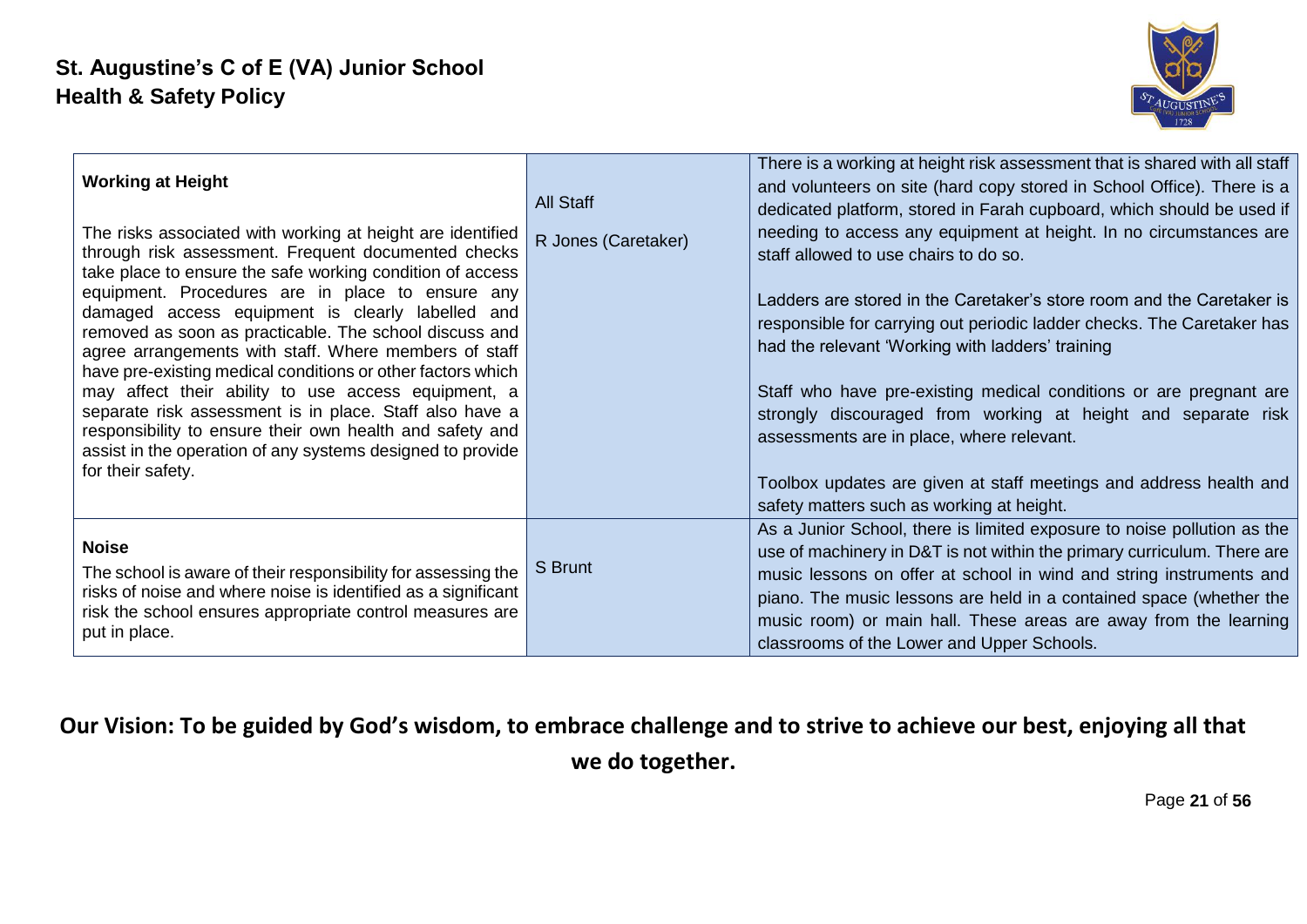

Page **22** of **56**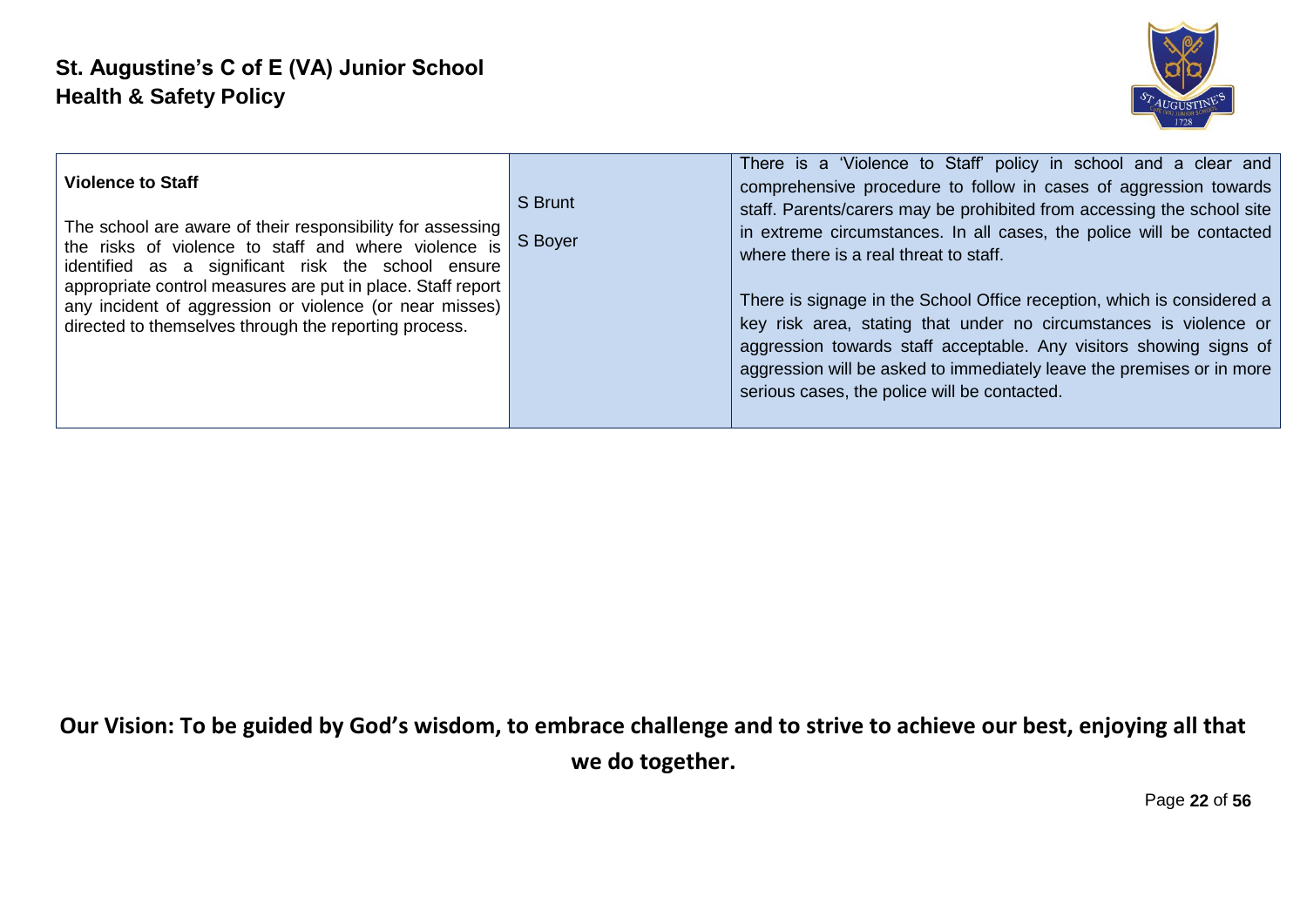

| <b>Security Arrangements Including Dealing with</b><br><b>Intruders</b><br>Risks to security of the premises and property are<br>assessed through the risk assessment process | S Brunt<br>L Potter & J Brattan<br>(Assistant Head teachers) | <b>Security of the Premises</b><br>The Head teacher, Assistant Head teachers, School Business<br>Manager and Caretaker are the designated key holders along with a<br>security company called Businesswatch Security and are responsible<br>for the security of the building. The Diocese, Local Authority, Security<br>company and alarm company (Custodian Ltd) have a list of key<br>contacts. Access to the school site is through two security gates- one<br>on the outside perimeter, one at the reception entrance. Both gates<br>are keypad controlled and require a 4 digit access code, knowledge of<br>which is strictly limited to staff. Visitors may access the school site by<br>pressing the buzzer at the outer security gate which sounds through<br>to the School Office. The School Office has sight of the security gate<br>as well as the ability to speak to the visitor and will only release the<br>security gate when confident that the visitor is bona fide and expected<br>at the school. All school gates are secured at 8.50am and opened<br>again just before the end of the school day at 3.00pm. |
|-------------------------------------------------------------------------------------------------------------------------------------------------------------------------------|--------------------------------------------------------------|------------------------------------------------------------------------------------------------------------------------------------------------------------------------------------------------------------------------------------------------------------------------------------------------------------------------------------------------------------------------------------------------------------------------------------------------------------------------------------------------------------------------------------------------------------------------------------------------------------------------------------------------------------------------------------------------------------------------------------------------------------------------------------------------------------------------------------------------------------------------------------------------------------------------------------------------------------------------------------------------------------------------------------------------------------------------------------------------------------------------------------|
|                                                                                                                                                                               |                                                              | <b>Signing-in</b><br>All visitors and contractors are expected to sign-in using the InVentry<br>system and contractor log books respectively and are given a visitor ID<br>lanyard and badge that should be worn at all times when on the school<br>premises. All members of staff should request identification from                                                                                                                                                                                                                                                                                                                                                                                                                                                                                                                                                                                                                                                                                                                                                                                                              |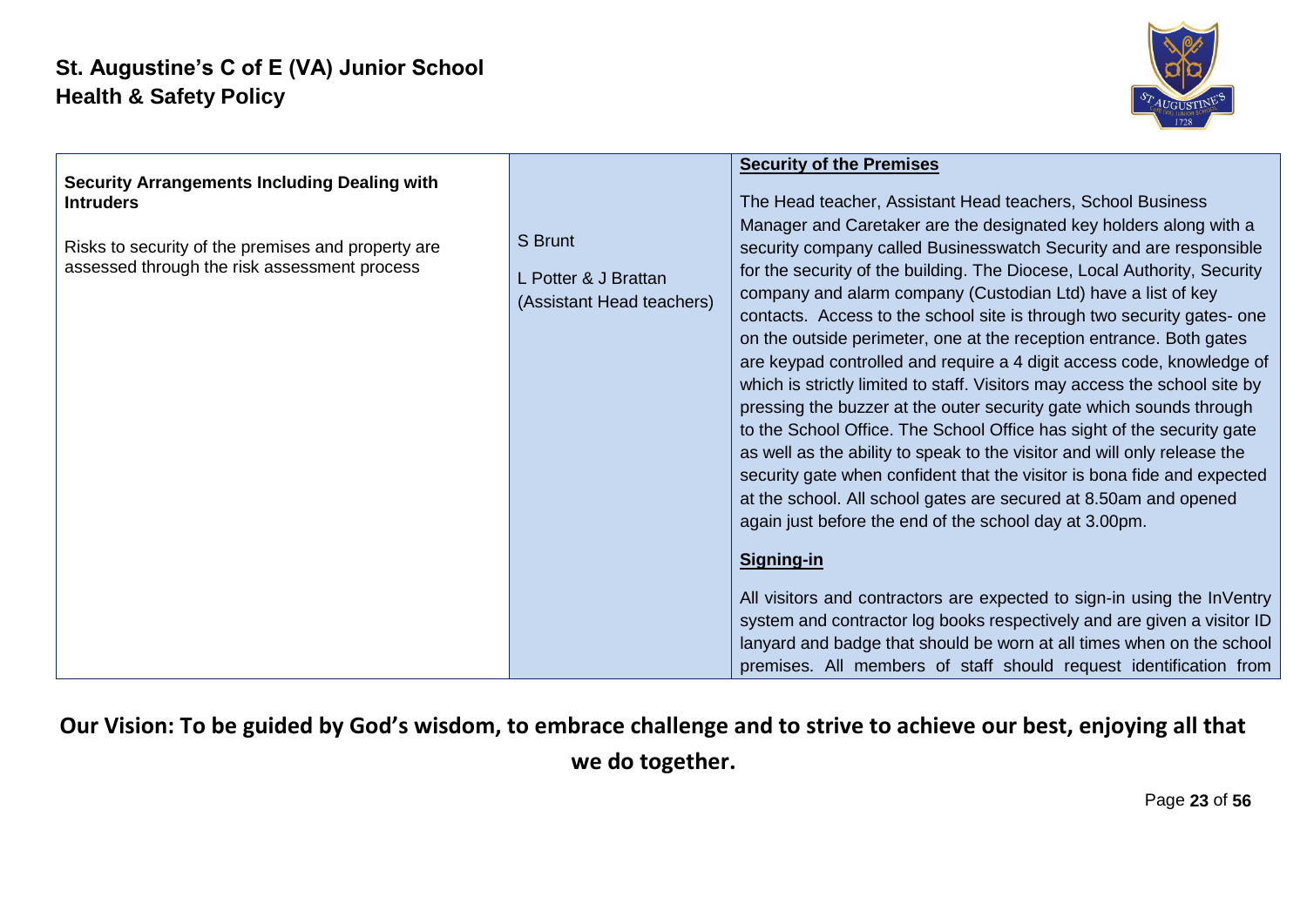

|  | anyone in the building whom they do not recognise or whose reason                                                                                                                                                                                                                                                                                                                                                                                    |
|--|------------------------------------------------------------------------------------------------------------------------------------------------------------------------------------------------------------------------------------------------------------------------------------------------------------------------------------------------------------------------------------------------------------------------------------------------------|
|  | for being in school is uncertain.                                                                                                                                                                                                                                                                                                                                                                                                                    |
|  | All staff members sign in on the InVentry system when they arrive at<br>school and out as they leave as an instant record of who is in school<br>(including holiday periods). There is also a staff noticeboard which<br>displays a photo of every member of staff, volunteers who are regularly<br>at school and governors, so that children and adults alike may<br>familiarise themselves with who is usually and expected on school<br>premises. |
|  | <b>Risk Assessment and Emergency Procedure</b>                                                                                                                                                                                                                                                                                                                                                                                                       |
|  |                                                                                                                                                                                                                                                                                                                                                                                                                                                      |
|  | There are assessments in place, where appropriate, documenting the<br>risks in accessing the site and controls in place to mitigate these risks.<br>There is also a procedure for lock down if an intruder were to access<br>the site and present a danger to staff and children on the premises. This<br>procedure for emergencies is documented and shared with staff and a<br>hard copy is held in the School Office.                             |
|  |                                                                                                                                                                                                                                                                                                                                                                                                                                                      |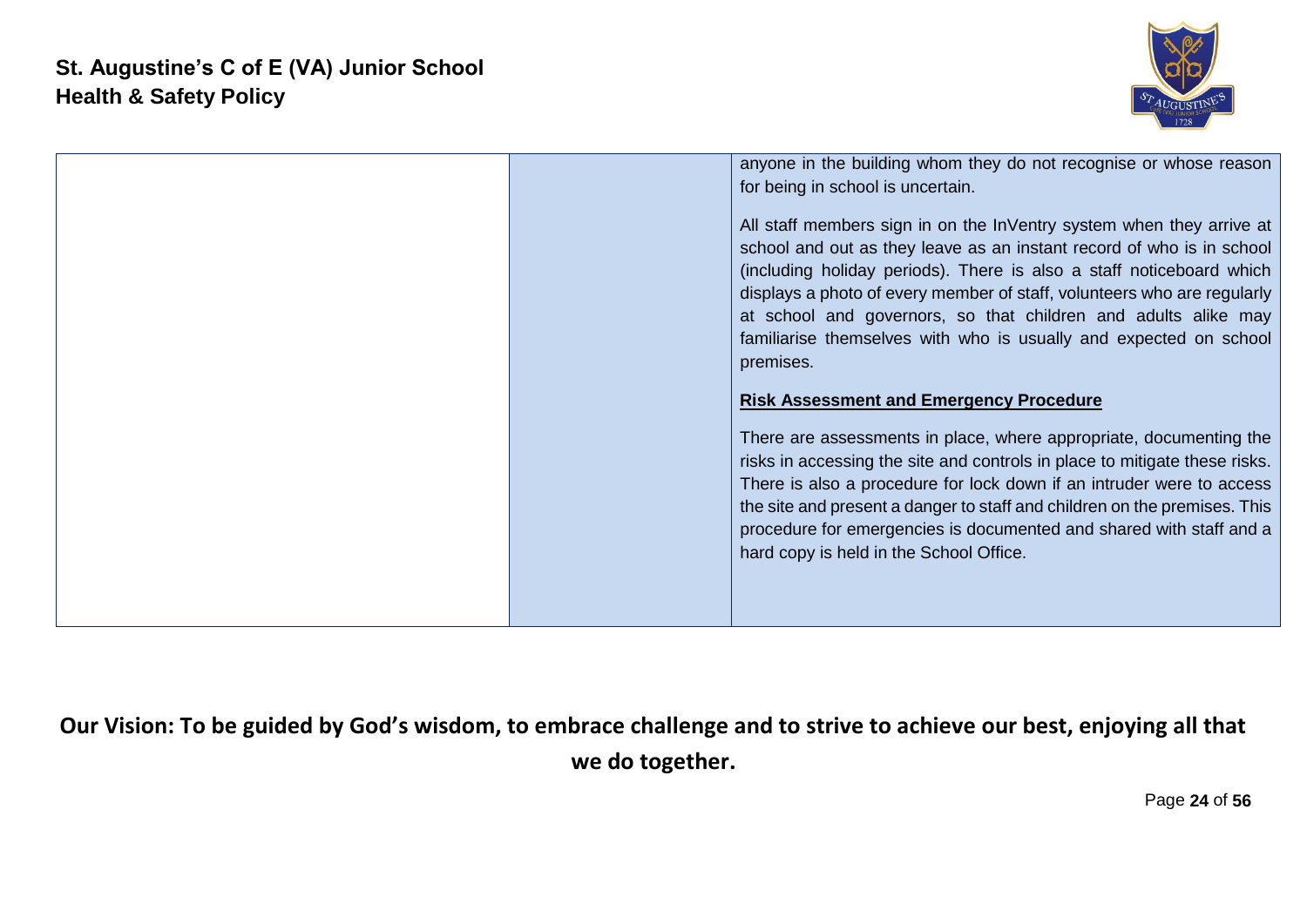

| <b>Personal Security/Lone Working</b><br>The school ensures that lone working is risk assessed<br>and that appropriate control measures are put in place to<br>mitigate those risks. Staff assist in the operation of any<br>systems designed to provide for their safety | All Staff | Lone working is not widely promoted. However, it is recognised that<br>teaching staff will need to be in school during the holidays and before<br>and after school hours to meet the demands of the role.<br>All staff must sign in on the InVentry system when on school premises.<br>This alerts other members of staff to who is on site at all times. There<br>is a lone working risk assessment and best practice is shared with all<br>staff. A hard copy of the risk assessment is available in the School<br>Office. |
|---------------------------------------------------------------------------------------------------------------------------------------------------------------------------------------------------------------------------------------------------------------------------|-----------|------------------------------------------------------------------------------------------------------------------------------------------------------------------------------------------------------------------------------------------------------------------------------------------------------------------------------------------------------------------------------------------------------------------------------------------------------------------------------------------------------------------------------|
|---------------------------------------------------------------------------------------------------------------------------------------------------------------------------------------------------------------------------------------------------------------------------|-----------|------------------------------------------------------------------------------------------------------------------------------------------------------------------------------------------------------------------------------------------------------------------------------------------------------------------------------------------------------------------------------------------------------------------------------------------------------------------------------------------------------------------------------|

Page **25** of **56**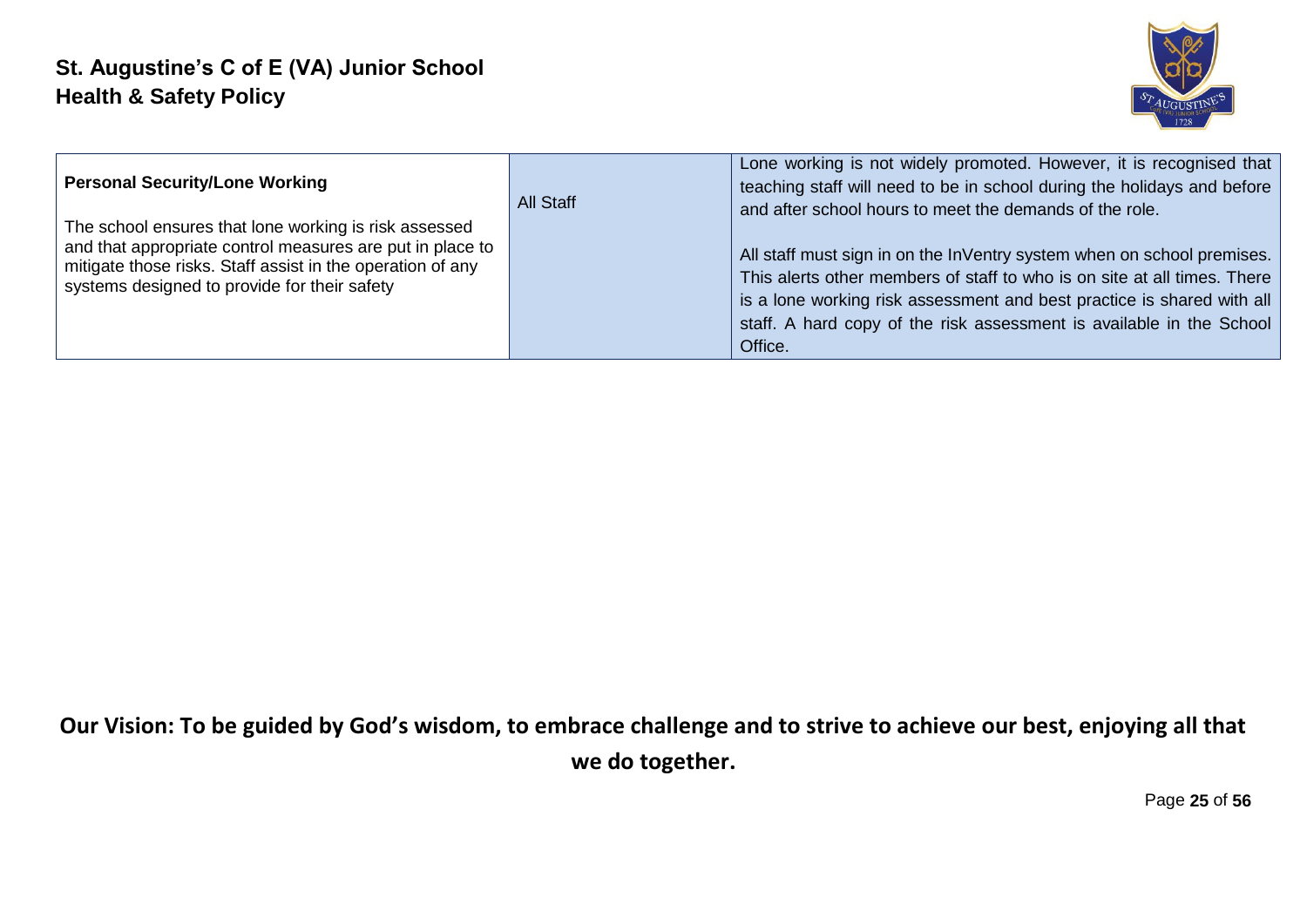

| <b>Hazardous Substances (Control of Substances)</b><br><b>Hazardous to Health CoSHH)</b>                                                                                                                   | R Jones | All substances in school that may be hazardous are kept in a locked<br>cupboard. The only hazardous substances on site are used for<br>cleaning purposes or in the school kitchen.                                                                                                                                                                                                                                                                                                                                                                                                   |
|------------------------------------------------------------------------------------------------------------------------------------------------------------------------------------------------------------|---------|--------------------------------------------------------------------------------------------------------------------------------------------------------------------------------------------------------------------------------------------------------------------------------------------------------------------------------------------------------------------------------------------------------------------------------------------------------------------------------------------------------------------------------------------------------------------------------------|
| Where hazardous substances are used a designated<br>employee carries out risk assessments and adopts a<br>hierarchy of control measures seeking to eliminate or<br>substitute the risk first and foremost. | S Boyer | In the unusual circumstance that staff orders chemicals, he/she must<br>ensure that the substance is covered by the CoSHH Register.<br>Any member of staff using the chemicals must:<br>Follow procedures laid down for use of the substance;<br>Be aware of procedures for avoiding exposure and for control;<br>and<br>Inform the Head teacher, Assistant Head teachers or Caretaker<br>of any difficulties.<br>All risk assessments and Data sheets relating to CoSHH are completed<br>the Caretaker and held centrally in the Health & Safety Record folder in<br>School Office. |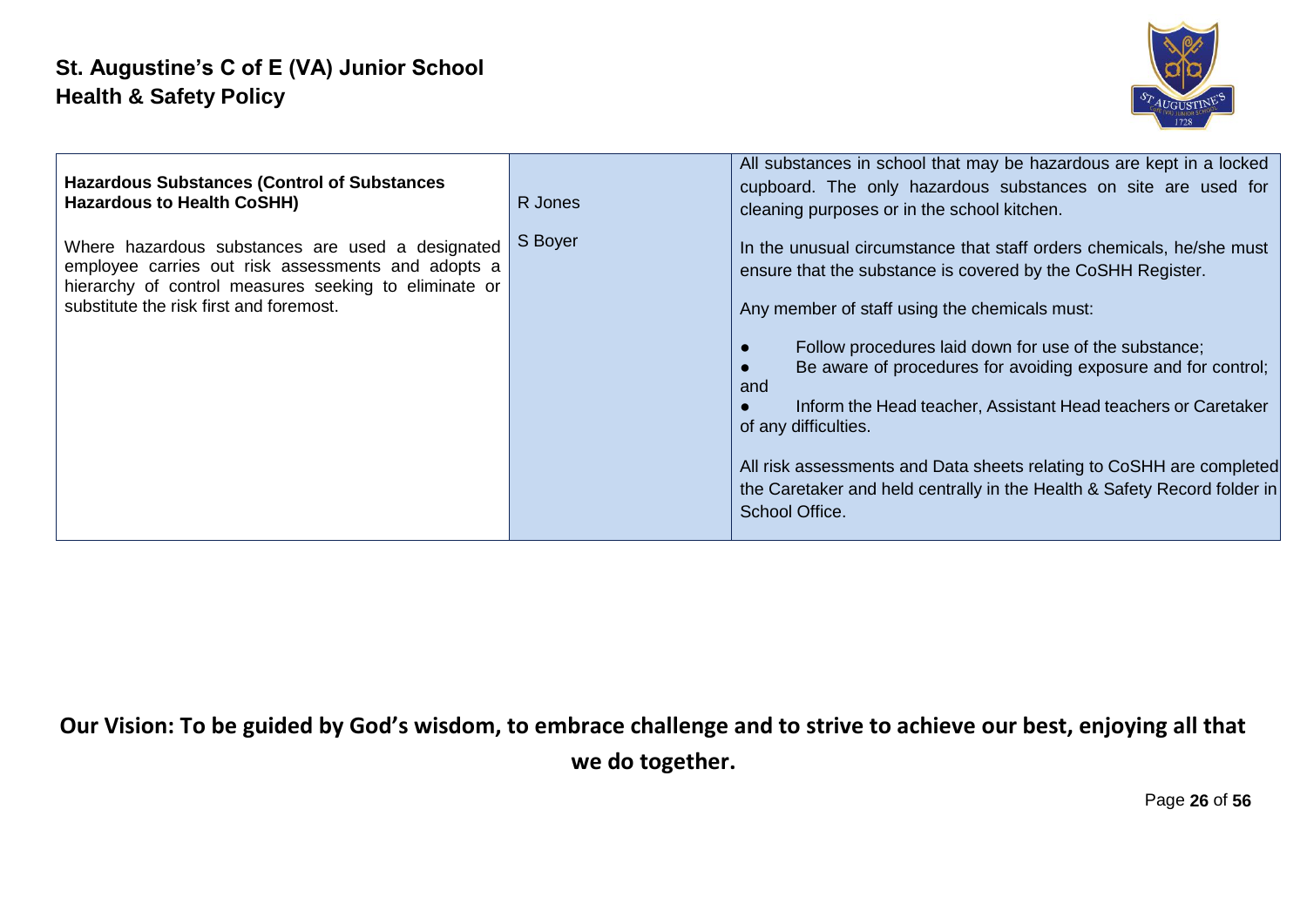

| <b>Personal Protective Equipment</b><br>Employees/Managers assess on the basis of risk<br>assessment and CoSHH assessments where the need for<br>PPE is identified as a control measure. Where it is<br>assessed that PPE is required PPE is appropriately<br>selected and provided. A record is held which includes<br>details of any expiry dates to ensure equipment is replaced<br>as and when necessary. Staff is responsible for ensuring<br>that it uses PPE where it is provided. | S Boyer | The caretaker has a supply of PPE equipment and has been instructed<br>on how and when to use it. It is stored in the caretakers cupboard and<br>is kept locked at all times, but accessible throughout the school day.                                                                                                                                                                                                                                                                                |
|-------------------------------------------------------------------------------------------------------------------------------------------------------------------------------------------------------------------------------------------------------------------------------------------------------------------------------------------------------------------------------------------------------------------------------------------------------------------------------------------|---------|--------------------------------------------------------------------------------------------------------------------------------------------------------------------------------------------------------------------------------------------------------------------------------------------------------------------------------------------------------------------------------------------------------------------------------------------------------------------------------------------------------|
| <b>School Transport</b><br>Risks associated with driving are evaluated within<br>assessments for activities.                                                                                                                                                                                                                                                                                                                                                                              | S Boyer | There is a risk assessment documenting potential hazards of adults<br>transporting children off school site. The SBM checks the member of<br>staff's driving license, if any concerns are raised, on an ad hoc basis.<br>DBS checks are carried out on all new members of staff and<br>parents/carers who regularly volunteer in school. Results of these<br>checks are centralised in the 'Single Central Record'. Government<br>advice is followed as to the frequency of these safeguarding checks. |

Page **27** of **56**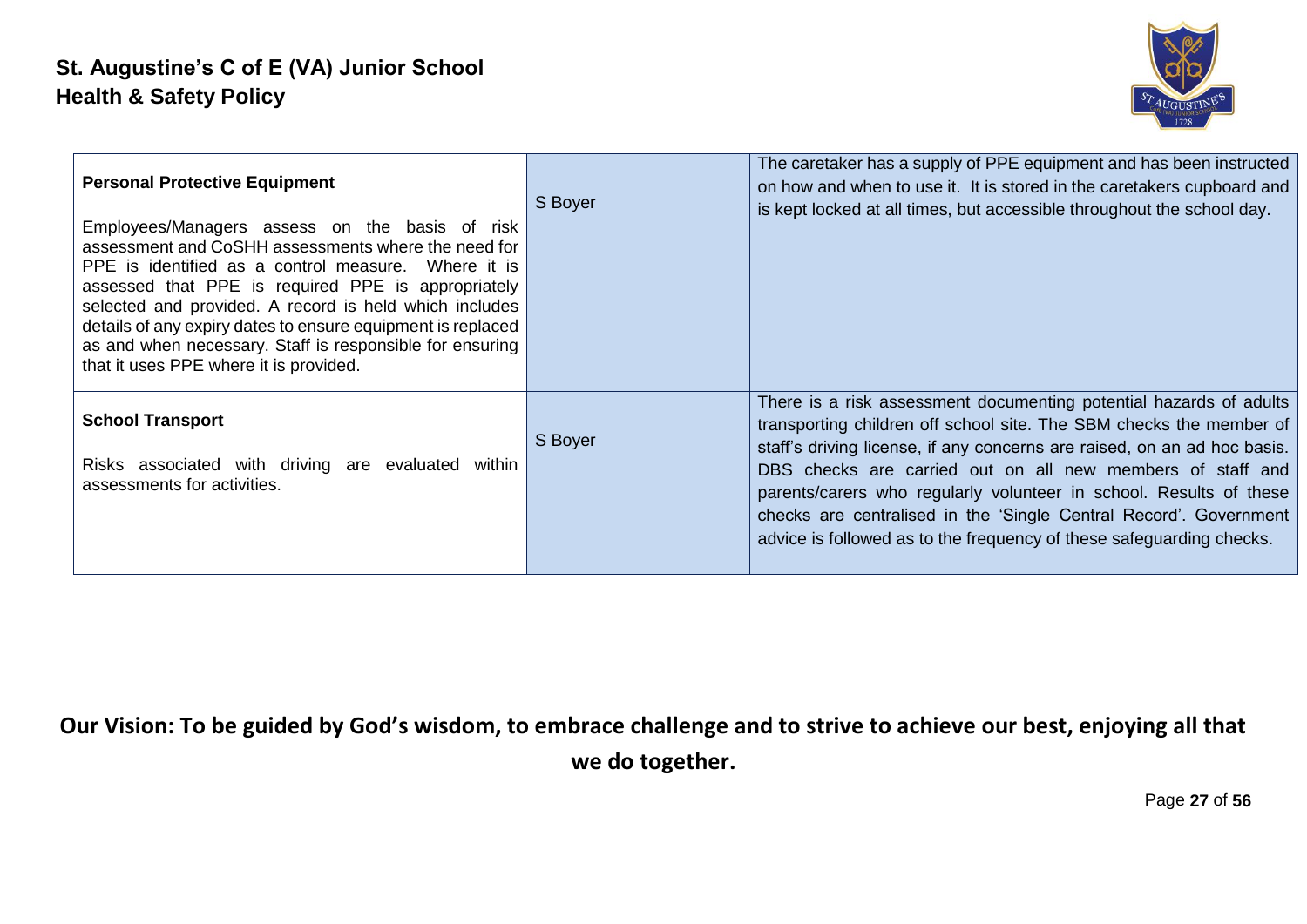

| Manual Handling (typical loads and handling pupils)<br>Risks of manual handling are communicated within the<br>manual handling risk assessment. | S Boyer | Manual handling training is provided for all members of staff and a<br>toolbox update on manual handling is made available to all members<br>of staff and volunteers in school. The manual handling risk assessment<br>is on the staff shared drive, on the Every software package and a hard<br>copy is kept in the School Office. |
|-------------------------------------------------------------------------------------------------------------------------------------------------|---------|-------------------------------------------------------------------------------------------------------------------------------------------------------------------------------------------------------------------------------------------------------------------------------------------------------------------------------------|
| Any activities that involve significant manual handling<br>tasks are risk assessed and where appropriate training<br>provided for staff.        |         |                                                                                                                                                                                                                                                                                                                                     |

Page **28** of **56**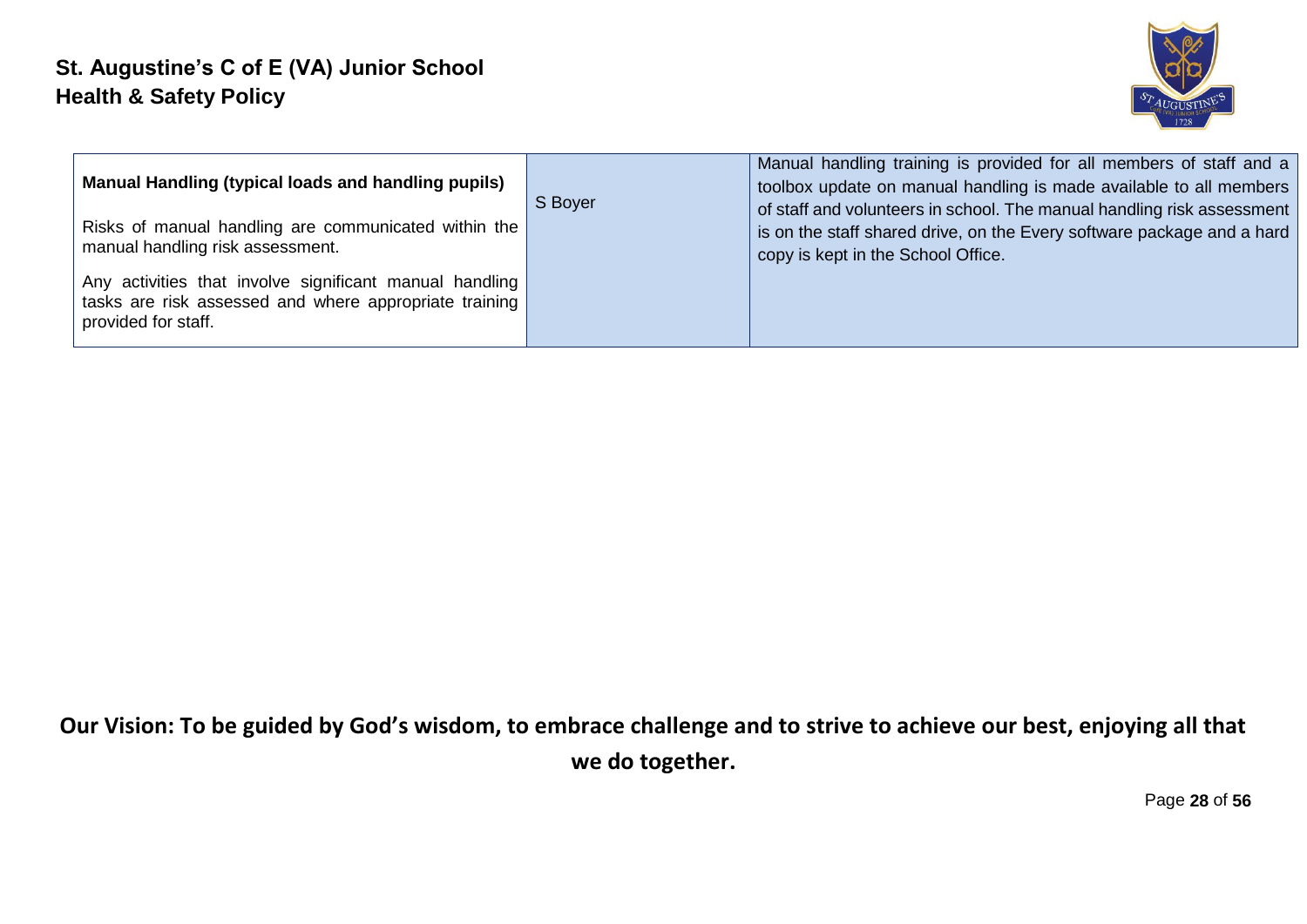

| <b>Curriculum Safety (including extended schools</b><br>activity/study support)<br>Heads of Service/Departments ensure that risks related to<br>curriculum areas are identified and controlled following the<br>National Guidelines such as CLEAPSS. For any activity<br>falling outside of National Guidance a risk assessment is<br>carried out. An inventory of all equipment is kept by the<br>Departmental Head and all tools/equipment/machinery are<br>checked, maintained and stored correctly. | All Staff                     | As a junior school, there are limited areas of the curriculum where<br>health and safety is regarded as an issue. If there are experiments to<br>be carried out during science lessons, a separate risk assessment is<br>carried out.                                                                                                                                                                                                                                                          |
|---------------------------------------------------------------------------------------------------------------------------------------------------------------------------------------------------------------------------------------------------------------------------------------------------------------------------------------------------------------------------------------------------------------------------------------------------------------------------------------------------------|-------------------------------|------------------------------------------------------------------------------------------------------------------------------------------------------------------------------------------------------------------------------------------------------------------------------------------------------------------------------------------------------------------------------------------------------------------------------------------------------------------------------------------------|
| <b>Work Experience Placements</b><br>Work experience co-ordinators follow the working<br>practices outlined in: 'Work-related learning and the law',<br>Guidance for schools and school-business<br>link<br>practitioners and 'Work experience a Guide for secondary<br>schools'.                                                                                                                                                                                                                       | S Brunt<br>L Potter / S Boyer | Work experience placements are usually organised through controlled<br>placements of students from feeder secondary schools. There is<br>adequate and robust documentation in place to ensure that all health<br>and safety requirements of the workplace are met. All work experience<br>students undergo an induction to the school similar to that provided to<br>parents and carers who volunteer in school. All paperwork and checks<br>are kept centrally by the School Business Manager |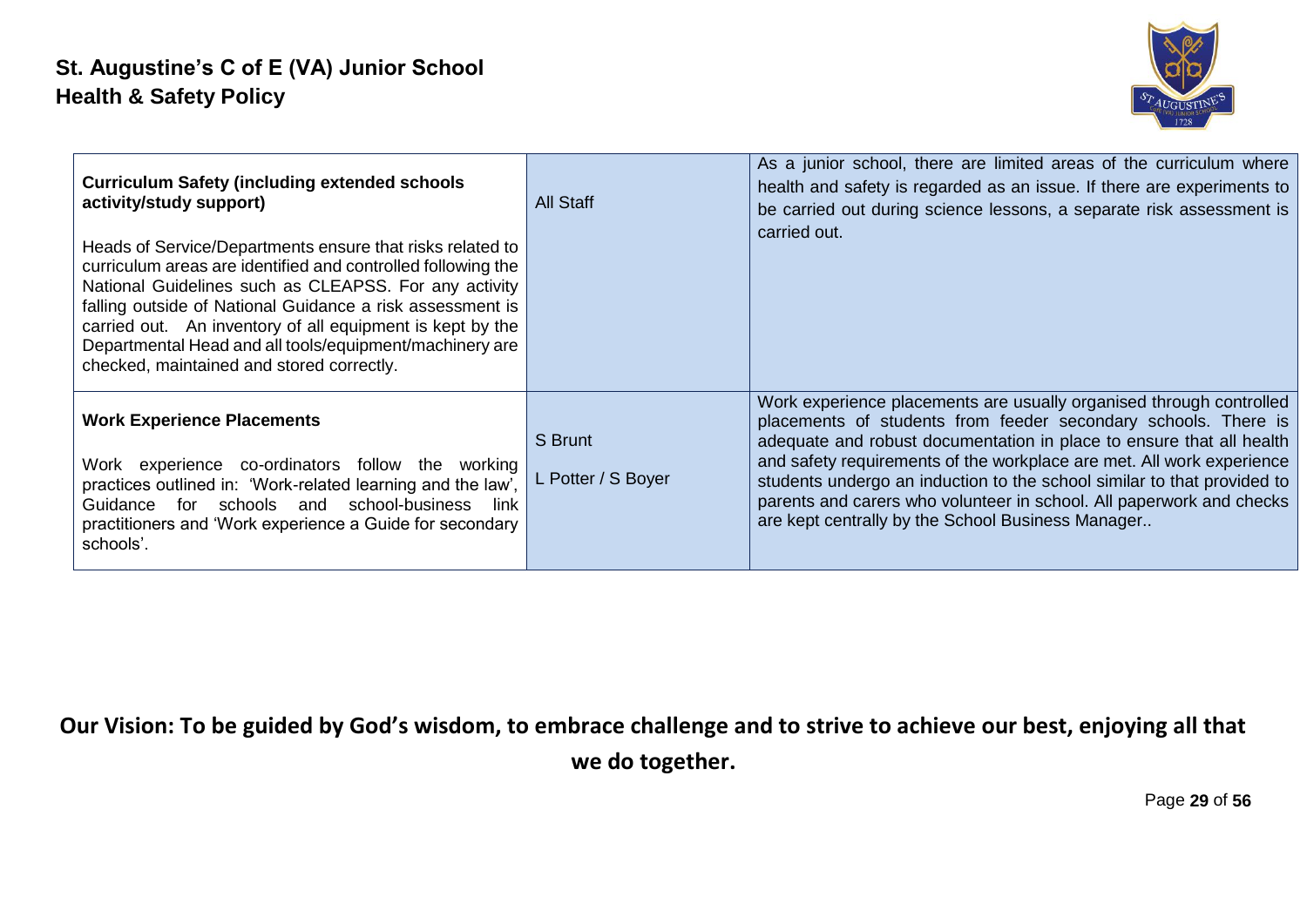

| <b>Display Screen Equipment</b>                                                                                                                                                                                                                                                                                 | S Boyer | There is a DSE risk assessment and DSE workplace assessments<br>have been carried out for all staff members and the Head teacher. Any<br>issues identified have been remedied. |
|-----------------------------------------------------------------------------------------------------------------------------------------------------------------------------------------------------------------------------------------------------------------------------------------------------------------|---------|--------------------------------------------------------------------------------------------------------------------------------------------------------------------------------|
| The majority of staff within the school are not considered<br>to be DSE users. The Office Manager ensures that DSE<br>workplace assessments are conducted for all users. DSE<br>assessments are reviewed annually and where equipment  <br>changes or office layouts change or when there are staff<br>changes. |         |                                                                                                                                                                                |

Page **30** of **56**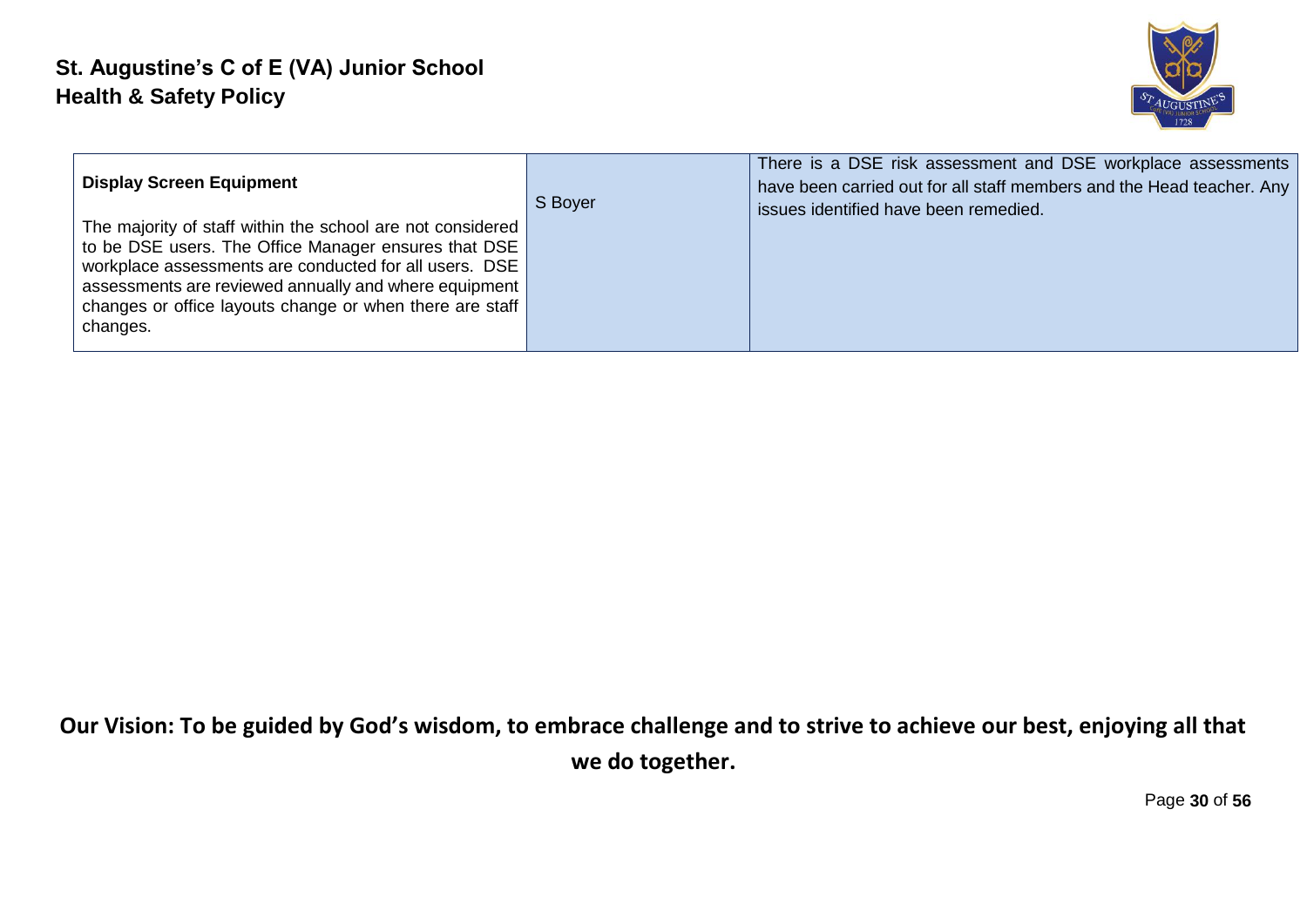

| <b>Parent Teacher Association</b><br>The school offers support to the Parent Teacher<br>Association (PTA) and provides a forum through which<br>parents can become more involved in the education of<br>their children. Risk assessments are carried out for PTA<br>run events and adequate insurance is in place. | Not Applicable     | The PTA in school is currently inactive. Therefore, no risk assessments<br>or insurance currently in place.                                                                                                                                                                                                                                                                                                                                                                                                                                                                                                                                                            |
|--------------------------------------------------------------------------------------------------------------------------------------------------------------------------------------------------------------------------------------------------------------------------------------------------------------------|--------------------|------------------------------------------------------------------------------------------------------------------------------------------------------------------------------------------------------------------------------------------------------------------------------------------------------------------------------------------------------------------------------------------------------------------------------------------------------------------------------------------------------------------------------------------------------------------------------------------------------------------------------------------------------------------------|
| Playground<br><b>Supervision/Play</b><br>Equipment<br>and<br><b>Maintenance</b><br>A risk assessment of the potential hazards in the<br>playground and their likelihood to cause harm has been<br>undertaken and the following have been considered within<br>the risk assessment process                          | R Jones<br>S Boyer | There are separate risk assessments for the playground and for the<br>paddock area. Supervision at break-time and lunchtime has also been<br>risk assessed. These risk assessments are shared with all members of<br>staff including Midday Supervisors and best practice is encouraged<br>throughout the school.<br>The playground equipment is visually checked by the Caretaker on a<br>regular basis and records of these checks are kept in the School Office.<br>There are also annual maintenance checks of all playground equipment<br>by a third party and any remedial works are immediately undertaken to<br>ensure that all play equipment is fit for use. |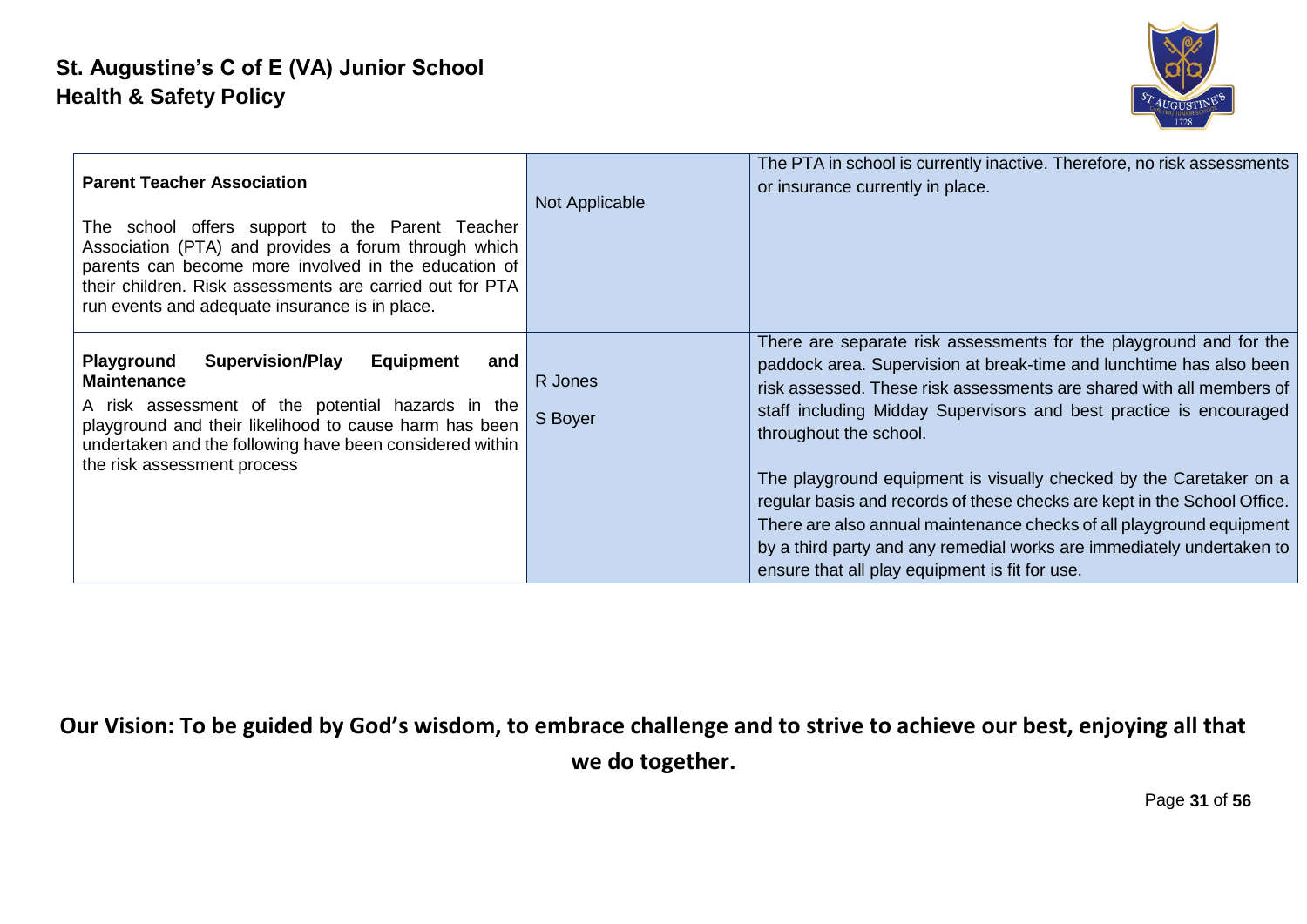

| <b>Section 2 - PREMISES</b>                                                                                                                                                                                                                                                                                                                                   |         |                                                                                                                                                                                                       |
|---------------------------------------------------------------------------------------------------------------------------------------------------------------------------------------------------------------------------------------------------------------------------------------------------------------------------------------------------------------|---------|-------------------------------------------------------------------------------------------------------------------------------------------------------------------------------------------------------|
| <b>Mechanical and Electrical (fixed and portable)</b>                                                                                                                                                                                                                                                                                                         | S Boyer | Hard wire testing takes place every 5 years (next check due Autumn<br>2021). Any remedial works identified from the hard wire testing are<br>carried out.                                             |
| The School takes appropriate measures to make sure that<br>all electrical equipment is safe and suitable for the purpose<br>intended. All relevant persons are made aware of the<br>associated hazards and of the requirements to adopt<br>working procedures designed to keep the risks to their<br>health, and to the health of any other person, as low as | R Jones | Portable Appliance Testing takes place bi-annually and any units<br>considered unsafe are disposed of (and recorded on the Asset Register<br>as written off).                                         |
| reasonably achievable<br>Persons carrying out the testing and/or repair of electrical<br>equipment, or carrying out experimental work on electrical                                                                                                                                                                                                           |         | All reports of mechanical and electrical testing are kept in the School<br>Office. The Caretaker is not permitted to carry out repair works and a<br>recognised third party is employed in all cases. |
| equipment or its associated connections have the<br>appropriate technical knowledge, training and information<br>to enable them to work safely. Results of electrical safety<br>tests (PAT testing and fixed wiring inspections) are<br>recorded and held in the School Office.                                                                               |         |                                                                                                                                                                                                       |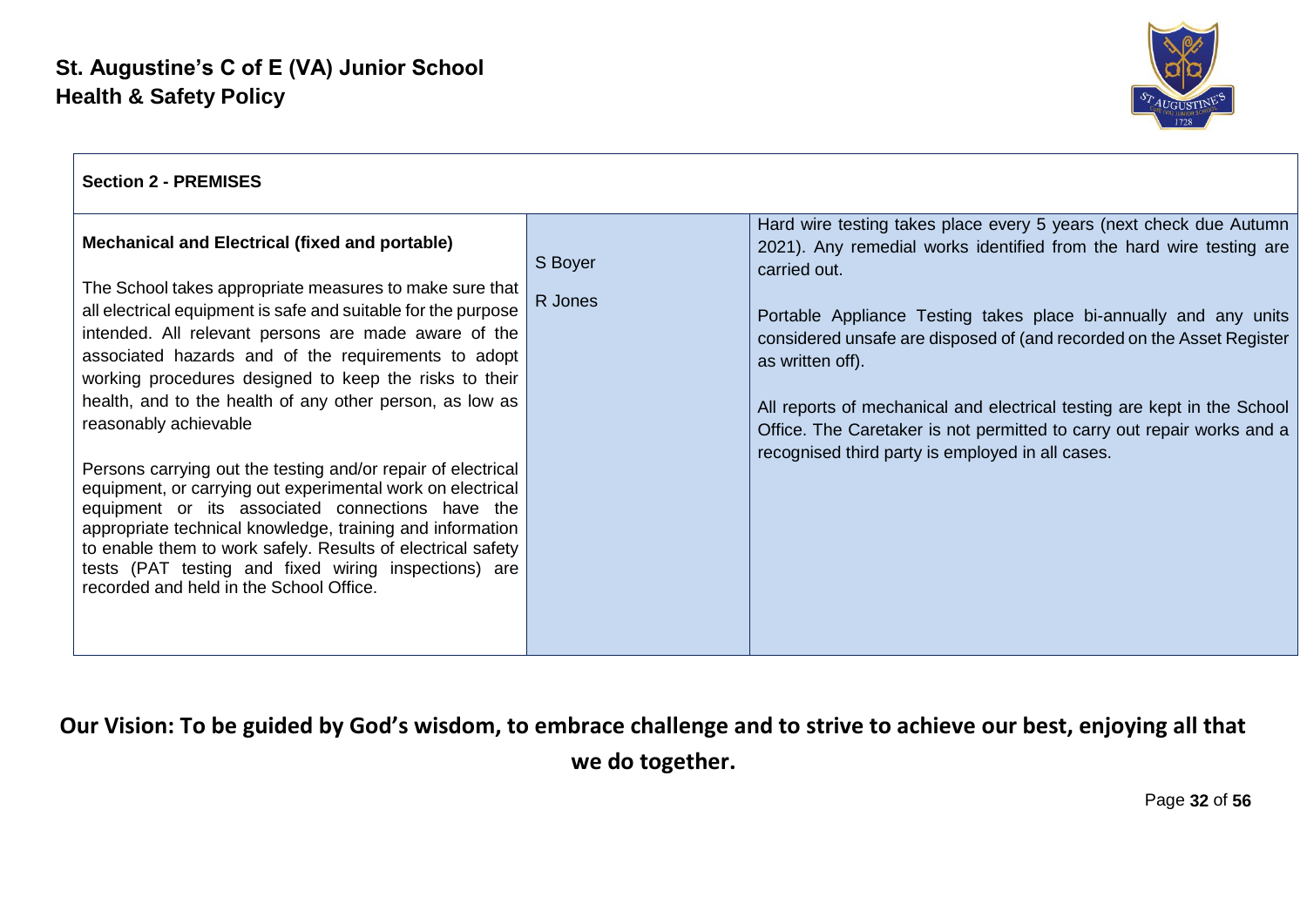

| <b>Maintenance of Machinery and Equipment</b><br>The school inspects and maintains its equipment on a<br>regular basis; however the frequency of these inspections<br>is much dependant on the use and type of equipment.                                                                                                                                                                                                                                                                                                                                                    | R Jones                       | Equipment is inspected as and when required (at a minimum annually).<br>The inspections are controlled and monitored through the Every<br>software package by the School Business Manager and results of the<br>inspections sent through to the Head teacher. Any remedial works are<br>highlighted and action taken as required.                                                                                                                                                                                                                                                                                                                                                                                                                                                                                                                                                                                                                                 |
|------------------------------------------------------------------------------------------------------------------------------------------------------------------------------------------------------------------------------------------------------------------------------------------------------------------------------------------------------------------------------------------------------------------------------------------------------------------------------------------------------------------------------------------------------------------------------|-------------------------------|-------------------------------------------------------------------------------------------------------------------------------------------------------------------------------------------------------------------------------------------------------------------------------------------------------------------------------------------------------------------------------------------------------------------------------------------------------------------------------------------------------------------------------------------------------------------------------------------------------------------------------------------------------------------------------------------------------------------------------------------------------------------------------------------------------------------------------------------------------------------------------------------------------------------------------------------------------------------|
| <b>Asbestos</b><br>To minimise risk from asbestos containing materials on the<br>school site, the school maintains a safe and healthy<br>environment by:<br>complying with all regulations concerning the<br>control of asbestos;<br>removing asbestos containing materials where the<br>risk to building users is unacceptable;<br>having a named officer who has responsibility for<br>implementing the Asbestos Management Plan.<br>where necessary communicating to all staff and<br>visitors where asbestos containing materials are located<br>within the school site. | S Brunt<br>S Boyer<br>R Jones | The school has actual and suspected asbestos on site. There is an<br>asbestos survey and this is reviewed and updated as per statutory<br>requirements. There in an asbestos register and all contractors are<br>alerted to the presence of asbestos on the school site. If there are works<br>planned at school, the contractor is responsible to carry out an<br>independent asbestos risk assessment. The Asbestos Survey is kept<br>in the School Office and available to all members of staff for their<br>information.<br>There are asbestos notices throughout school alerting staff to the<br>specific areas where asbestos is suspected. All staff are made aware<br>that the surface of these areas is not to be disturbed in any way. The<br>school outsources its asbestos management and specialist support to<br>Cambridgeshire County Council ('CCC'). CCC is in the process of<br>rolling out an online asbestos management tool for all schools. |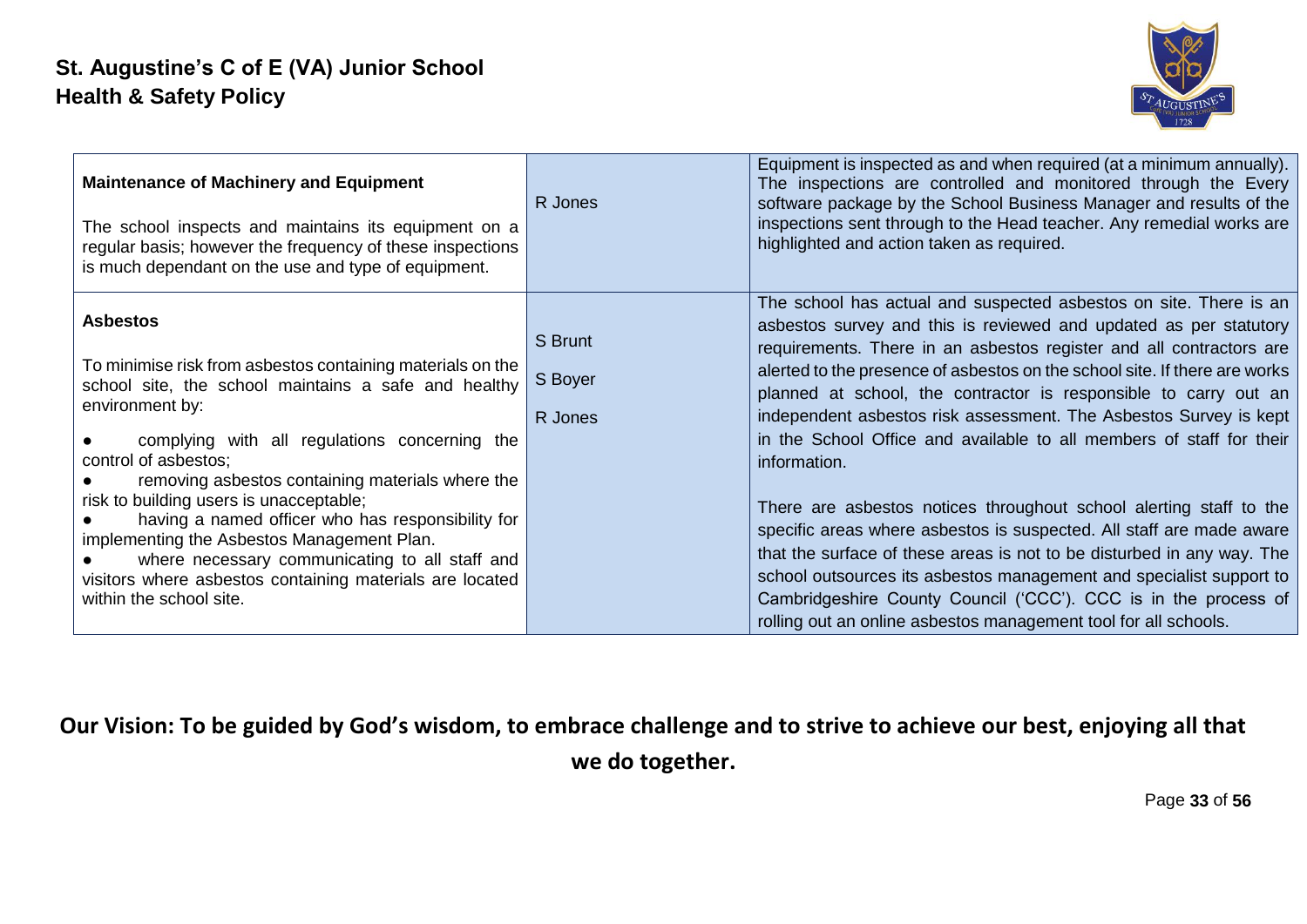

| <b>Service Contractors</b><br>Service contractors have regular access to site as<br>specified by a contract. The service contract specifies what<br>work is expected of them and what they can expect from<br>the school. Contractors follow their own safe systems of<br>work and their working methods take into account how<br>they will impact upon staff, students and other visitors on<br>site. The school provide details of its safe systems of work<br>to the contractors where relevant and all contractors are<br>consulted over emergency arrangements. A copy of this<br>policy is provided to them. | S Brunt<br>S Boyer<br>R Jones | When appropriate, the procedure for undertaking works through a<br>service contractor is adhered to. The service contractor is expected to<br>supply details of DBS checks undertaken on its employees and the risk<br>assessments specific to the school site and the work to be undertaken.<br>All contractors, whether service or ad hoc, sign-in to the contractors log<br>book and are made aware of the health and safety and asbestos<br>requirements of the school.                |
|--------------------------------------------------------------------------------------------------------------------------------------------------------------------------------------------------------------------------------------------------------------------------------------------------------------------------------------------------------------------------------------------------------------------------------------------------------------------------------------------------------------------------------------------------------------------------------------------------------------------|-------------------------------|--------------------------------------------------------------------------------------------------------------------------------------------------------------------------------------------------------------------------------------------------------------------------------------------------------------------------------------------------------------------------------------------------------------------------------------------------------------------------------------------|
| <b>Building Contractors</b><br>This involves work where part of the site is handed over to<br>the contractor. Hazards associated with this activity are<br>controlled by effective supervision of students and<br>contractors whilst on the school site.                                                                                                                                                                                                                                                                                                                                                           | S Brunt                       | Regulated by the requirements of the construction Design and<br>Management Regulations, the school would exercise the duties as<br>contained therein. For all larger scale projects, the Head teacher<br>identifies who will be involved in works pre meetings and clearly<br>identifies timescales for work methodology (e.g. noisy work, carried out<br>when school is unoccupied wherever possible). Access requirements<br>would be clarified alongside emergency access requirements. |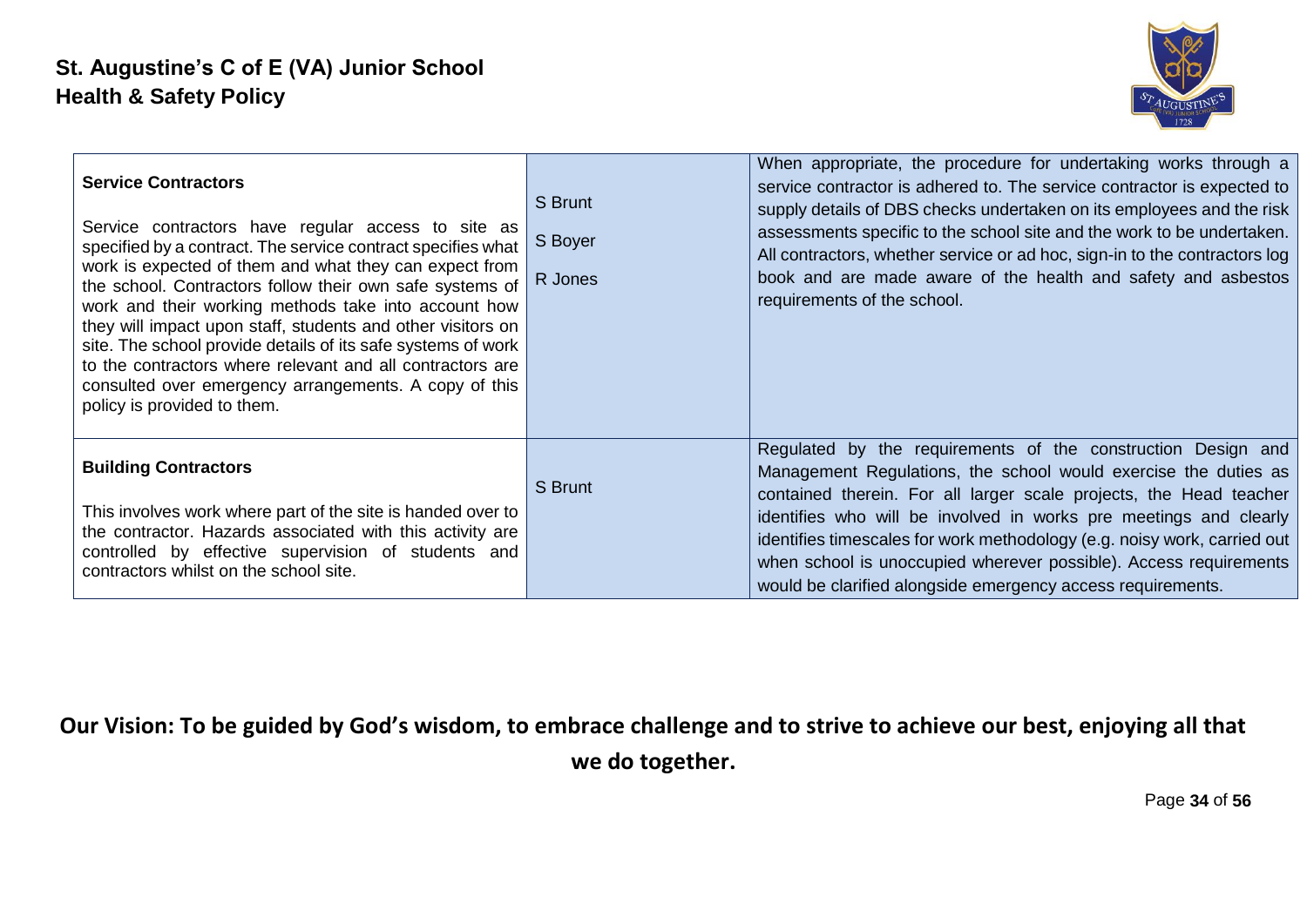

| <b>Small Scale Building Works</b><br>This includes day-to-day maintenance work and all work<br>undertaken on site where a pre site meeting has not taken<br>place.                                                                                                                                                                                                                                                                                                                                                        | S Boyer                       | In the case of smaller projects, the School Business Manager would<br>clarify where contractors are expected to report to prior to start of work;<br>what approvals needed prior to start of work; details of responsible<br>person/s; details of controls and procedures over behaviour whilst on<br>site; contact details should a problem arise; timescales of project;<br>equipment and services available e.g. access to services on school<br>site; fire precautions/procedures and any particular problems on school<br>site such as overhead cables/access etc. |
|---------------------------------------------------------------------------------------------------------------------------------------------------------------------------------------------------------------------------------------------------------------------------------------------------------------------------------------------------------------------------------------------------------------------------------------------------------------------------------------------------------------------------|-------------------------------|-------------------------------------------------------------------------------------------------------------------------------------------------------------------------------------------------------------------------------------------------------------------------------------------------------------------------------------------------------------------------------------------------------------------------------------------------------------------------------------------------------------------------------------------------------------------------|
| Lettings (shared working – playgroups etc)<br>The school ensures that the hirer/tenant has public liability<br>insurance in place in order to indemnify the school from all<br>such hirer's/tenant's claims arising from negligence. If any<br>part of the school is let, the Headteacher is satisfied via the<br>agreement that the hiring organisation will use the<br>premises in a safe manner. A signed, written letting<br>agreement is completed and copies are kept and a risk<br>assessment has been undertaken. | S Brunt<br>R Jones<br>S Boyer | Any lettings are pre-approved by the Head teacher. The school site is<br>opened by the Caretaker or Head teacher and the hirer/tenant is given<br>an induction. All insurance details are clarified by the School Business<br>Manager prior to the letting taking place. The site is closed by the<br>Caretaker or Head teacher and the building inspected all in accordance<br>with the lettings policy.                                                                                                                                                               |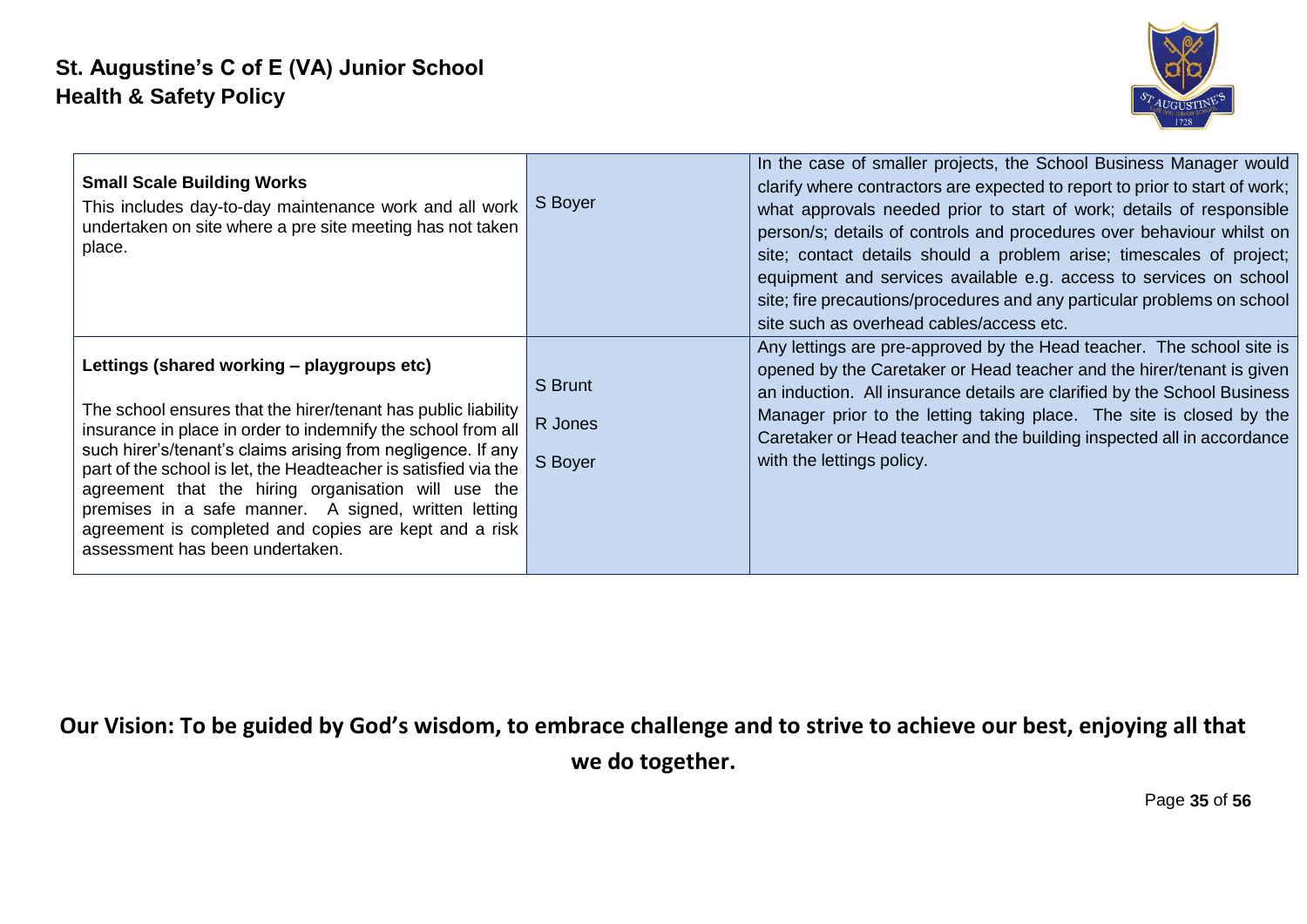

| <b>Slips/Trips/Falls</b><br>The school recognises the main cause of accidents is<br>slips, trips and falls. It is the responsibility of the teacher to<br>ensure that their classroom has clear traffic routes and that<br>exit routes are kept clear. The responsible person ensures<br>regular inspection of communal areas. All hazards,<br>obstructions, spillages, defects or maintenance<br>requirements are reported to the Headteacher or via a | <b>All Staff</b> | There are classroom rules which are adhered to by all children and<br>staff, drawn directly from the classroom risk assessment. There is a<br>'near misses' reporting structure at school where health and safety<br>issues may be reported on the Every software package. |
|---------------------------------------------------------------------------------------------------------------------------------------------------------------------------------------------------------------------------------------------------------------------------------------------------------------------------------------------------------------------------------------------------------------------------------------------------------|------------------|----------------------------------------------------------------------------------------------------------------------------------------------------------------------------------------------------------------------------------------------------------------------------|
| recognised reporting process. All staff are expected to be<br>vigilant and aware of possible hazards.                                                                                                                                                                                                                                                                                                                                                   |                  |                                                                                                                                                                                                                                                                            |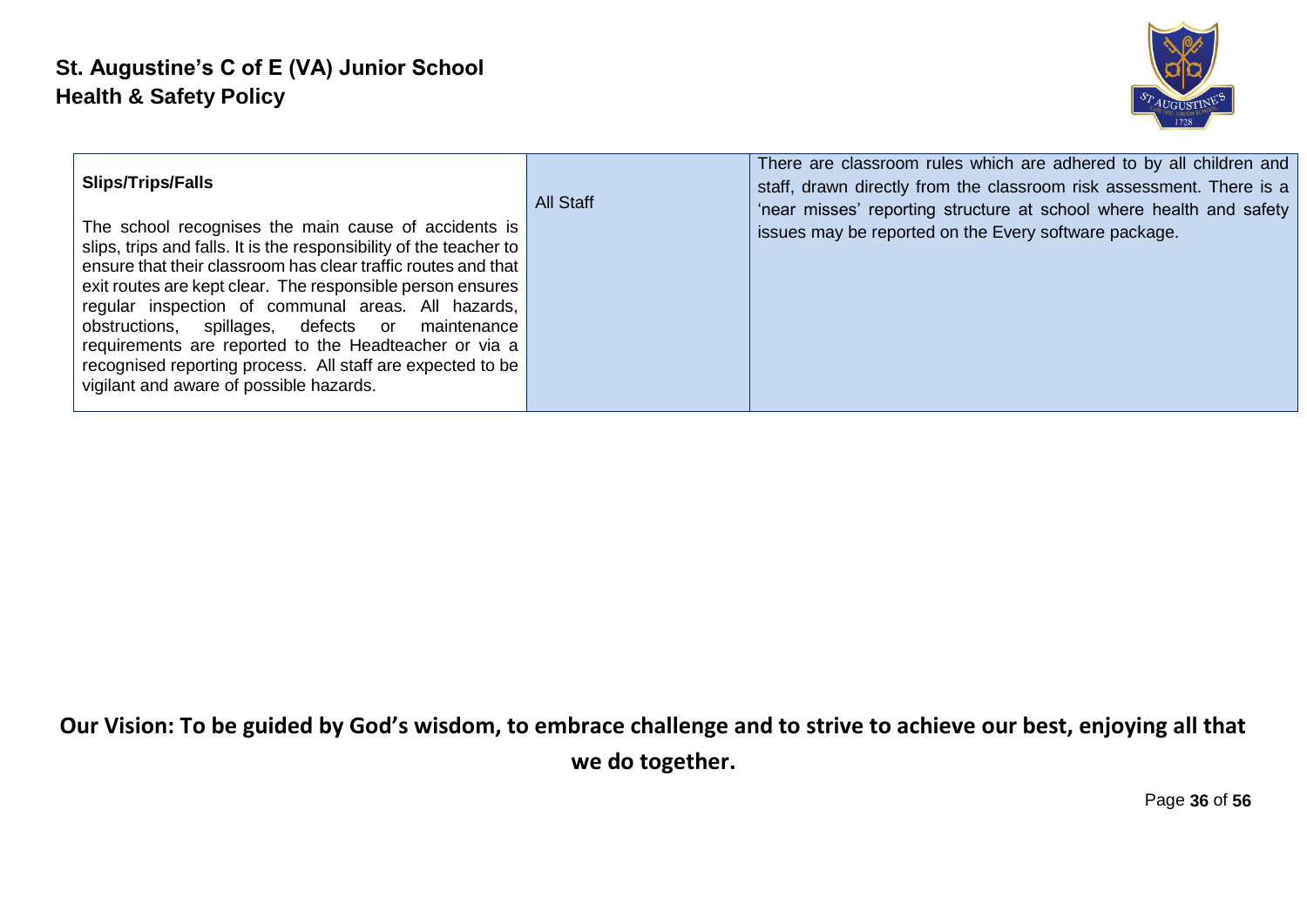

| <b>Cleaning</b><br>A cleaning schedule is in place which is monitored by the<br>Head teacher and Caretaker. All waste is disposed of<br>according to appropriate health and safety guidelines.<br>Deep cleaning is undertaken on a regular basis where<br>necessary. The school ensure general cleanliness,<br>appropriate waste disposal, safe stacking and storage and<br>the checking of general equipment such as ladders etc. All<br>members of staff and students adopt good housekeeping<br>practices to assist in the maintenance of a safe and<br>healthy workplace. | S Brunt<br>R Jones | The school pays for a third party cleaning company, Easyclean, to<br>maintain the school site in line with health and safety regulations. Deep<br>cleans are instructed by the Head teacher and performed by Easyclean,<br>as and when required. ABM provides the catering function and<br>organises for a deep clean of the kitchen area at least annually.<br>The Caretaker manages the cleaning on the school site and monitors<br>the performance of the third party. General areas such as the halls,<br>school office and staffroom are the responsibility of the Caretaker as<br>part of his job description. |
|-------------------------------------------------------------------------------------------------------------------------------------------------------------------------------------------------------------------------------------------------------------------------------------------------------------------------------------------------------------------------------------------------------------------------------------------------------------------------------------------------------------------------------------------------------------------------------|--------------------|----------------------------------------------------------------------------------------------------------------------------------------------------------------------------------------------------------------------------------------------------------------------------------------------------------------------------------------------------------------------------------------------------------------------------------------------------------------------------------------------------------------------------------------------------------------------------------------------------------------------|
| <b>Transport Arrangements (on-site)</b><br>The school segregate access traffic, vehicular and<br>vulnerable pedestrians and cyclists and design out<br>vehicular and vulnerable traffic route conflicts, both at<br>access points and on site. The school wherever possible<br>avoids same access for all.                                                                                                                                                                                                                                                                    | S Boyer            | There is a risk assessment documenting the key hazards of accessing<br>the school site. Deliveries are discouraged at peak times (start and end<br>of school day). The gates are locked and access to school premises is<br>therefore monitored.                                                                                                                                                                                                                                                                                                                                                                     |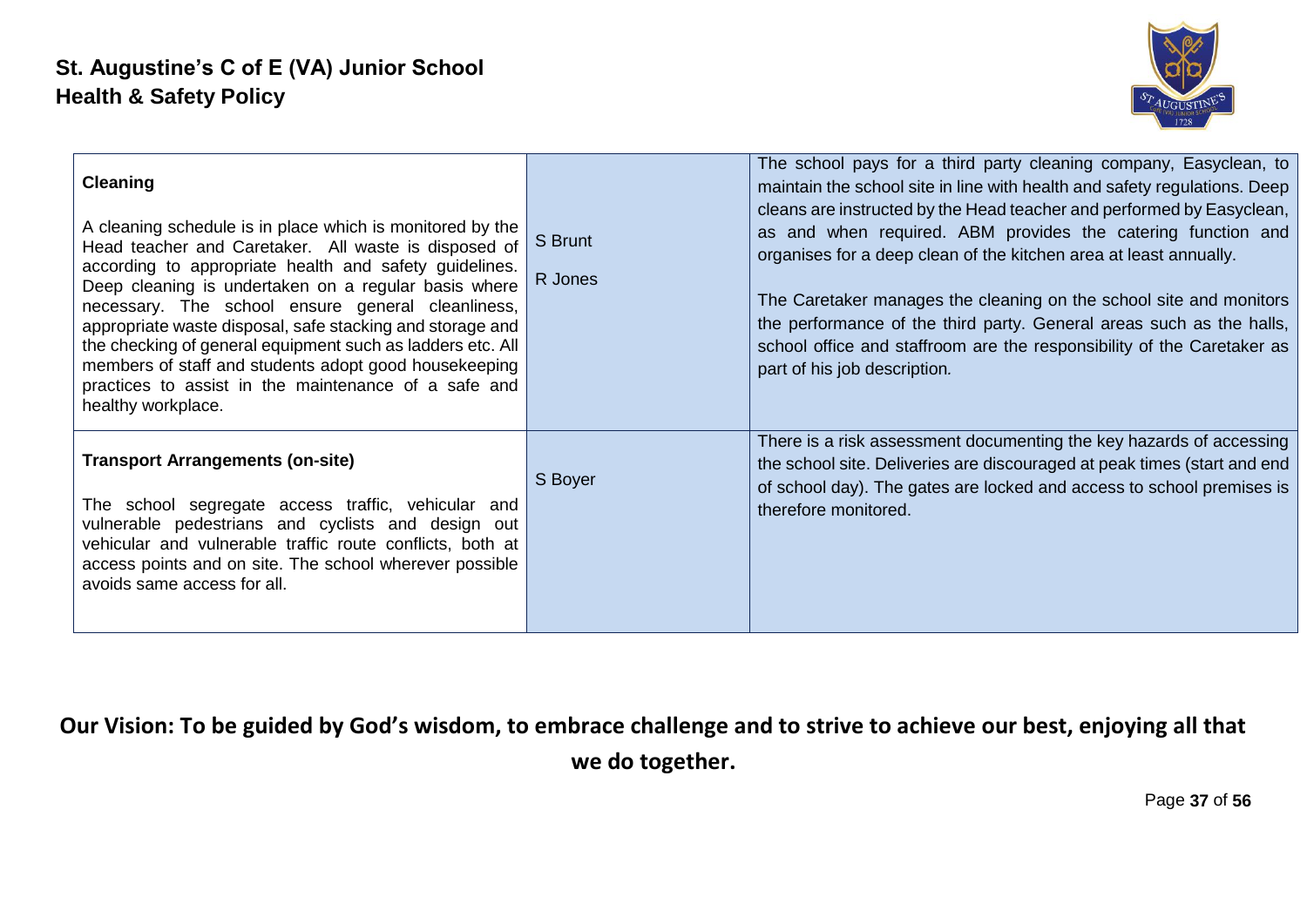

| <b>Caretaking and Grounds Maintenance (and grounds)</b><br>safety)                                                                                 | S Boyer | All contractors including grounds maintenance sign-in at the school<br>office. As aforementioned, there are procedures and controls in place<br>to ensure adherence to health and safety requirements.                                                                                                                                                                             |
|----------------------------------------------------------------------------------------------------------------------------------------------------|---------|------------------------------------------------------------------------------------------------------------------------------------------------------------------------------------------------------------------------------------------------------------------------------------------------------------------------------------------------------------------------------------|
| The school identifies risks associated with caretaking and<br>grounds maintenance and identifies the risks through the<br>risk assessment process. | R Jones | There are regular checks carried out either internally or by third party<br>contractors re. indoor and outdoor play equipment, legionella, grounds<br>maintenance, fire safety equipment, intruder alarm system, fire alarm<br>system. This list is not exhaustive. All contracts relating to school<br>maintenance are managed and coordinated by the School Business<br>Manager. |

Page **38** of **56**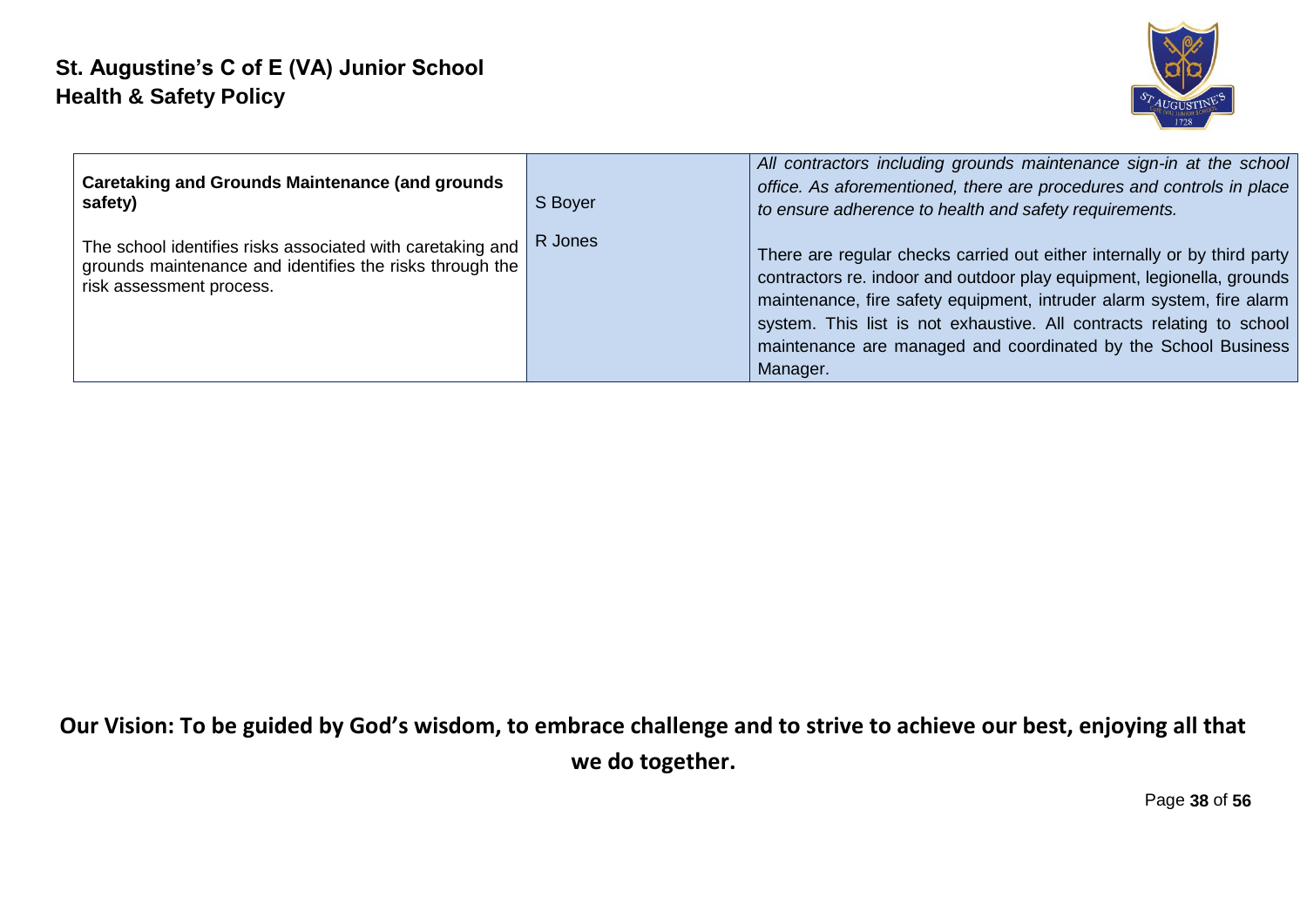

| <b>Gas and Electrical Appliances</b><br>Any necessary work and testing of gas and electrical<br>appliances are carried out by qualified contractors. Gas<br>and electrical appliances are also checked visually on a<br>regular basis and subject to appropriate formal inspection.                                                                                                                                                                                                                                                                                                                                                                               | S Brunt<br>S Boyer | All gas and electrical appliances are checked and tested as per<br>statutory requirements by qualified and registered third party<br>contractors. The timetable for statutory testing is managed by the<br>School Business Manager and the Every software package.                                                                                               |
|-------------------------------------------------------------------------------------------------------------------------------------------------------------------------------------------------------------------------------------------------------------------------------------------------------------------------------------------------------------------------------------------------------------------------------------------------------------------------------------------------------------------------------------------------------------------------------------------------------------------------------------------------------------------|--------------------|------------------------------------------------------------------------------------------------------------------------------------------------------------------------------------------------------------------------------------------------------------------------------------------------------------------------------------------------------------------|
| <b>Glass and Glazing</b><br>A risk assessment has been carried out for all glazing on<br>site to ensure it complies with current safety standards. All<br>low level glazing (below 800 mm), such as glazing in doors<br>and high risk glazing such as glazing within PE<br>departments is toughened, laminated glass and complies<br>with safety regulations or has been fitted with safety film.<br>There is a system in place to ensure all broken glazing is<br>reported through a known procedure and that the area is<br>made safe immediately and repairs carried out as soon as<br>possible. Glazing is also assessed during a regular site<br>inspection. | S Boyer<br>R Jones | The Caretaker does a daily site check for obvious and visible damage.<br>Any concerns raised by staff are reported to the School Business<br>Manager. The glass and glazing is carefully inspected on a termly basis<br>through the 'School Workplace Safety Inspection Checklist'. Any<br>remedial action required is activated by the School Business Manager. |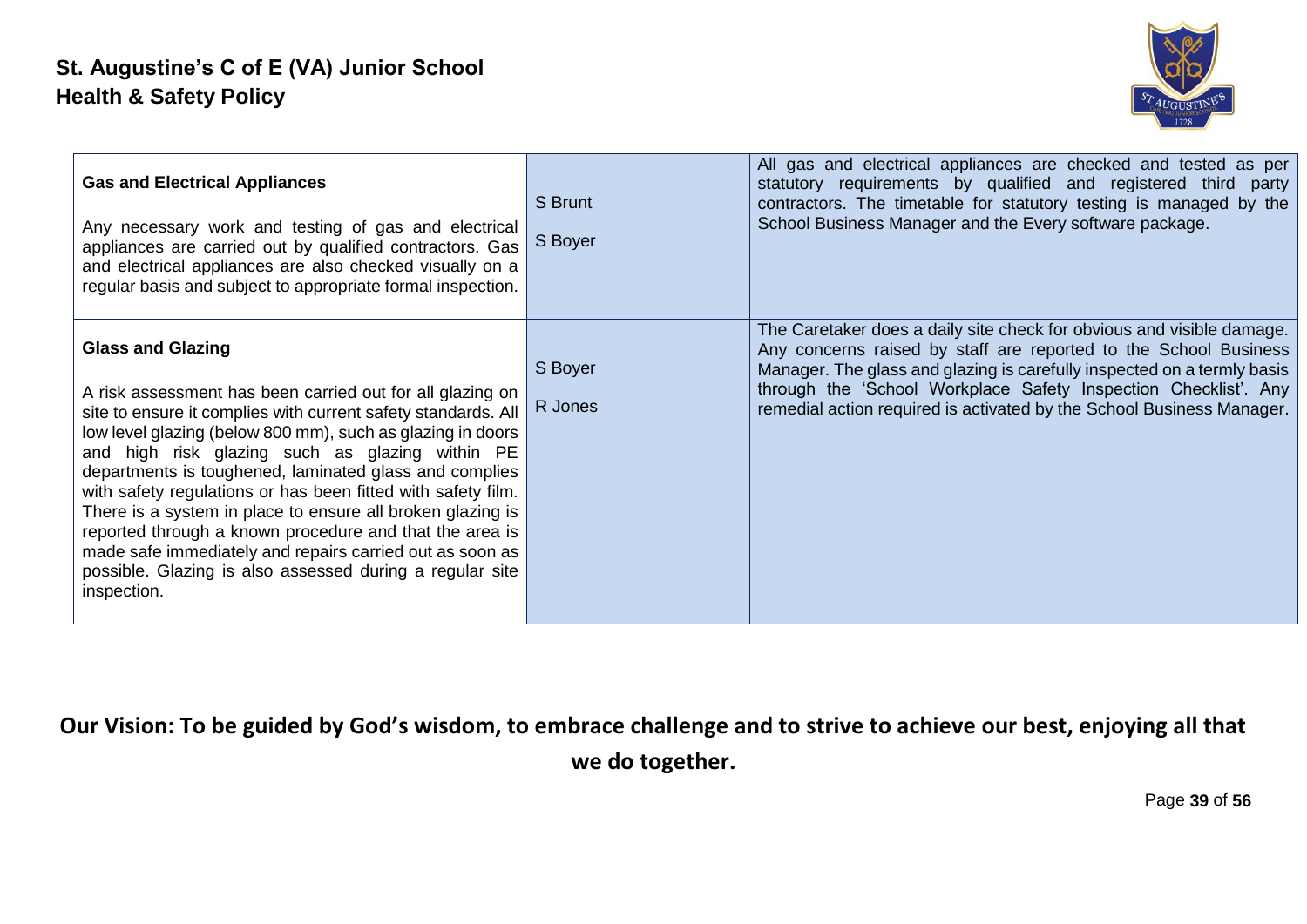

| <b>Water Supply/Legionella</b><br>An effective water hygiene management plan is in place to<br>control the risks of legionellosis to staff and members of<br>the public. The named responsible person has a clear<br>understanding of their duty, has undertaken training in<br>water system management and has the competence and<br>knowledge to ensure that all operational procedures are<br>carried out in a timely and effective manner. Regular<br>documented water checks are undertaken and a system is<br>in place to ensure an annual check is carried out. A<br>legionella risk assessment has been documented and the<br>site log book is used. A process is also in place to deal with<br>any actions should they arise. | R Jones<br>S Boyer | The Caretaker performs regular checks and records are kept in the<br>School Office. A third party performs monthly legionella testing and the<br>log book is updated and maintained again in the School Office. Any<br>annual checks are managed by the School Business Manager and<br>through the Every software.          |
|----------------------------------------------------------------------------------------------------------------------------------------------------------------------------------------------------------------------------------------------------------------------------------------------------------------------------------------------------------------------------------------------------------------------------------------------------------------------------------------------------------------------------------------------------------------------------------------------------------------------------------------------------------------------------------------------------------------------------------------|--------------------|-----------------------------------------------------------------------------------------------------------------------------------------------------------------------------------------------------------------------------------------------------------------------------------------------------------------------------|
| <b>Snow and Ice Gritting</b><br>Adequate arrangements are in place to minimise the risks<br>from snow and ice on the site e.g. access/egress routes.<br>A risk assessment has been carried out and an emergency<br>plan has been developed to determine what type of action<br>needs to be undertaken during adverse weather<br>conditions. There is suitable storage for salt/grit and tools,<br>(such as wheeled grit spreader) on site and a sufficient<br>supply of grit/salt is available.                                                                                                                                                                                                                                        | R Jones            | The Caretaker orders the supplies of grit to treat surfaces in adverse<br>weather conditions. He is aware when forecasts are predicting sever<br>conditions and plans ahead. Snow and ice gritting is part of the<br>Caretaker's morning routine in the winter months and all main access<br>and egress routes are treated. |

**we do together.**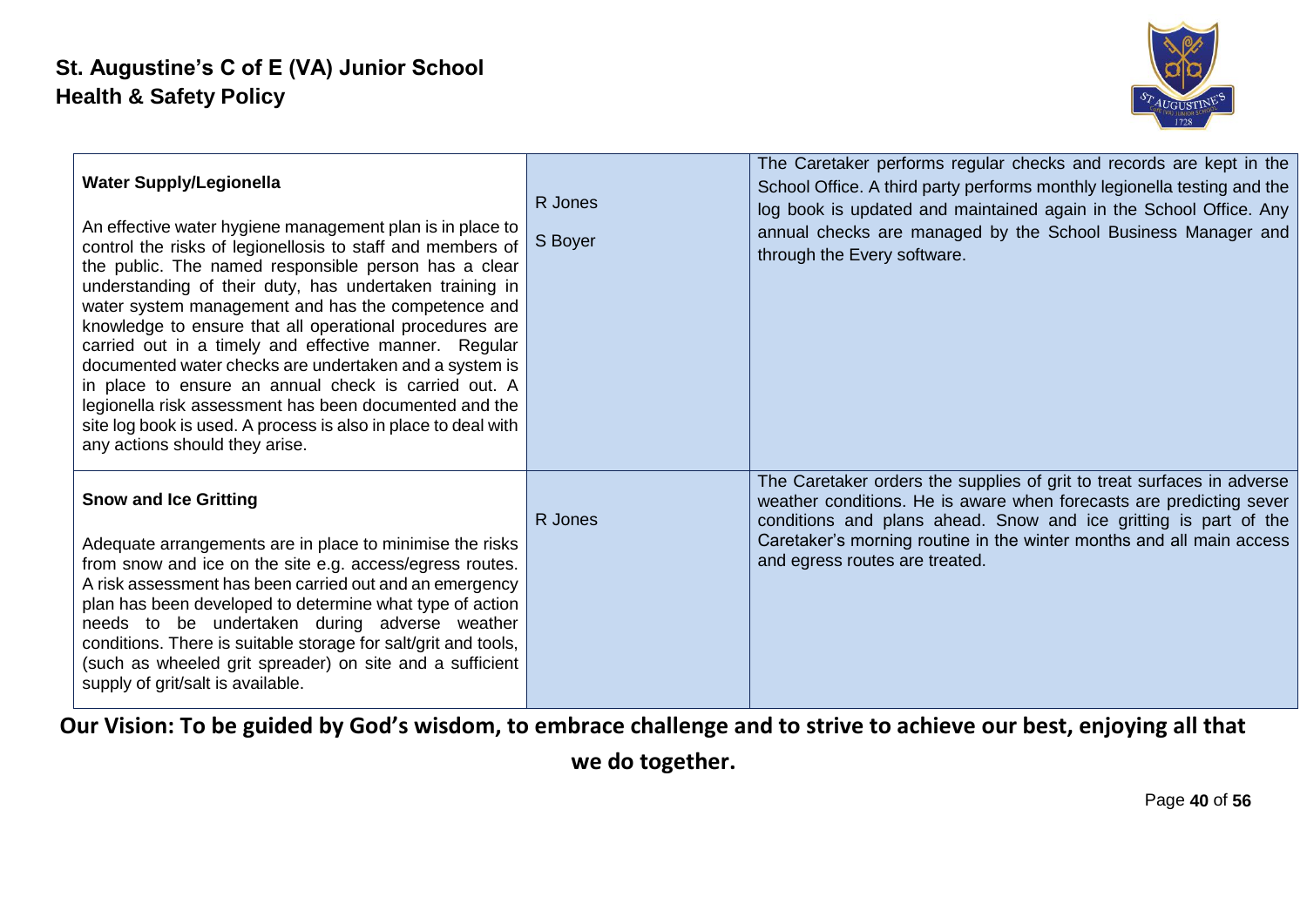

| <b>Section 3 - MEDICAL/FIRE AND EMERGENCY ARRANGEMENTS</b>                                                                                                                                                                                                                                                                                                                                                                                                                                                                                                                                                                                                                                    |                     |                                                                                                                                                                                                                                                                                                                                                                                                                                                                                                                                                                    |
|-----------------------------------------------------------------------------------------------------------------------------------------------------------------------------------------------------------------------------------------------------------------------------------------------------------------------------------------------------------------------------------------------------------------------------------------------------------------------------------------------------------------------------------------------------------------------------------------------------------------------------------------------------------------------------------------------|---------------------|--------------------------------------------------------------------------------------------------------------------------------------------------------------------------------------------------------------------------------------------------------------------------------------------------------------------------------------------------------------------------------------------------------------------------------------------------------------------------------------------------------------------------------------------------------------------|
| <b>Infectious Diseases</b><br>The school follows the National Guidance produced by the<br>Health Protection Agency, which is summarised on the<br>poster, 'Guidance on infection Control in Schools and<br>other Child Care Settings'.                                                                                                                                                                                                                                                                                                                                                                                                                                                        | S Boyer<br>M Massey | The National Guidance is displayed in the School Office so that office<br>staff can inform parents correctly on best practise. If in doubt, parents<br>and carers are advised to seek medical care for their child.                                                                                                                                                                                                                                                                                                                                                |
| <b>Dealing with Medical Conditions</b><br>The school accommodates pupils with medical needs<br>wherever practicable and makes reference to DFE circular<br>- Supporting Pupils with Medical Needs in School which<br>sets out the legal framework for the health and safety of<br>pupils and staff. Responsibility for pupils' safety is clearly<br>defined within individual care plans where necessary and<br>each person involved with pupils with medical needs is<br>aware of what is expected of them. Close cooperation<br>between schools, parents, health professionals and other<br>agencies help provide a suitably supportive environment<br>for those pupils with special needs. | S Brunt<br>L Potter | Assistant Head teacher, Mrs L Potter, is the SEND Coordinator and has<br>made available a register of all children with medical and special needs.<br>This register is shared with all staff so that the needs of each and every<br>child may be understood and met. There is an SEND policy which is<br>shared with the extended school community via the school website. The<br>school engages fully with health professionals to enhance the learning<br>experience of any child with a medical condition and often one-to-one<br>support is offered in school. |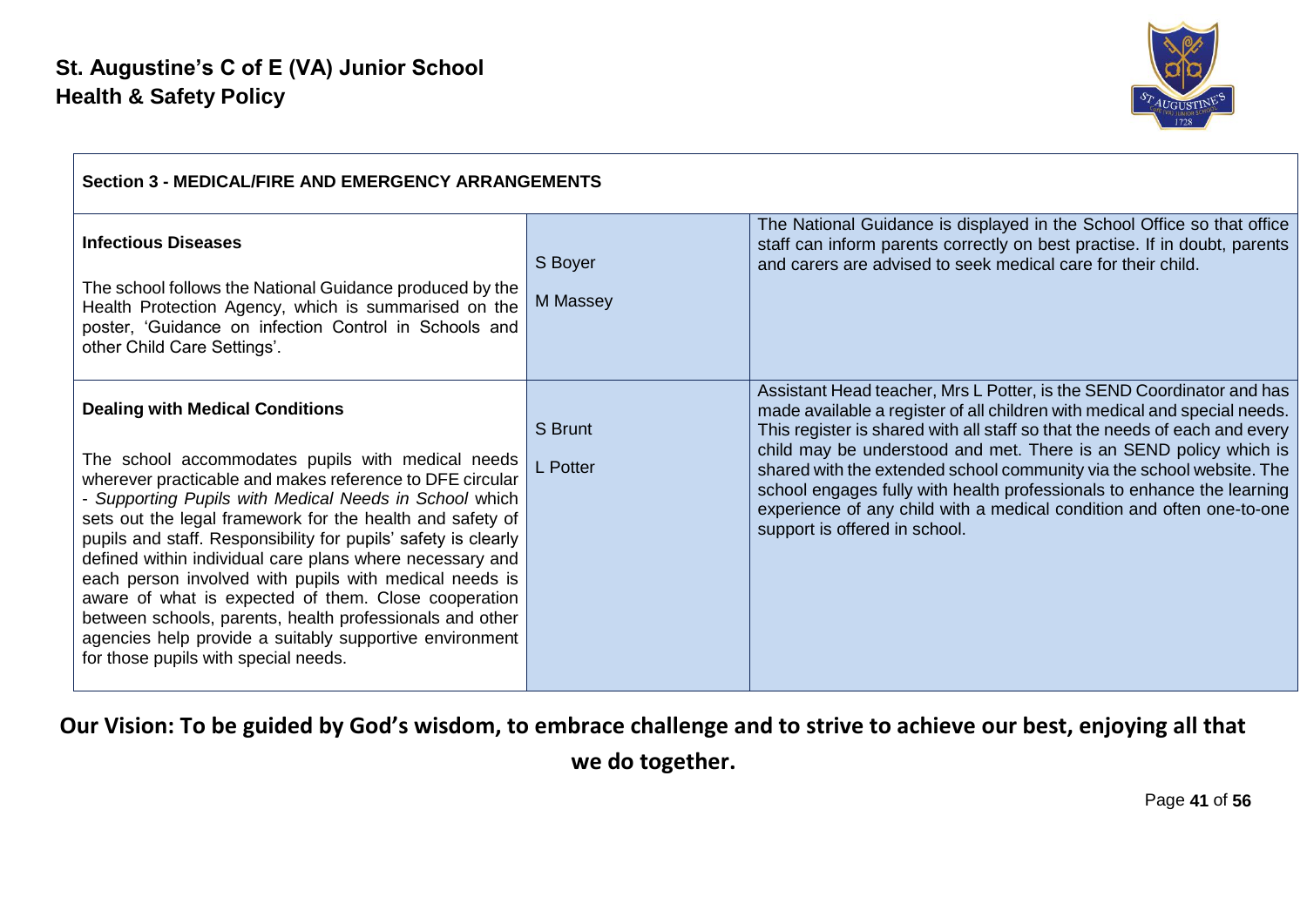

| <b>Drug Administration</b><br>The school accommodates pupils with medical needs<br>wherever practicable and makes reference to DFE<br>Guidance Managing Medicines in Schools and Early Years<br>Settings. Parents have prime responsibility for their child's<br>health and provide the school with information about their<br>child's medical condition. Parents obtain details from their<br>child's General Practitioner (GP) or Paediatrician, if<br>needed. The school nurse and specialist voluntary bodies<br>provide additional background information for staff. | S Brunt<br>L Potter<br>M Massey<br>S Boyer | See above- dealing with medical conditions. Staff training in<br>administering drugs for diabetes and anaphylactic shock is provided<br>annually. There is a clear policy on the administration of drugs and<br>parental consent must be given in writing in advance.                                                                                                                                                                                                                                                                                                                                                                                                            |
|---------------------------------------------------------------------------------------------------------------------------------------------------------------------------------------------------------------------------------------------------------------------------------------------------------------------------------------------------------------------------------------------------------------------------------------------------------------------------------------------------------------------------------------------------------------------------|--------------------------------------------|----------------------------------------------------------------------------------------------------------------------------------------------------------------------------------------------------------------------------------------------------------------------------------------------------------------------------------------------------------------------------------------------------------------------------------------------------------------------------------------------------------------------------------------------------------------------------------------------------------------------------------------------------------------------------------|
| <b>First Aid</b><br>The school follows the statutory requirements for first aid<br>and provides suitably trained first aid staff.                                                                                                                                                                                                                                                                                                                                                                                                                                         | S Brunt<br>M Massey<br>S Boyer             | There is a First Aid policy in school and this is shared widely with staff.<br>The policy details an up-to-date list of qualified first aiders, which<br>certificates are held and the date the qualifications expire. There is a<br>schedule of first aiders on the school site throughout the school day and<br>a clear rota of Midday Supervisors designated to 'manning' the First Aid<br>room throughout the lunchtime break. First aid boxes are located in the<br>First Aid room and in the School Kitchen. First Aid 'grab bags' are made<br>available to members of staff as and when required (during lunchtime<br>supervision/ trips and visits off school premises). |

Page **42** of **56**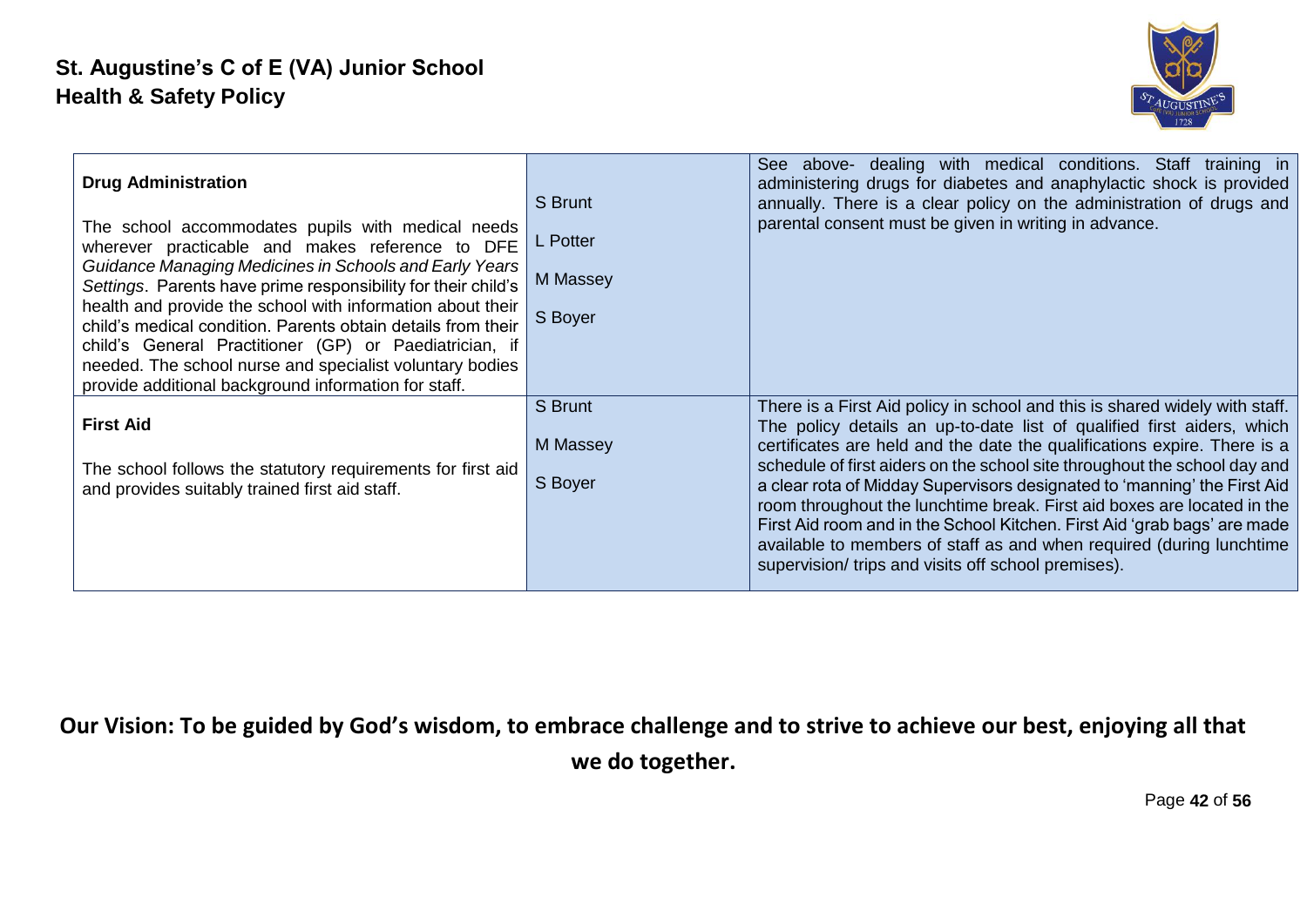

| <b>Reporting of Accidents, Hazards, Near Misses</b><br>All staff are encouraged to report accidents, incidents and<br>near misses and line managers investigate such incidents<br>and identify and implement means to prevent a<br>recurrence. | S Boyer<br>M Massey<br><b>All Staff</b> | There is an incident book in the First Aid room where any pupil incidents<br>are recorded. A copy of the incident slip is sent home with the child. In<br>case of children with EAL, there is a translated letter sent home with<br>the child explaining that an incident has occurred and due care should<br>be given for any delayed adverse reaction. In the case of RIDDOR, an<br>on-line report is completed by the School Business Manager as per<br>Health & Safety guidelines. Near misses are reported as previously<br>referred to. Staff accidents are reported on a bespoke form kept in the<br>first aid room and a copy is kept on the member of staff's personnel file<br>for record. |
|------------------------------------------------------------------------------------------------------------------------------------------------------------------------------------------------------------------------------------------------|-----------------------------------------|------------------------------------------------------------------------------------------------------------------------------------------------------------------------------------------------------------------------------------------------------------------------------------------------------------------------------------------------------------------------------------------------------------------------------------------------------------------------------------------------------------------------------------------------------------------------------------------------------------------------------------------------------------------------------------------------------|
|------------------------------------------------------------------------------------------------------------------------------------------------------------------------------------------------------------------------------------------------|-----------------------------------------|------------------------------------------------------------------------------------------------------------------------------------------------------------------------------------------------------------------------------------------------------------------------------------------------------------------------------------------------------------------------------------------------------------------------------------------------------------------------------------------------------------------------------------------------------------------------------------------------------------------------------------------------------------------------------------------------------|

Page **43** of **56**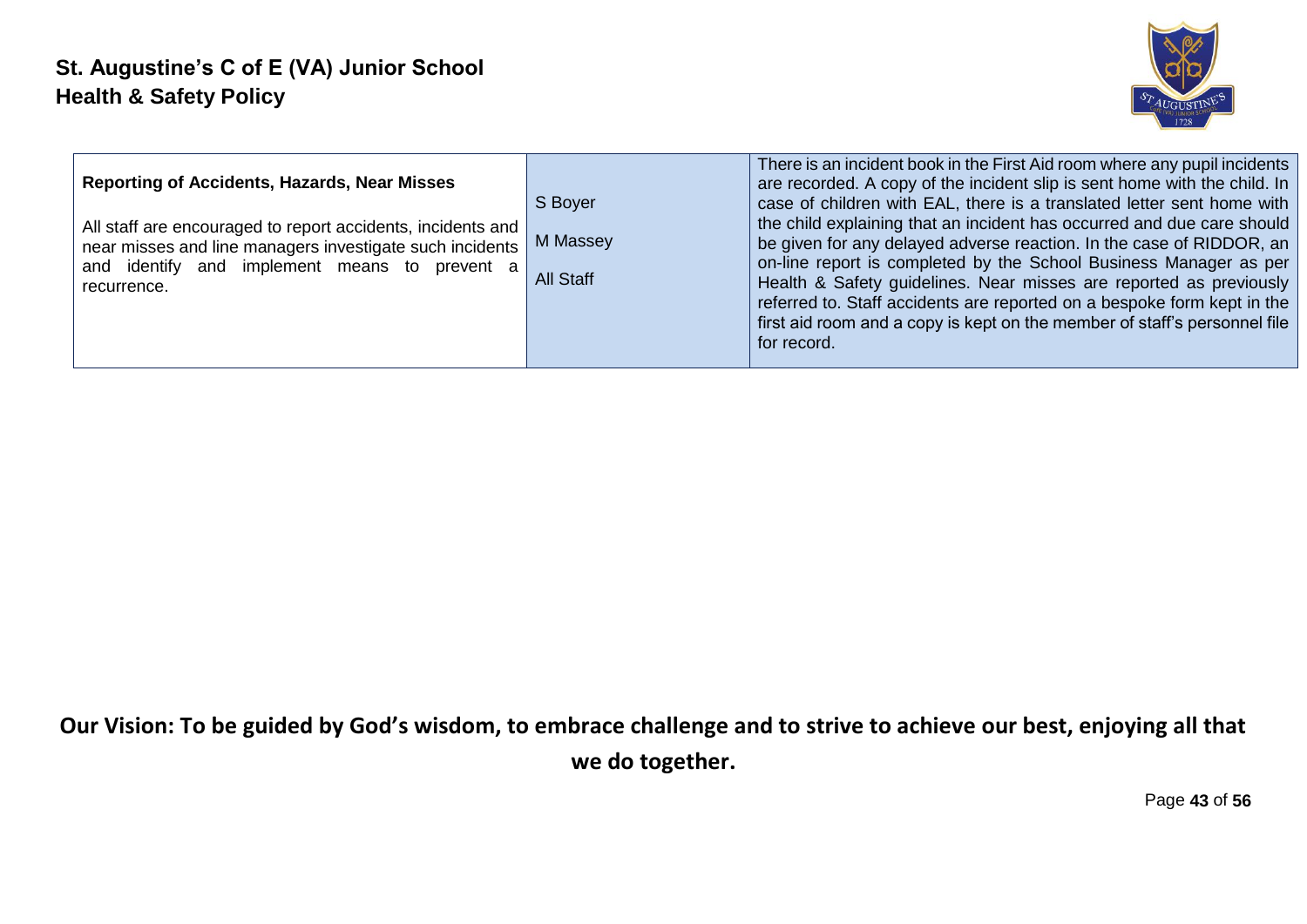

| <b>Fire Safety and Emergency Evacuation</b><br>A risk assessment has been carried out and a safety<br>management plan is in place | S Brunt<br>S Boyer | A fire risk assessment is carried out in school as per statutory<br>requirements. The fire alarm is regularly tested by the Caretaker and a<br>third party and the emergency lighting is tested weekly by the Caretaker<br>All records pf maintenance and testing are kept in the School Office.<br>Firefighting equipment is found throughout the school and fire safety<br>training is provided to all staff on a regular basis. The school has a<br>service level agreement with CCC to provide training, support and<br>regular audits in the area of fire safety and safety management.<br>The fire drill is carried out at least once a term and all staff and<br>children are familiar with the procedure, knowing the exit routes,<br>place of assembly and roll call procedure. These routes/procedures<br>are clearly displayed around school and summarised below:<br><b>Fire Drill/Evacuation Procedure</b> |
|-----------------------------------------------------------------------------------------------------------------------------------|--------------------|-------------------------------------------------------------------------------------------------------------------------------------------------------------------------------------------------------------------------------------------------------------------------------------------------------------------------------------------------------------------------------------------------------------------------------------------------------------------------------------------------------------------------------------------------------------------------------------------------------------------------------------------------------------------------------------------------------------------------------------------------------------------------------------------------------------------------------------------------------------------------------------------------------------------------|
|                                                                                                                                   |                    | 1. As soon as the fire alarm sounds all children and adults must stop<br>what they are doing and walk out of the building through the nearest<br>exit onto the playground.<br>2. If the usual exit is blocked for any reason a member of staff should<br>be informed and people should leave by the nearest available exit.                                                                                                                                                                                                                                                                                                                                                                                                                                                                                                                                                                                             |
|                                                                                                                                   |                    | (Maps are displayed in all rooms).                                                                                                                                                                                                                                                                                                                                                                                                                                                                                                                                                                                                                                                                                                                                                                                                                                                                                      |

Page **44** of **56**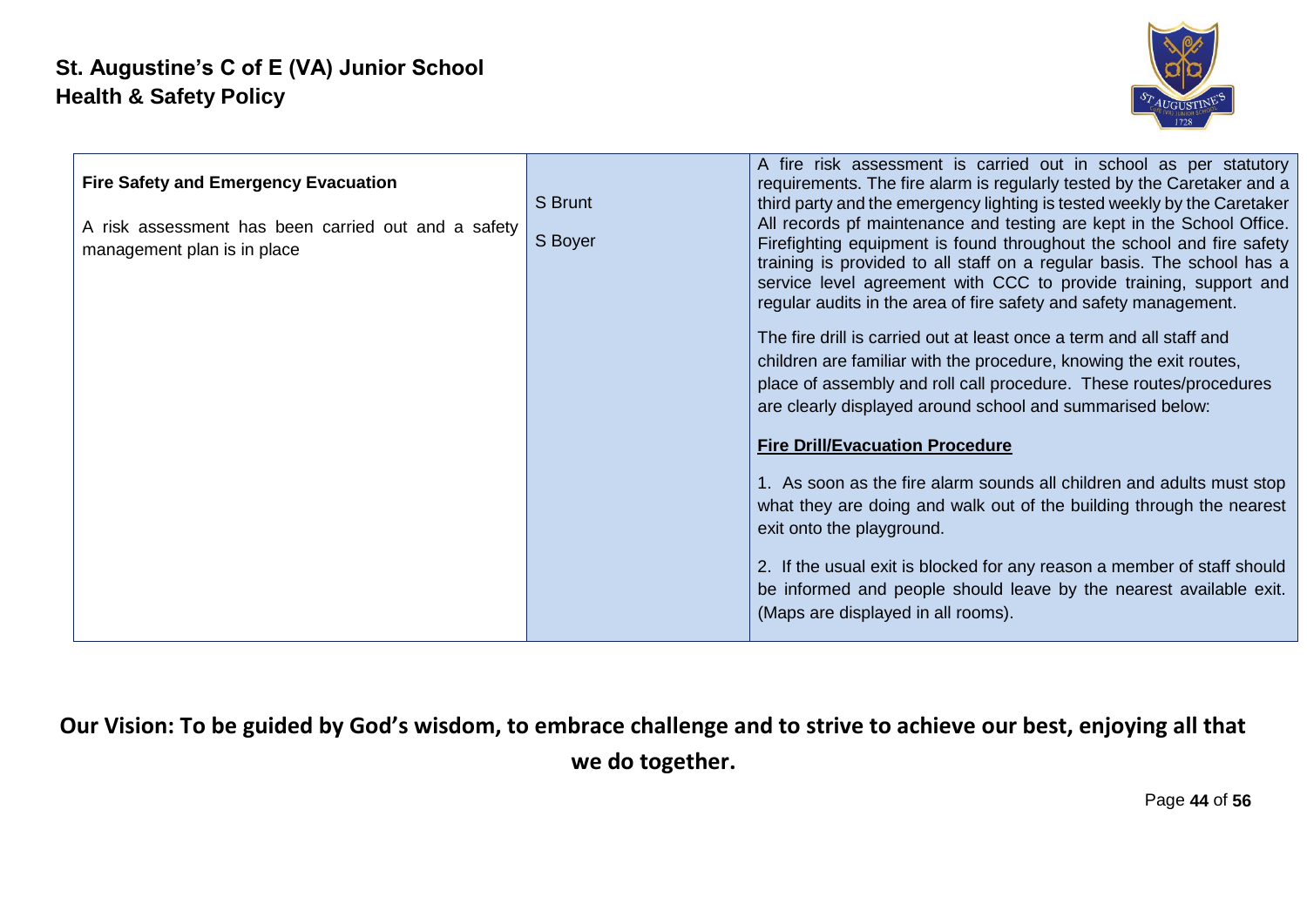

| 3. Staff will ensure that the children walk out of school sensibly and<br>that they line up quietly in classes next to the bicycle sheds near the<br>pedestrian gate to Brewster Avenue.                                                                                                                           |
|--------------------------------------------------------------------------------------------------------------------------------------------------------------------------------------------------------------------------------------------------------------------------------------------------------------------|
| 4. The school administration staff will bring the registers to each class<br>teacher outside the building. The office staff will also bring the gate<br>keys from the school office, the iPad to access InVentry (visitors and<br>contractors) and the staff register.                                             |
| 5. Each teacher will take the appropriate register, call each child by<br>name and check that all children are present, then hold the register in<br>the air. The office staff will collect all the registers when this has been<br>done and report any missing children to the senior member of staff<br>present. |
| 6. Nobody is to go back into school.                                                                                                                                                                                                                                                                               |
| 7. The Head teacher will state when the drill has ended and give<br>permission for children to return to class.                                                                                                                                                                                                    |
| <b>Lunchtime Fire Procedure</b>                                                                                                                                                                                                                                                                                    |
| All staff members on duty in the playground shall, on hearing<br>1.<br>the fire alarm, gather all children together away from the building and<br>ensure no child re-enters the building.                                                                                                                          |

Page **45** of **56**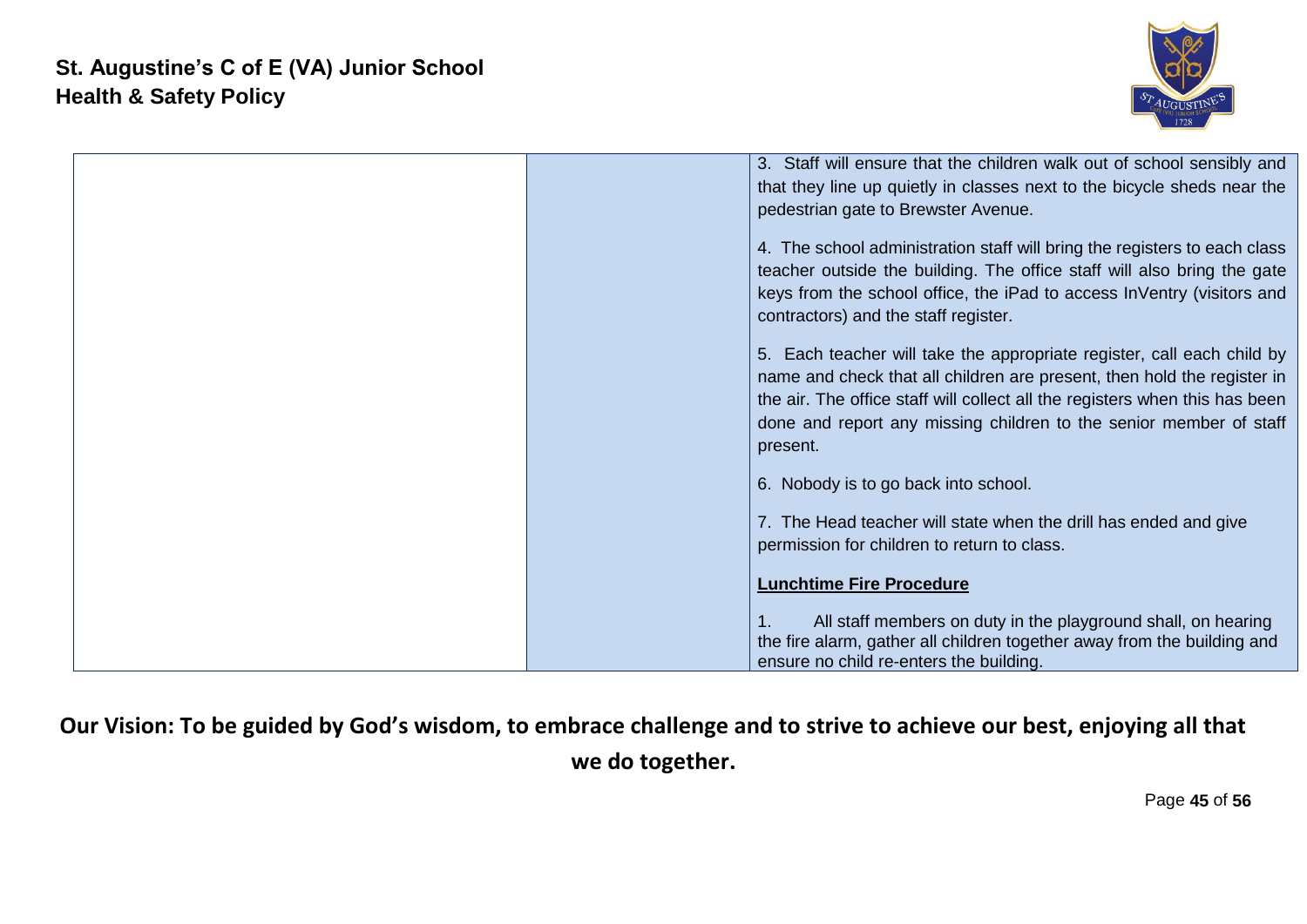

|  |  | Staff members on duty in the dining area shall evacuate all<br>children from the building and ensure on the way out that any toilets<br>are vacated.<br>Staff members in classrooms shall evacuate all children from<br>the building and ensure on the way out that any toilets are vacated.<br>The Head teacher or Assistant Head teachers will ensure, as<br>4.<br>far as it is reasonably practicable, that the rest of the building is<br>vacated. |
|--|--|--------------------------------------------------------------------------------------------------------------------------------------------------------------------------------------------------------------------------------------------------------------------------------------------------------------------------------------------------------------------------------------------------------------------------------------------------------|
|--|--|--------------------------------------------------------------------------------------------------------------------------------------------------------------------------------------------------------------------------------------------------------------------------------------------------------------------------------------------------------------------------------------------------------------------------------------------------------|

Page **46** of **56**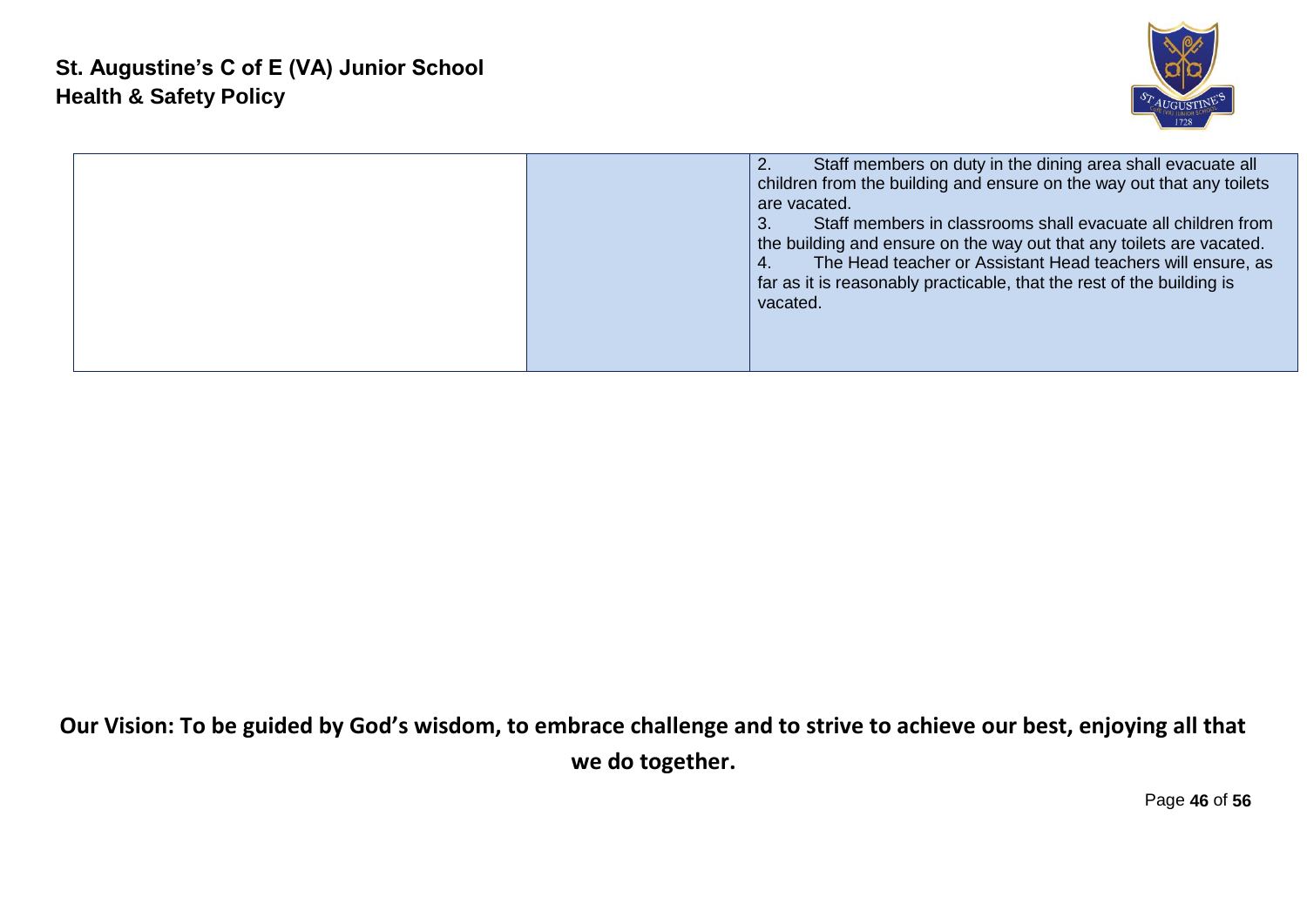

| A Crisis Management Team is in place to assist in the        | Crisis Management Team and the roles and responsibilities of the        |
|--------------------------------------------------------------|-------------------------------------------------------------------------|
| L Potter                                                     | members of the team. The evacuation procedure is summarised             |
| reduction of the consequences of major hazards and risks     | below:                                                                  |
| and to action a recovery plan in the event of a serious      | <b>Natural Disasters and Bomb Alerts</b>                                |
| J Brattan                                                    | The fire alarm, emergency lighting and heat/smoke detectors are         |
| accident. The Team acts as the decision-making influence     | regularly inspected/maintained in school by a third party. In the event |
| for the management of an incident. Procedures and            | of a natural disaster or bomb alert, the Head teacher or designated     |
| S Boyer                                                      | person must:                                                            |
| practices are in place for handling emergency situations     | Ring the fire alarm, where possible, to activate the                    |
| and communicating these to all staff. All necessary          | evacuation of the premises of all adults and children (see Fire Drill   |
| equipment is available for rapid activation during an        | Procedure). (The 'Red Care' service ensures that when the alarm is      |
| emergency which includes communications equipment,           | sounded the emergency services are automatically alerted and they       |
| emergency plans and procedures, a log to record all          | contact the school office to assess whether a bona fide emergency).     |
| actions taken during the crisis, necessary office equipment  | Check that the evacuation procedure has been followed.                  |
| and supplies and appropriate building plans. A test is       | Remain at the front of the school to meet the fire                      |
| carried out on a regular basis to ensure that it is feasible | brigade/police and direct them to the incident.                         |
| and realistic. The emergency plan is reviewed on an          | Ensure all children and adults remain outside.                          |
| annual basis and after the practice emergency exercise, if   | Ascertain when the all-clear may be given, allowing children            |
| deficiencies are found immediate corrections are made.       | and adults to re-enter the premises.                                    |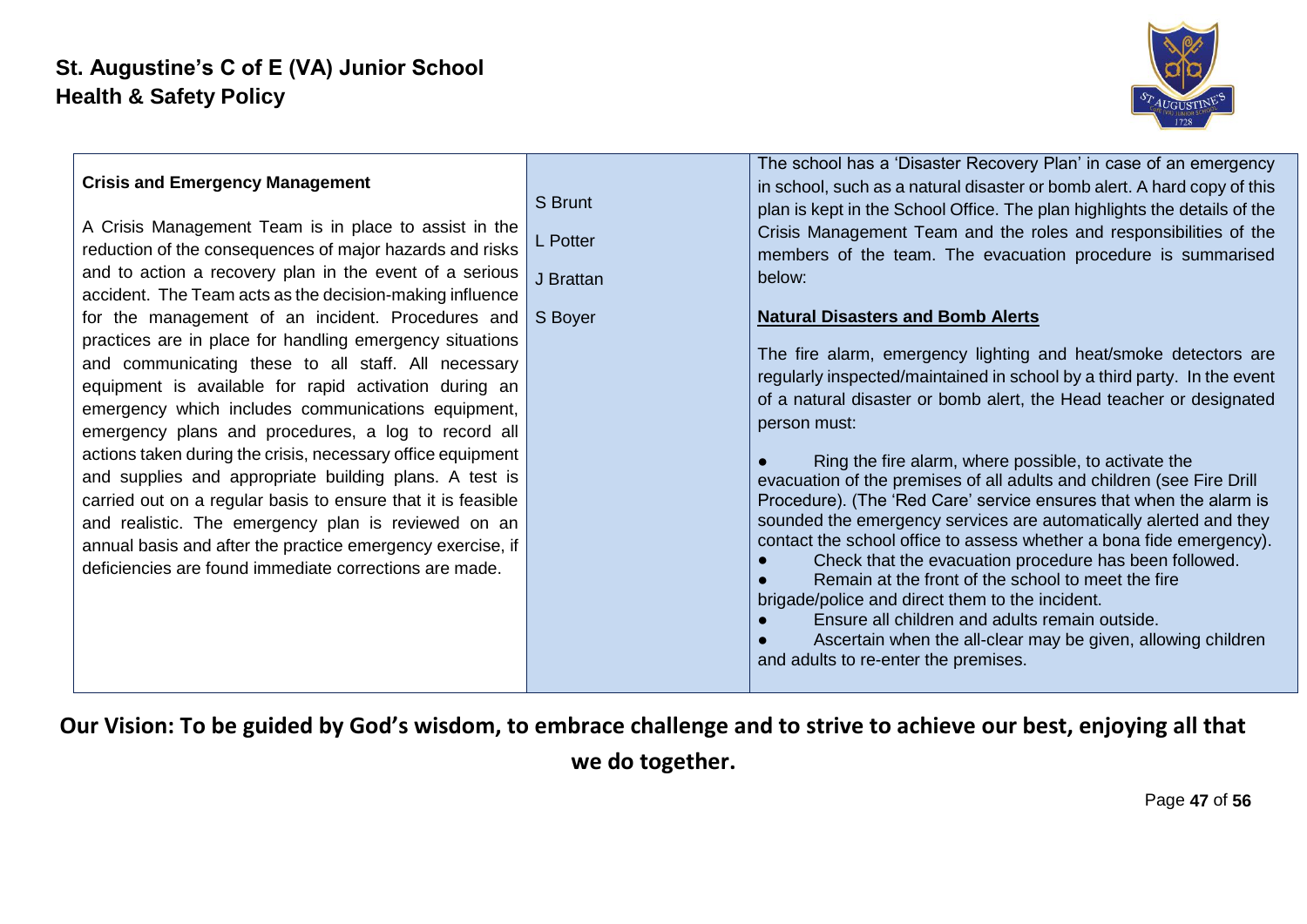

| <b>Section 4 - MONITORING AND REVIEW</b>                                                                                                                                                              |         |                                                                              |
|-------------------------------------------------------------------------------------------------------------------------------------------------------------------------------------------------------|---------|------------------------------------------------------------------------------|
| <b>Monitoring</b>                                                                                                                                                                                     | S Brunt | Procedure and risk assessments updated and reviewed as and when<br>required. |
| Arrangements are monitored and reviewed annually and<br>revised as new topics arise that may affect the process of<br>managing health and safety for staff, pupils, contractors<br>and other visitors | S Boyer |                                                                              |

Page **48** of **56**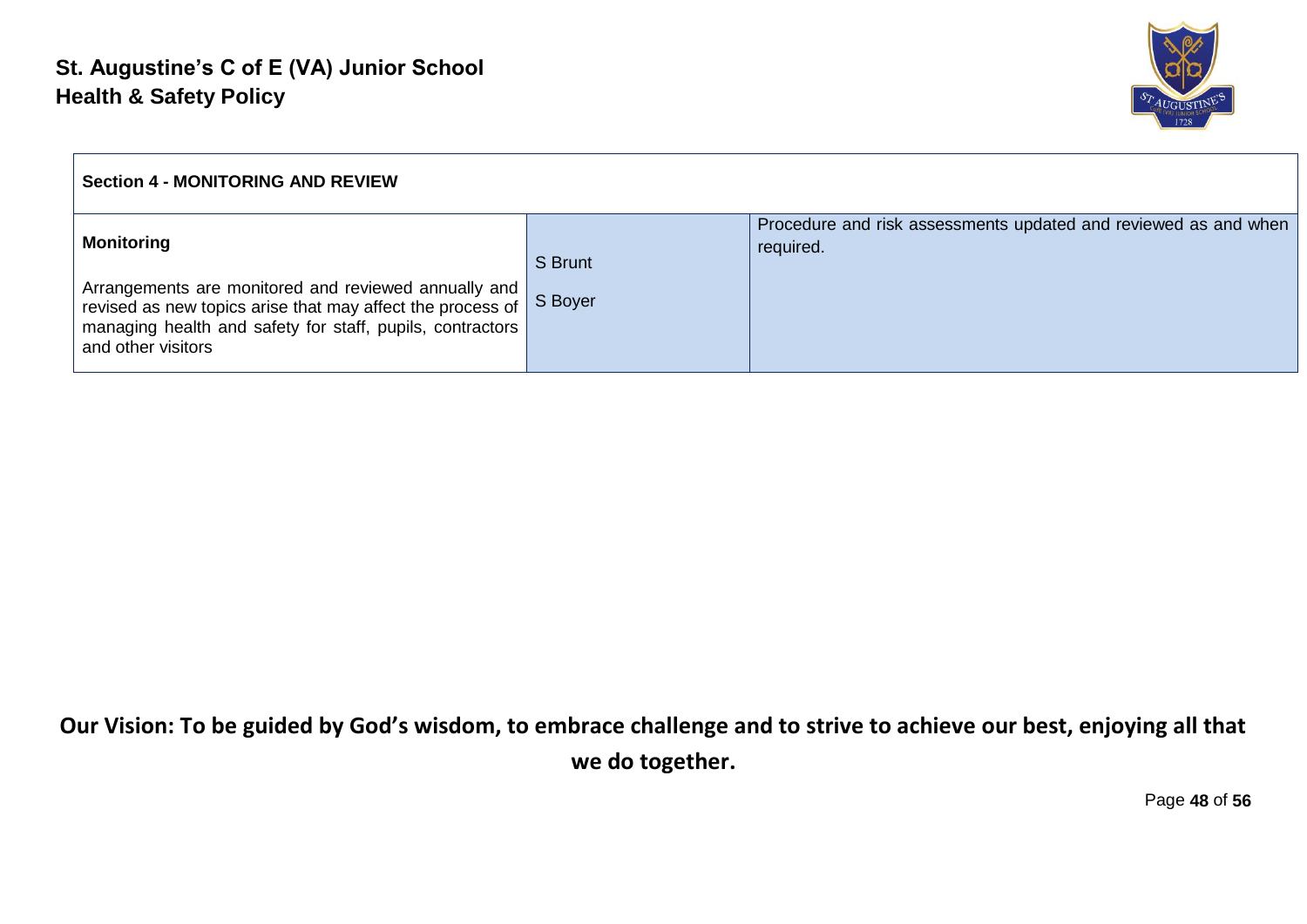

| <b>Inspections</b><br>Regular safety inspections are carried out by the<br>nominated person/s All hazards and risks associated with<br>the premises/departments/grounds are monitored and<br>controlled.                                                                                                   | S Brunt<br>S Boyer<br>R Jones | All risk assessments and inspections are shared on the staff drive,<br>EVERY and hard copies kept in the Health & Safety folder in the School<br>Office.<br>The Health & Safety culture at school is maintained through:<br><b>Risk assessments</b><br>Health & Safety School Site Checklists<br>Agenda item at SLT and staff meetings<br>Agenda item at team meetings                                                                          |
|------------------------------------------------------------------------------------------------------------------------------------------------------------------------------------------------------------------------------------------------------------------------------------------------------------|-------------------------------|-------------------------------------------------------------------------------------------------------------------------------------------------------------------------------------------------------------------------------------------------------------------------------------------------------------------------------------------------------------------------------------------------------------------------------------------------|
| <b>Review</b><br>The School has mechanisms for undertaking active<br>monitoring and review of health and safety which includes<br>an arrangement of periodic planned health and safety<br>checks of each section of the school, supplemented by<br>various 'ad hoc' and un-planned checks and inspections. | S Boyer                       | The school has arrangements in place to check all health and safety<br>documentation including risk assessments, policies and procedures<br>annually and sooner if there are changes in process. A Health and<br>Safety Report is presented to Governors termly which includes a<br>statistical breakdown of accidents and a review of risk assessments.<br>The Health and Safety Policy is reviewed annually and approved by the<br>Governors. |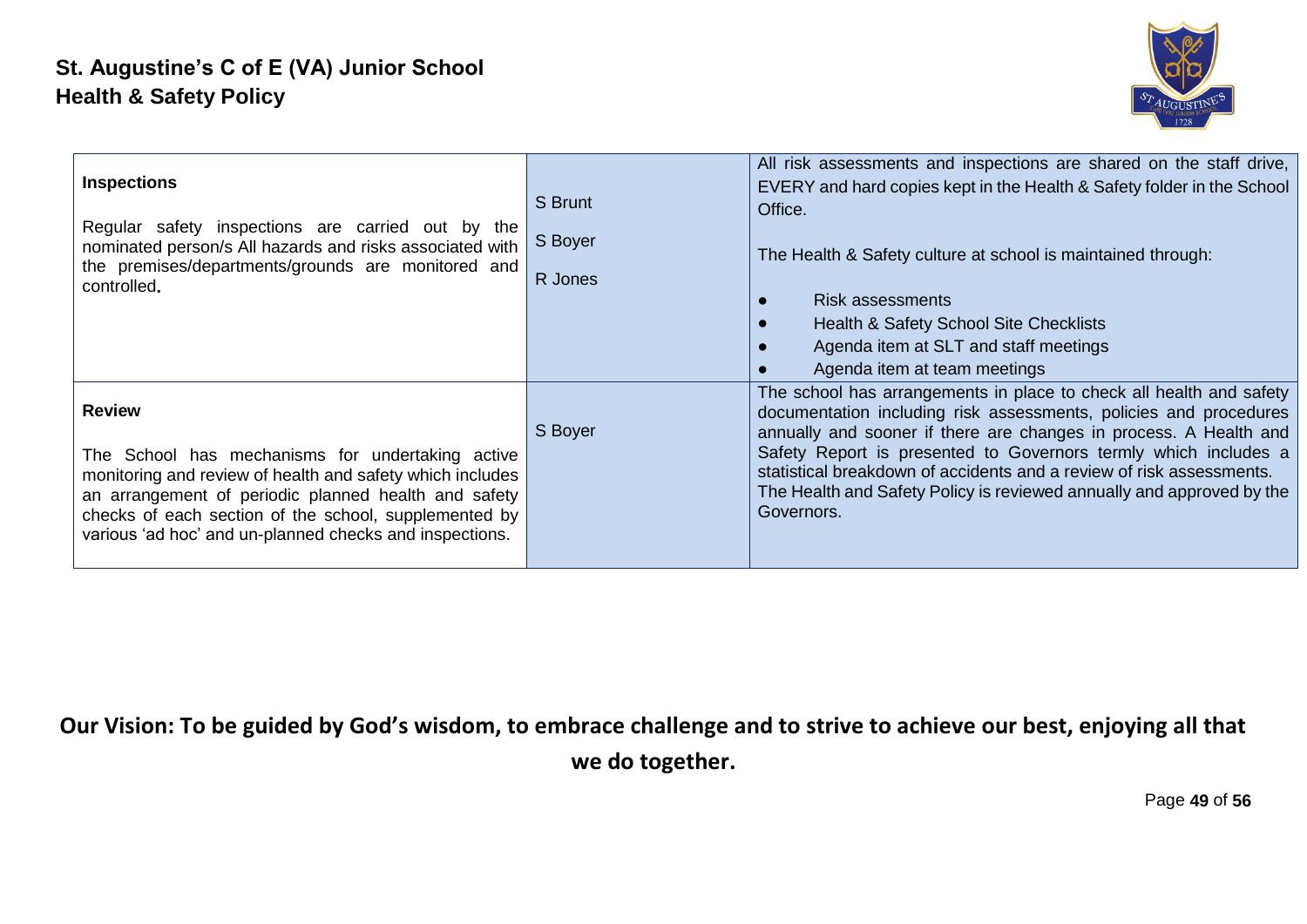

| <b>Auditing</b>                                                                                                                                                                                                                                                                                       | S Brunt | A Health and Safety audit is carried out by CCC annually and audit<br>points are reviewed and remedial action taken.                                              |
|-------------------------------------------------------------------------------------------------------------------------------------------------------------------------------------------------------------------------------------------------------------------------------------------------------|---------|-------------------------------------------------------------------------------------------------------------------------------------------------------------------|
| As a means of confirming that the necessary systems to  <br>comply with legislation are in place and are being followed<br>the school ensures a complete health and safety audit by<br>competent persons. The action points identified through<br>the audit form part of the school development plan. |         | Internal audits are carried out on a termly basis to assess the success<br>of existing procedures to promote a culture of Health and Safety<br>across the school. |

Page **50** of **56**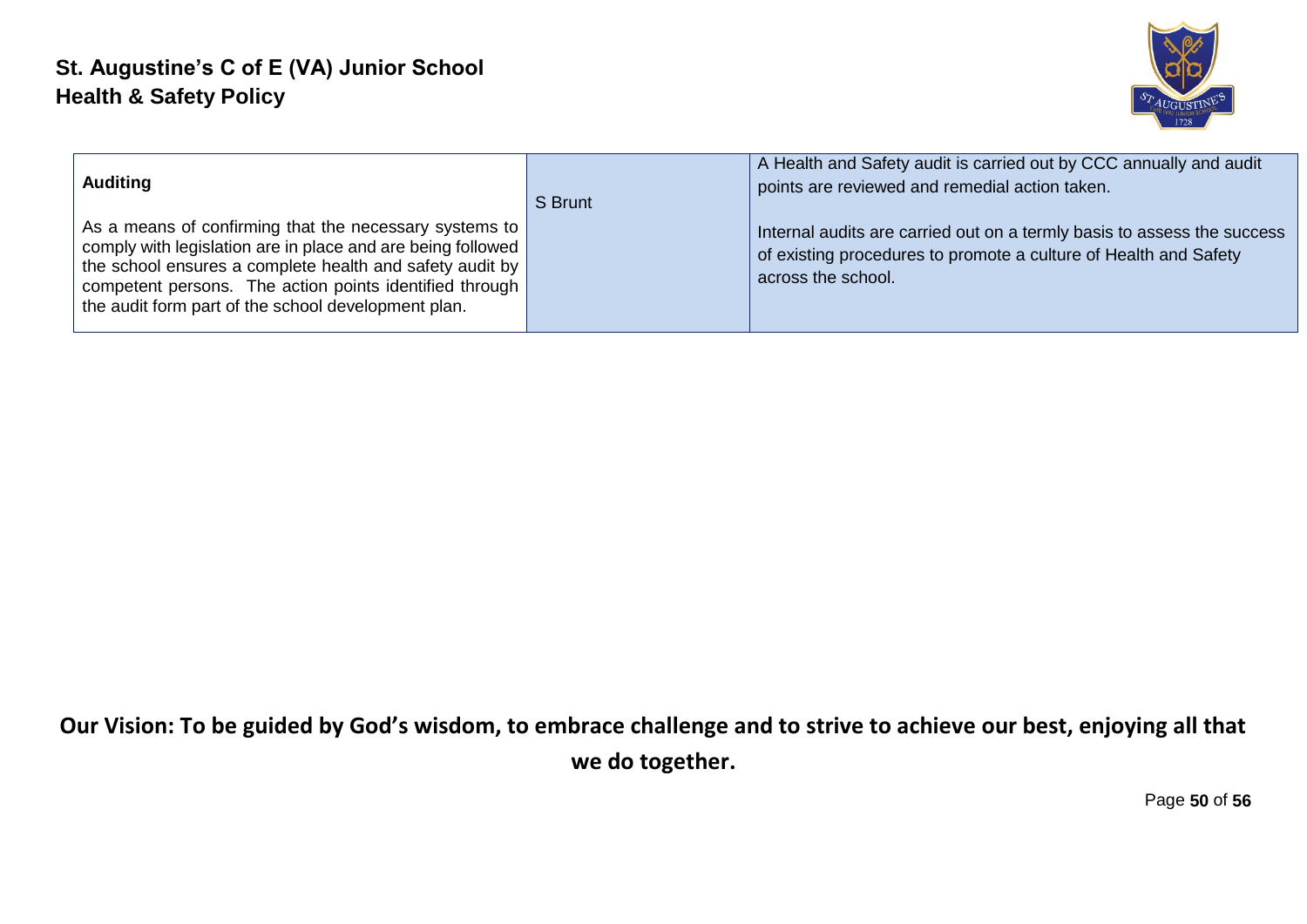

| <b>Section 5 - TRAINING</b>                                                                                                                                                                                                                                                                                                                                                                                                                                                                                                                                                                                                                                                              |                    |                                                                                                                                                                                                                                                                                       |
|------------------------------------------------------------------------------------------------------------------------------------------------------------------------------------------------------------------------------------------------------------------------------------------------------------------------------------------------------------------------------------------------------------------------------------------------------------------------------------------------------------------------------------------------------------------------------------------------------------------------------------------------------------------------------------------|--------------------|---------------------------------------------------------------------------------------------------------------------------------------------------------------------------------------------------------------------------------------------------------------------------------------|
| <b>Staff Health and Safety Training/Competence</b><br>The school is committed to ensuring that staff are<br>competent to undertake the roles expected of them. The<br>Head teacher undertakes a training needs analysis to<br>identify the competency requirements of specific job roles<br>in terms of health and safety, and ensure that appropriate<br>training is delivered and training records held centrally.<br>The training need analysis is reviewed on an annual basis<br>or on the introduction of new legislation. Line managers<br>conducting the Performance Management process<br>consider health and safety performance and address<br>areas of concern with employees. | S Brunt<br>S Boyer | Training records held centrally by the School Office. Training needs<br>identified through discussion with the 'competent person' employed by<br>CCC. Email alerts sent through to the School Business Manager from<br>the HSE may help to identify as and when training is required. |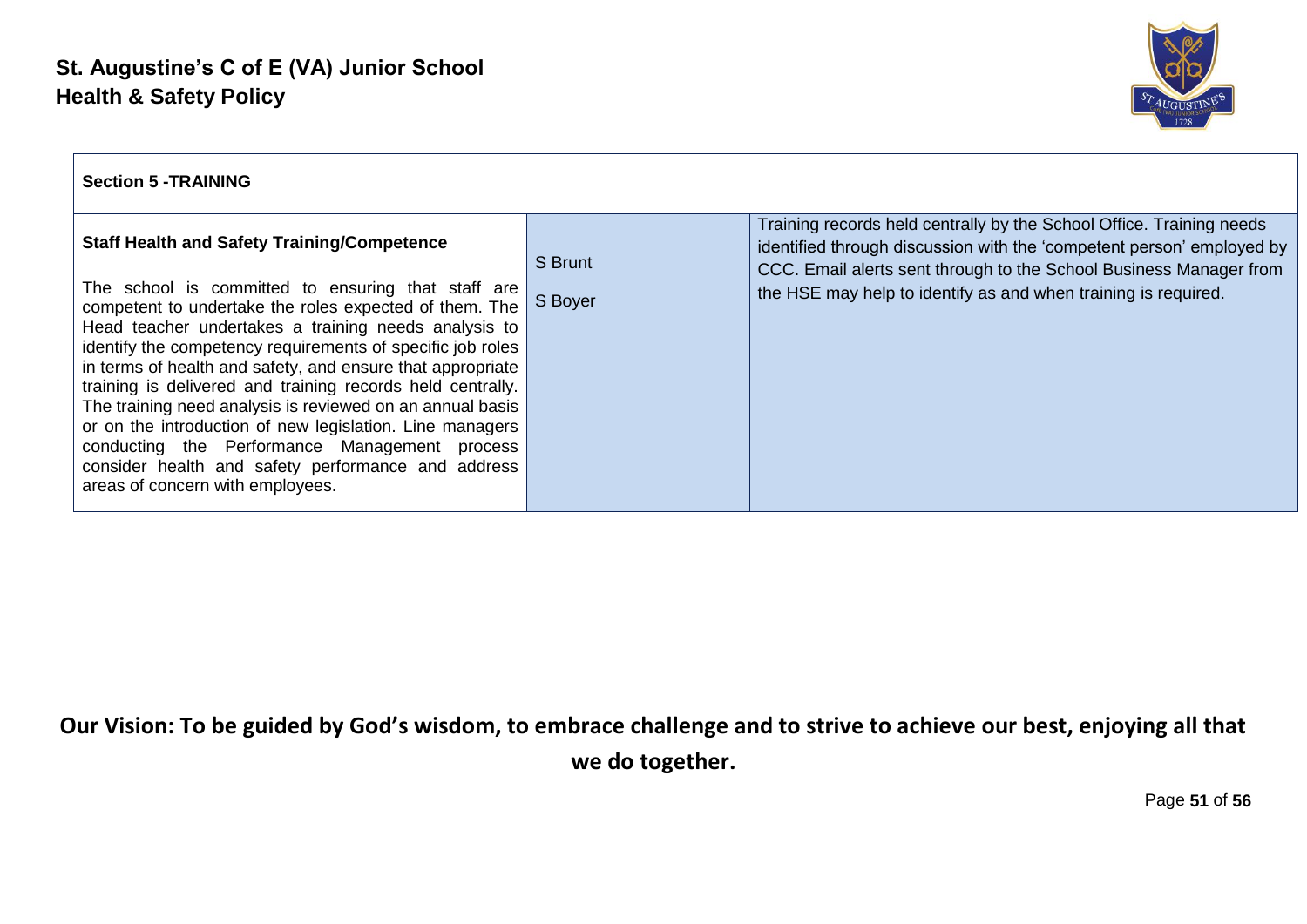

| <b>Supply and Student Teachers</b><br>The school's expectations are made clear to the Supply<br>and Student Teacher through the provision of the staff<br>handbook on the code of conduct. They are also given a<br>copy of the Health and Safety Policy Document and other<br>relevant Policies. The Headteacher is responsible for<br>liaising with the Supply/Student Teacher on general school  <br>organisation and routines. When Supply and Student<br>Teachers attend the school to cover for staff absence at<br>short notice the Headteacher/responsible person gives<br>guidance on the work to be covered. | S Brunt | There is an induction for supply and student teachers that includes the<br>provision of:<br>Health and Safety Policy;<br><b>Staff Code of Conduct:</b><br>Safeguarding procedures;<br>Evacuation procedures.<br>This list is not exhaustive. |
|------------------------------------------------------------------------------------------------------------------------------------------------------------------------------------------------------------------------------------------------------------------------------------------------------------------------------------------------------------------------------------------------------------------------------------------------------------------------------------------------------------------------------------------------------------------------------------------------------------------------|---------|----------------------------------------------------------------------------------------------------------------------------------------------------------------------------------------------------------------------------------------------|
|------------------------------------------------------------------------------------------------------------------------------------------------------------------------------------------------------------------------------------------------------------------------------------------------------------------------------------------------------------------------------------------------------------------------------------------------------------------------------------------------------------------------------------------------------------------------------------------------------------------------|---------|----------------------------------------------------------------------------------------------------------------------------------------------------------------------------------------------------------------------------------------------|

Page **52** of **56**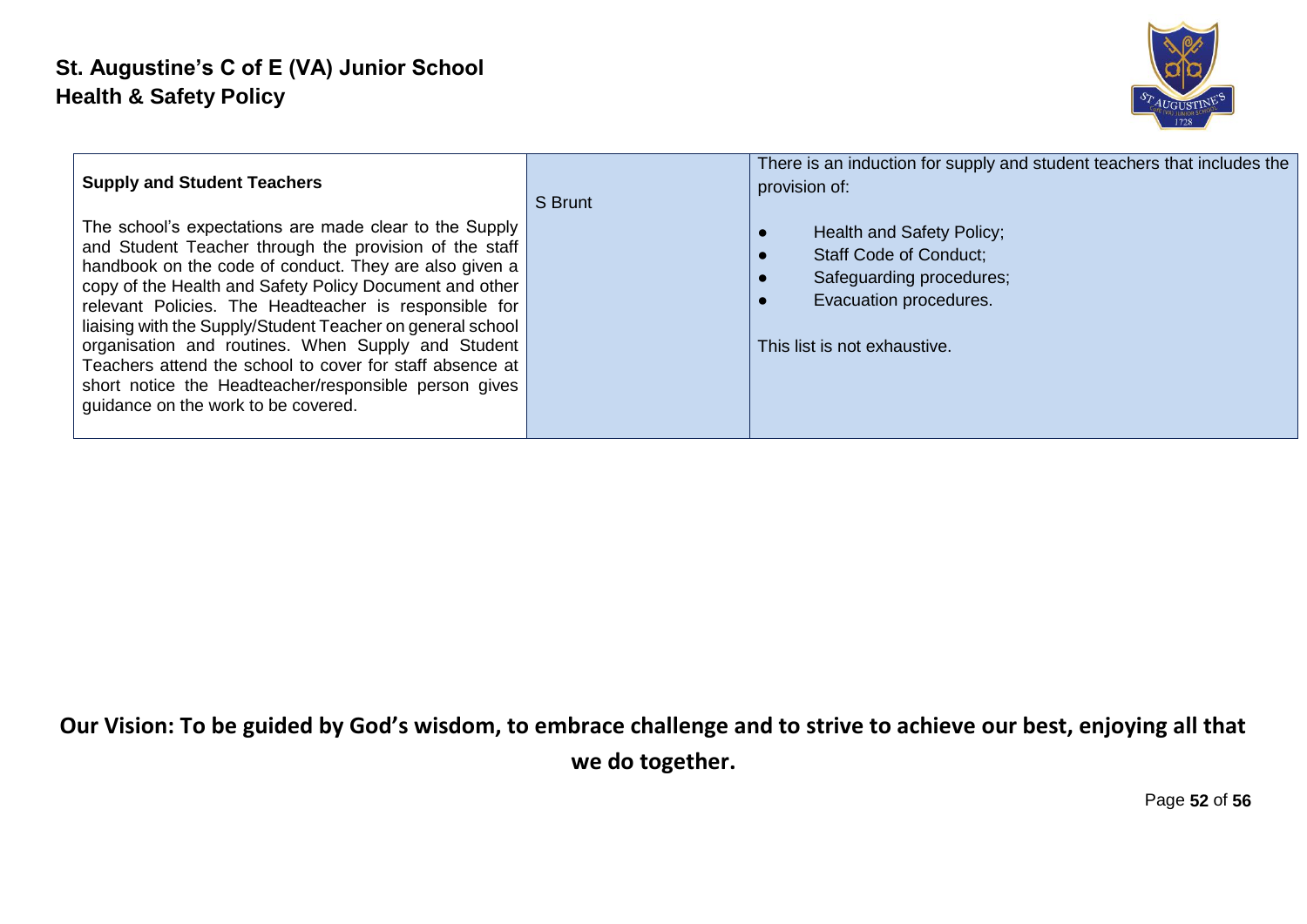

| <b>Volunteer and Parent Helpers</b><br>Volunteer and parent helpers are subject to the schools<br>safeguarding arrangements. Volunteers receive an<br>induction from the designated teacher for child protection<br>and from the Office Manager on general health and safety<br>issues. All visitors are expected to wear a visitors badge at<br>all times and follow the school procedures. The teacher is<br>the principal point of contact and volunteers are under<br>his/her direction. Conversations and any documentation to<br>which volunteer/parent helpers may have access are<br>strictly confidential and are treated as such. | <b>All Staff</b><br>L Potter | The induction for volunteers includes a confidentiality agreement,<br>review of health and safety procedures, safeguarding of children and<br>the school's behavior policy.                                                                                                     |
|---------------------------------------------------------------------------------------------------------------------------------------------------------------------------------------------------------------------------------------------------------------------------------------------------------------------------------------------------------------------------------------------------------------------------------------------------------------------------------------------------------------------------------------------------------------------------------------------------------------------------------------------|------------------------------|---------------------------------------------------------------------------------------------------------------------------------------------------------------------------------------------------------------------------------------------------------------------------------|
| <b>Section 6 - HEALTH AND WELLBEING</b>                                                                                                                                                                                                                                                                                                                                                                                                                                                                                                                                                                                                     |                              |                                                                                                                                                                                                                                                                                 |
| <b>Pregnant Members of Staff</b><br>The First Aid Room/Rest Room have rest facilities for<br>expectant and nursing mothers. Members of staff who are<br>pregnant are required to inform the school in writing so that<br>an appropriate risk assessment of their work routines can<br>be carried out.                                                                                                                                                                                                                                                                                                                                       | S Brunt<br>N Young           | The first aid room is located in the Upper School. There are comfortable<br>chairs made available to expectant mothers in the staff room. The HR<br>Manager carries out a specific risk assessment for the expectant<br>mother and there is a general risk assessment in place. |

Page **53** of **56**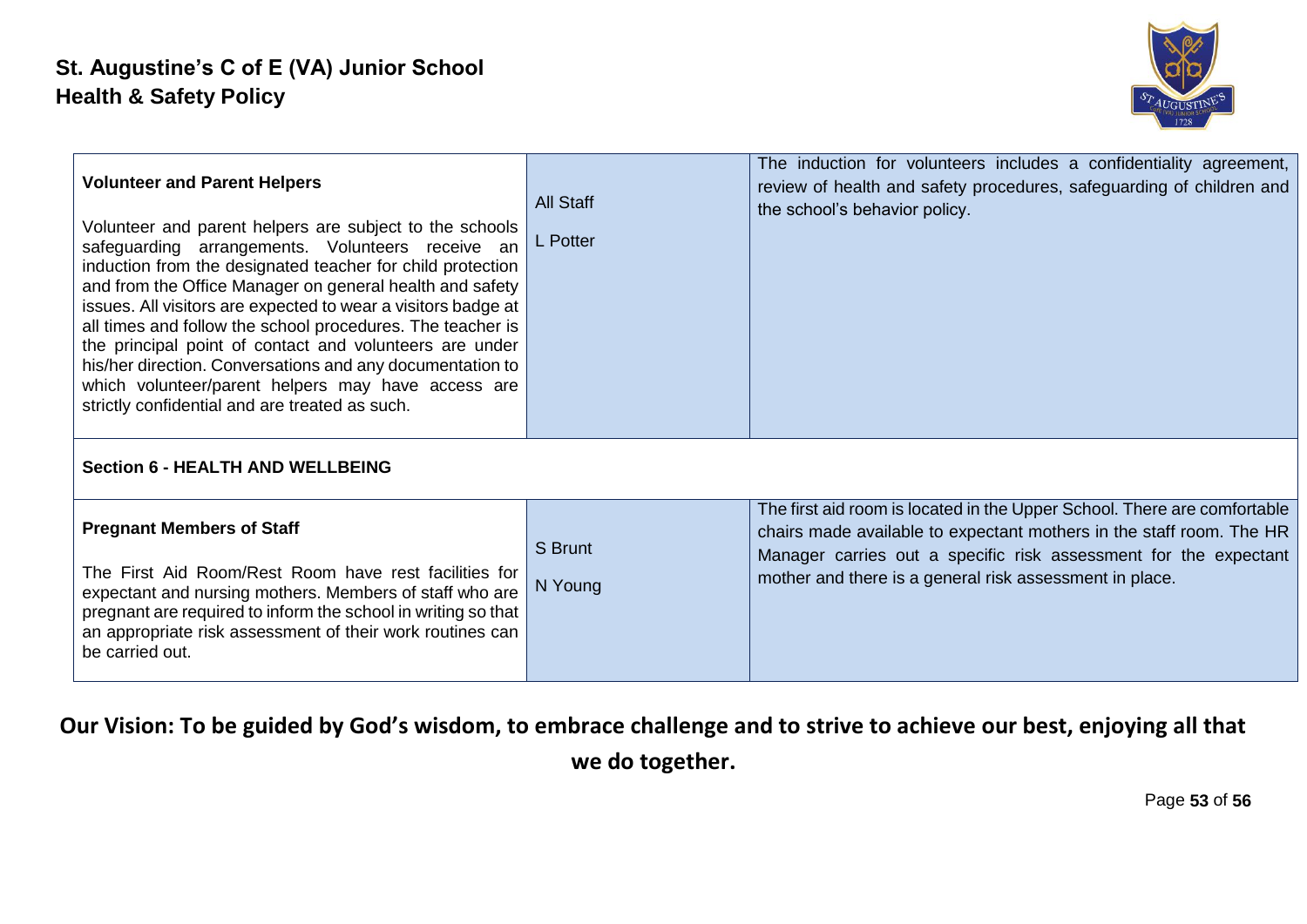

| <b>Health and Well Being Including Absence</b><br><b>Management</b><br>The school has carried out a risk assessment based on the<br>Health and Safety Executive's Management Standards for<br>Work-Related Stress. The school endeavour to promote a<br>culture of co-operation, trust and mutual respect and<br>ensure good management practices are in place and staff<br>have access to competent advice. | S Brunt<br>S Boyer | The school subscribes to a third party agency that offers support in the<br>workplace for employees experiencing a wide range of issues from<br>bereavement, stress, financial difficulties etc. There is an open culture<br>of communication in the school and strong team ethic.<br>There is also a dedicated Staff Mental Health and Wellbeing First Aider<br>in school, their information is advertised throughout the school building<br>and they available for conversations throughout the school day. |  |  |
|--------------------------------------------------------------------------------------------------------------------------------------------------------------------------------------------------------------------------------------------------------------------------------------------------------------------------------------------------------------------------------------------------------------|--------------------|---------------------------------------------------------------------------------------------------------------------------------------------------------------------------------------------------------------------------------------------------------------------------------------------------------------------------------------------------------------------------------------------------------------------------------------------------------------------------------------------------------------|--|--|
| <b>Smoking on Site</b>                                                                                                                                                                                                                                                                                                                                                                                       |                    | Smoking is prohibited in any public spaces as per UK<br>legislation.<br>The policy of the Governing Body and Peterborough City<br>Council reinforces that St Augustine's CofE (VA) Junior School is a<br>smoke free school.<br>Smoking is strictly prohibited in any area of the school or<br>grounds by staff, parents/carers or visitors to the school.<br>No-smoking signs are clearly displayed upon entry to the<br>school grounds.                                                                      |  |  |
| <b>Section 7 - ENVIRONMENTAL MANAGEMENT</b>                                                                                                                                                                                                                                                                                                                                                                  |                    |                                                                                                                                                                                                                                                                                                                                                                                                                                                                                                               |  |  |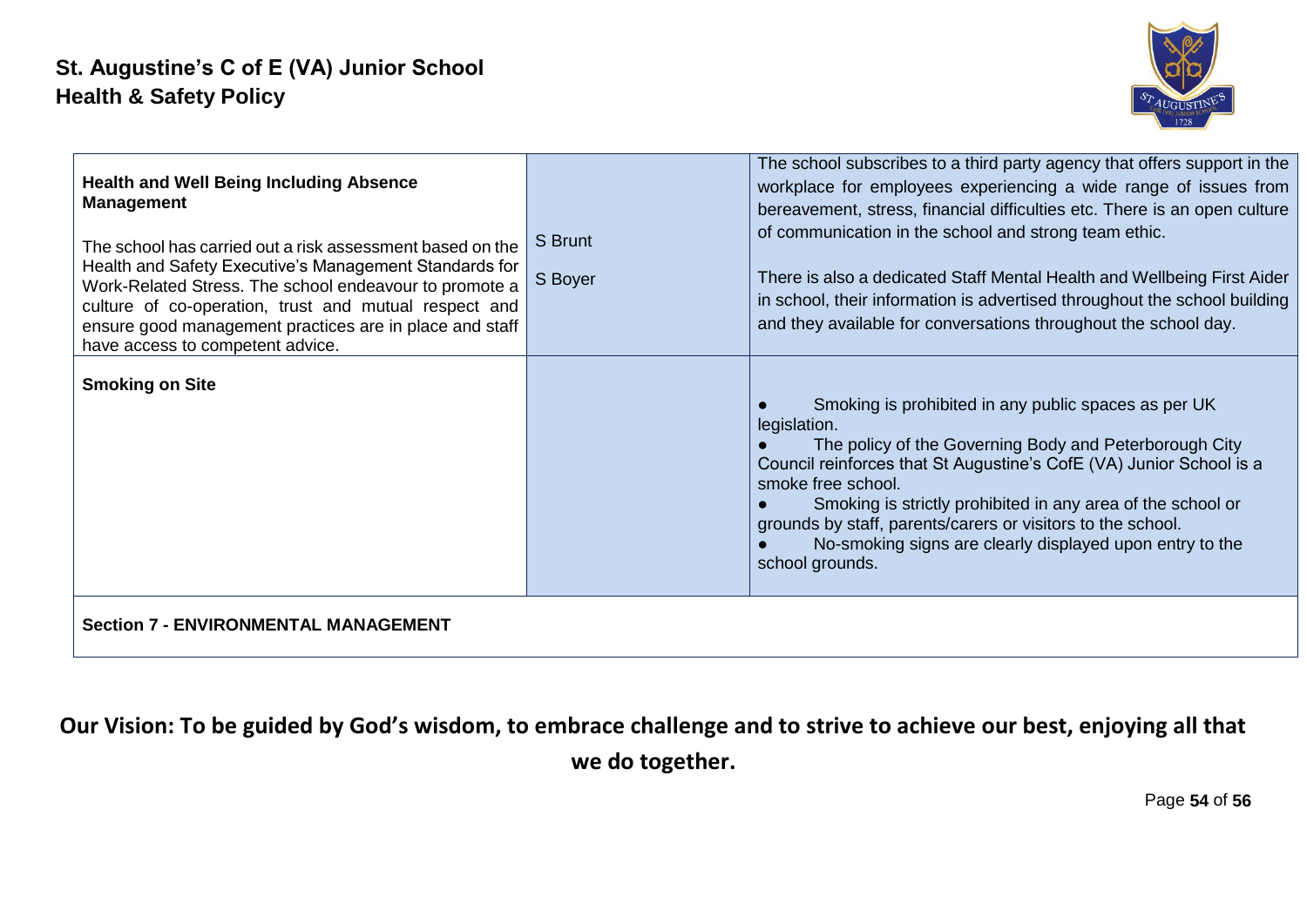

| <b>Environmental Compliance</b><br>The school seeks to fulfil its waste management objectives<br>through: using only what is needed; seeking alternatives<br>where possible; recycling as much as practicable;<br>disposing of as little as necessary. | S Grange<br>S Brunt | The school is an ECO school and has received its Green Flag status<br>for several years. Wherever possible, goods and materials are<br>recycled and waste is kept to a minimum.                                                             |  |  |
|--------------------------------------------------------------------------------------------------------------------------------------------------------------------------------------------------------------------------------------------------------|---------------------|---------------------------------------------------------------------------------------------------------------------------------------------------------------------------------------------------------------------------------------------|--|--|
| <b>Disposal of Waste</b><br>All waste classified as 'hazardous' is collected by specialist<br>firms and disposed of in the approved manner                                                                                                             | S Boyer<br>R Jones  | Any collection of hazardous waste is organised by the Caretaker or<br>School Business Manager, as per regulations for the disposal of<br>hazardous waste.                                                                                   |  |  |
| <b>Section 8 - CATERING AND FOOD HYGIENE</b>                                                                                                                                                                                                           |                     |                                                                                                                                                                                                                                             |  |  |
| <b>Catering and Food Hygiene</b><br>All catering contractors have in place a food hygiene<br>management system and competent health and safety<br>advice. All contractors are registered with the Local<br>Authority (District/Borough Council).       | S Brunt             | The catering function is outsourced to ABM and all food hygiene<br>requirements and health and safety regulations are adhered to and<br>enforced through ABM. The catering staff are made aware of the<br>School's policies as appropriate. |  |  |